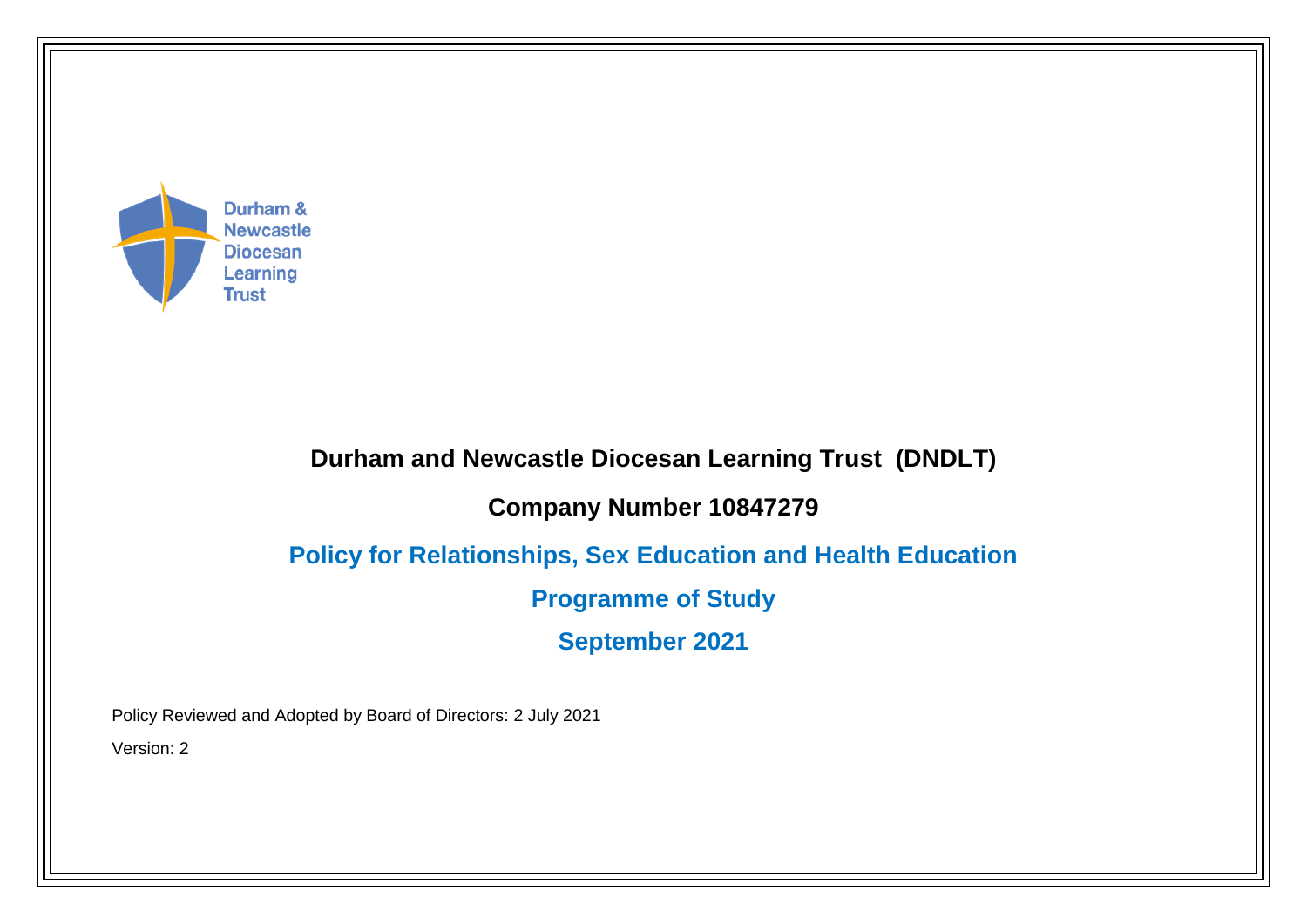| <b>Relationship</b>   | Families and people who care for me                                                                                                                                                                                                                                                              |                                                                              |  |
|-----------------------|--------------------------------------------------------------------------------------------------------------------------------------------------------------------------------------------------------------------------------------------------------------------------------------------------|------------------------------------------------------------------------------|--|
| <b>Education</b>      |                                                                                                                                                                                                                                                                                                  |                                                                              |  |
|                       | <b>SIAMS Evaluation</b>                                                                                                                                                                                                                                                                          |                                                                              |  |
|                       | <b>Strand 5: Dignity and Respect</b>                                                                                                                                                                                                                                                             |                                                                              |  |
|                       | How well the school's Christian vision creates an environment that embraces difference where all pupils, whatever their background or ability, can                                                                                                                                               |                                                                              |  |
|                       | flourish because all are treated with dignity and respect.                                                                                                                                                                                                                                       |                                                                              |  |
|                       | In creating a school environment built on dignity and respect, the school must evaluate:                                                                                                                                                                                                         |                                                                              |  |
|                       | a) How well does your school's Christian vision and associated values uphold dignity and value all God's Children*, ensuring through its policy and                                                                                                                                              |                                                                              |  |
|                       | practice the protection of all members of the school community?<br>b) How well does the whole curriculum provides opportunities for all pupils to understand, respect and celebrate difference and diversity?                                                                                    |                                                                              |  |
|                       | c) Does the school have an approach to relationships and sex education (RSE) that ensures children are able to cherish themselves and others as                                                                                                                                                  |                                                                              |  |
|                       | unique and wonderfully made, and to form healthy relationships where they respect and offer dignity to others. (From 2020 onward)                                                                                                                                                                |                                                                              |  |
|                       |                                                                                                                                                                                                                                                                                                  |                                                                              |  |
| By the end of         | • that families are important for children growing up because they can give love, security and stability.                                                                                                                                                                                        |                                                                              |  |
| primary school        | . the characteristics of healthy family life, commitment to each other, including in times of difficulty, protection and care for children and other                                                                                                                                             |                                                                              |  |
| pupils should know:   | family members, the importance of spending time together and sharing each other's lives.                                                                                                                                                                                                         |                                                                              |  |
|                       | . that others' families, either in school or in the wider world, sometimes look different from their family, but that they should respect those                                                                                                                                                  |                                                                              |  |
|                       | differences and know that other children's families are also characterised by love and care.                                                                                                                                                                                                     |                                                                              |  |
|                       | • that stable, caring relationships, which may be of different types, are at the heart of happy families, and are important for children's security as                                                                                                                                           |                                                                              |  |
|                       | they grow up.<br>• that marriage represents a formal and legally recognised commitment of two people to each other which is intended to be lifelong.<br>• how to recognise if family relationships are making them feel unhappy or unsafe, and how to seek help or advice from others if needed. |                                                                              |  |
|                       |                                                                                                                                                                                                                                                                                                  |                                                                              |  |
| Phase                 | Key knowledge                                                                                                                                                                                                                                                                                    | <b>Vocabulary</b>                                                            |  |
| <b>Year 1 &amp; 2</b> | about people who care for them, e.g. parents, siblings, grandparents, relatives, friends, teachers<br>1.                                                                                                                                                                                         | Family, Different, Similarities, Belonging                                   |  |
|                       | the role these different people play in children's lives and how they care for them<br>2.                                                                                                                                                                                                        |                                                                              |  |
|                       | what it means to be a family and how families are different, e.g. single parents, same-sex parents,<br>3.                                                                                                                                                                                        | Parents, carers, grandparents, uncles,<br>aunties, nieces, nephews, cousins, |  |
|                       | etc.                                                                                                                                                                                                                                                                                             | Godparents                                                                   |  |
|                       | about the importance of telling someone $-$ and how to tell them $-$ if they are worried about<br>4.                                                                                                                                                                                             | Special, Relationship, Important                                             |  |
|                       | something in their family                                                                                                                                                                                                                                                                        | Cooperate                                                                    |  |
|                       |                                                                                                                                                                                                                                                                                                  |                                                                              |  |
|                       |                                                                                                                                                                                                                                                                                                  |                                                                              |  |
|                       |                                                                                                                                                                                                                                                                                                  |                                                                              |  |
|                       |                                                                                                                                                                                                                                                                                                  |                                                                              |  |
|                       |                                                                                                                                                                                                                                                                                                  |                                                                              |  |
|                       |                                                                                                                                                                                                                                                                                                  |                                                                              |  |
|                       |                                                                                                                                                                                                                                                                                                  |                                                                              |  |
|                       |                                                                                                                                                                                                                                                                                                  |                                                                              |  |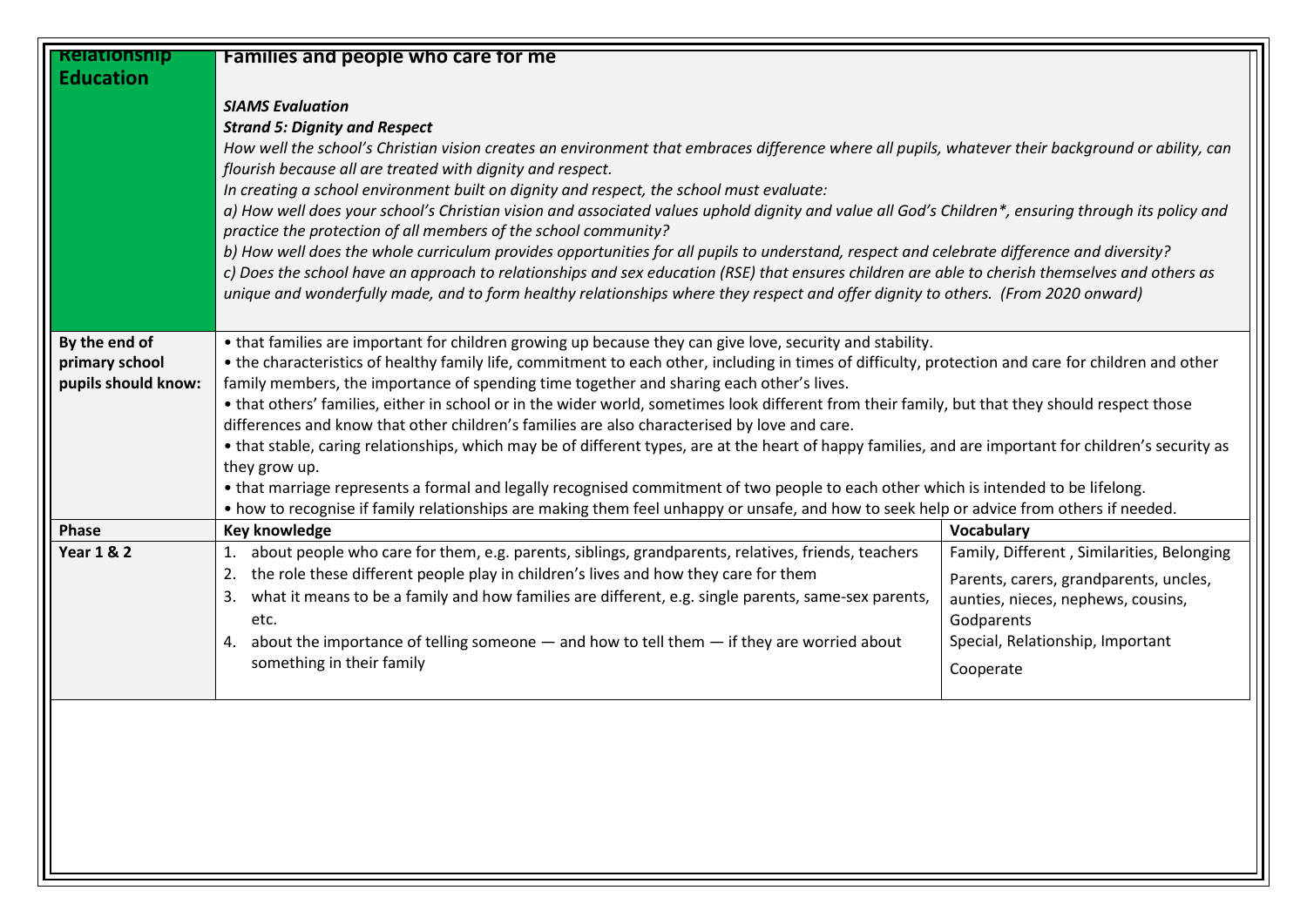| <b>Year 3 &amp; 4</b>                    | 5. to recognise and respect that there are different types of families, including single parents, same-<br>sex parents, step-parents, blended families, foster and adoptive parents<br>6. that being part of a family provides support, stability and love<br>7. about the positive aspects of being part of a family, such as spending time together and caring for<br>each other<br>8. about the different ways that people can care for each other e.g. giving encouragement or<br>support in times of difficulty<br>9. to identify if/when something in a family might make someone upset or worried<br>10. what to do and whom to tell if family relationships are making them feel unhappy or unsafe                                                                                                                                        | Family, Loving, Caring, Safe, Respect,<br>Connected, Difference, Similarities,<br>Special, Family, Conflict, Solve it together,<br>Solutions, Resolve, Responsibilities,<br>Stereotype<br>Personal, Unique, Characteristics<br>Parents, Change, Attraction Pressure<br>Personal Comfortable<br>Special Love Appreciation<br>Symbol Care |  |
|------------------------------------------|---------------------------------------------------------------------------------------------------------------------------------------------------------------------------------------------------------------------------------------------------------------------------------------------------------------------------------------------------------------------------------------------------------------------------------------------------------------------------------------------------------------------------------------------------------------------------------------------------------------------------------------------------------------------------------------------------------------------------------------------------------------------------------------------------------------------------------------------------|-----------------------------------------------------------------------------------------------------------------------------------------------------------------------------------------------------------------------------------------------------------------------------------------------------------------------------------------|--|
| <b>Year 5 &amp; 6</b>                    | 11. what it means to be attracted to someone and different kinds of loving relationships<br>12. that people who love each other can be of any gender, ethnicity or faith<br>13. the difference between gender identity and sexual orientation and everyone's right to be loved<br>14. about the qualities of healthy relationships that help individuals flourish<br>15. ways in which couples show their love and commitment to one another, including those who are<br>not married or who live apart<br>16. what marriage and civil partnership mean e.g. a legal declaration of commitment made by two<br>adults<br>17. that people have the right to choose whom they marry or whether to get married<br>18. that to force anyone into marriage is illegal<br>19. how and where to report forced marriage or ask for help if they are worried | Grown up, Adult, Lifestyle, Culture,<br>Society<br>Attraction, Relationship, Pressure, Love,<br>Feeling, Achievement                                                                                                                                                                                                                    |  |
| <b>Resources including</b><br>literature | Jigsaw -Relationships and Changing Me / PowerPoint with families / family cards - animals / Planet Zarg PowerPoint<br>SEAL resources: relationships (blue set of resources)<br>It explores feelings within the context of our important relationships including family and friends. The theme aims to develop knowledge,<br>understanding and skills in three key social and emotional aspects of learning: self-awareness, managing feelings and empathy. In addition,<br>there is a focus throughout the theme on helping children understand the feelings associated with an experience that we all need to cope<br>with at some time: that of loss - whether of a favourite possession, a friend, a family home, or a loved one.<br>www.positivepenguins.com - lesson plans exploring feelings and emotions.                                  |                                                                                                                                                                                                                                                                                                                                         |  |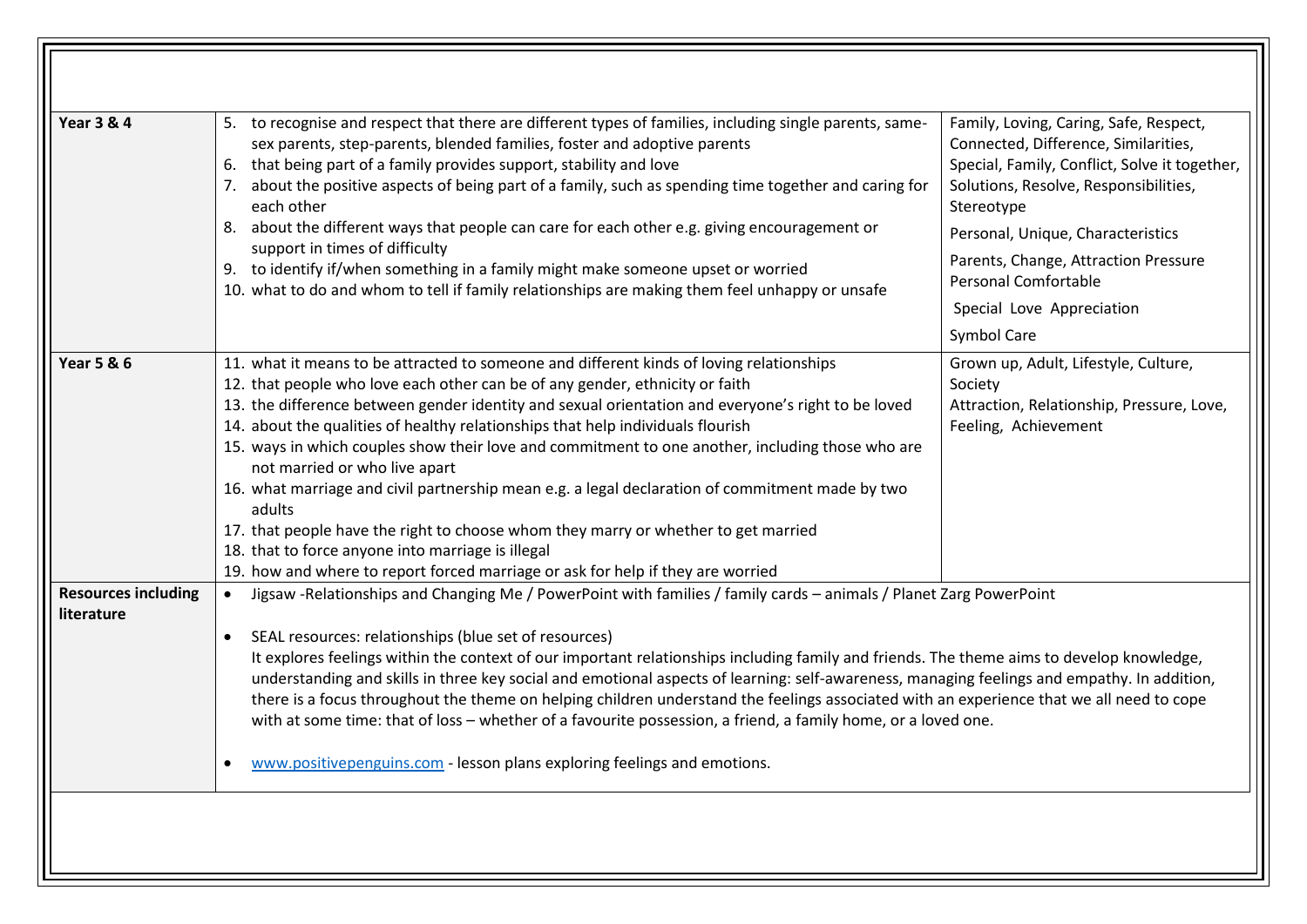- <https://www.theproudtrust.org/resources/resource-downloads/glossary/> The Proud Trust Glossary, gives an easy to read list of some of the most common identities and terms used, when talking about sexual orientation and gender identity.
- Love has no labels vide[o https://www.youtube.com/watch?v=PnDgZuGIhHs](https://www.youtube.com/watch?v=PnDgZuGIhHs)
- <https://www.stonewall.org.uk/best-practice-toolkits-and-resources-0> free downloadable resources, toolkits and posters. Stonewall helps to tackle homophobic, biphobic and transphobic bullying in education. See website for resources to help create a safe and inclusive school setting for all.
- <https://www.pshe-association.org.uk/curriculum-and-resources/resources/adoptables-schools-toolkit-coram-life-education> A resource exploring issues adopted young people may experience at school, and raising awareness of these challenges amongst students and staff. (KS2)
- [http://www.agendaonline.co.uk](http://www.agendaonline.co.uk/) A resource for practitioners who want to empower children (Age 7-11) to make positive relationships in their schools and communities. Can be used to develop inclusive, relevant and rights respecting relationships and sexuality education.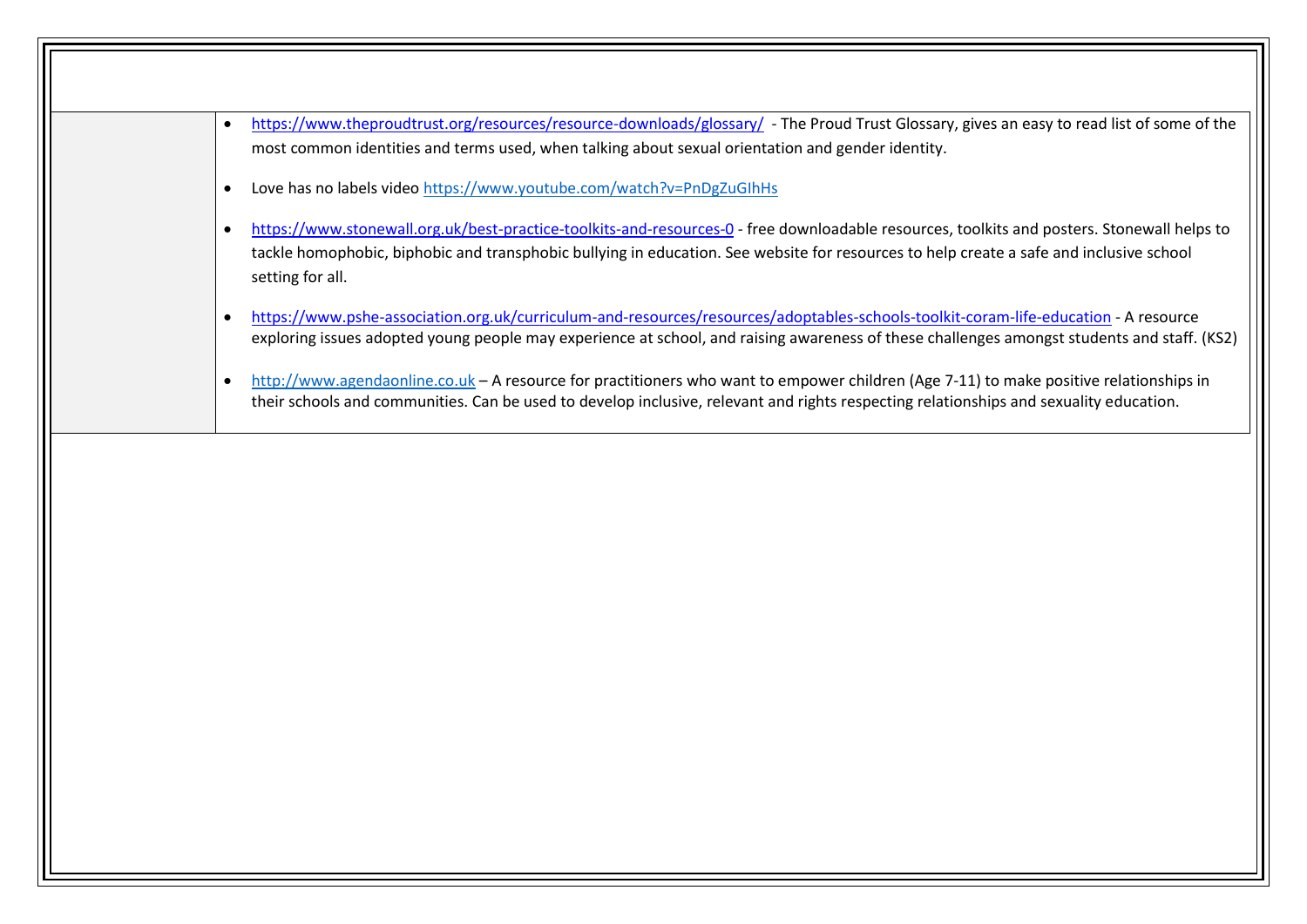| <b>Relationship</b><br><b>Education</b>                | <b>Caring Friendships</b>                                                                                                                                                                                                                                                                                                                                                                                                                                                                                                                                                                                                                                                                                                                                                                                                                                                                                            |                                                                                                                                                                                                                                                                     |
|--------------------------------------------------------|----------------------------------------------------------------------------------------------------------------------------------------------------------------------------------------------------------------------------------------------------------------------------------------------------------------------------------------------------------------------------------------------------------------------------------------------------------------------------------------------------------------------------------------------------------------------------------------------------------------------------------------------------------------------------------------------------------------------------------------------------------------------------------------------------------------------------------------------------------------------------------------------------------------------|---------------------------------------------------------------------------------------------------------------------------------------------------------------------------------------------------------------------------------------------------------------------|
|                                                        | <b>SIAMS Evaluation Schedule</b><br><b>Strand 4: Community and Living Well Together</b><br>How well the school's Christian vision promotes social and cultural development through the practice of forgiveness and reconciliation that<br>encourages good mental health, and enables all to flourish and live well together.<br>To what extent does your school's Christian vision and associated values underpin relationships at all levels in the school community, enabling                                                                                                                                                                                                                                                                                                                                                                                                                                      |                                                                                                                                                                                                                                                                     |
|                                                        | pupils to disagree well and to practice forgiveness and reconciliation?                                                                                                                                                                                                                                                                                                                                                                                                                                                                                                                                                                                                                                                                                                                                                                                                                                              |                                                                                                                                                                                                                                                                     |
| By the end of<br>primary school<br>pupils should know: | • how important friendships are in making us feel happy and secure, and how people choose and make friends.<br>• the characteristics of friendships, including mutual respect, truthfulness, trustworthiness, loyalty, kindness, generosity, trust, sharing interests<br>and experiences and support with problems and difficulties.<br>• that healthy friendships are positive and welcoming towards others, and do not make others feel lonely or excluded.<br>• that most friendships have ups and downs, and that these can often be worked through so that the friendship is repaired or even strengthened,<br>and that resorting to violence is never right.<br>• how to recognise who to trust and who not to trust, how to judge when a friendship is making them feel unhappy or uncomfortable, managing<br>conflict, how to manage these situations and how to seek help or advice from others, if needed. |                                                                                                                                                                                                                                                                     |
| Phase                                                  | Key knowledge                                                                                                                                                                                                                                                                                                                                                                                                                                                                                                                                                                                                                                                                                                                                                                                                                                                                                                        | Vocabulary                                                                                                                                                                                                                                                          |
| <b>Year 1 &amp; 2</b>                                  | 20. about people who care for them, e.g. parents, siblings, grandparents, relatives, friends, teachers<br>21. the role these different people play in children's lives and how they care for them<br>22. how to be a good friend, e.g. kindness, listening, honesty<br>23. about different ways that people meet and make friends<br>24. strategies for positive play with friends, e.g. joining in, including others, etc.<br>25. about what causes arguments between friends<br>26. how to positively resolve arguments between friends<br>27. how to recognise, and ask for help, when they are feeling lonely or unhappy or to help someone<br>else                                                                                                                                                                                                                                                              | Family, Belong, Different, Same, Friends,<br>Friendship, Qualities, Praise, Caring,<br>Sharing, Kind, Team Work, Achieve,<br>Working Together.<br>Diversity, Difference, Fairness, Kindness,<br>Conflict, Points of View, Likes/Dislikes,<br><b>Problem Solving</b> |
| <b>Year 3 &amp; 4</b>                                  | 28. about the different ways that people can care for each other e.g. giving<br>encouragement or support in times of difficulty                                                                                                                                                                                                                                                                                                                                                                                                                                                                                                                                                                                                                                                                                                                                                                                      | Fairness, Choices, Feelings, Friendship,<br>Conflict Solution, Problem Solving,<br>Relationships, Happiness,                                                                                                                                                        |
|                                                        |                                                                                                                                                                                                                                                                                                                                                                                                                                                                                                                                                                                                                                                                                                                                                                                                                                                                                                                      |                                                                                                                                                                                                                                                                     |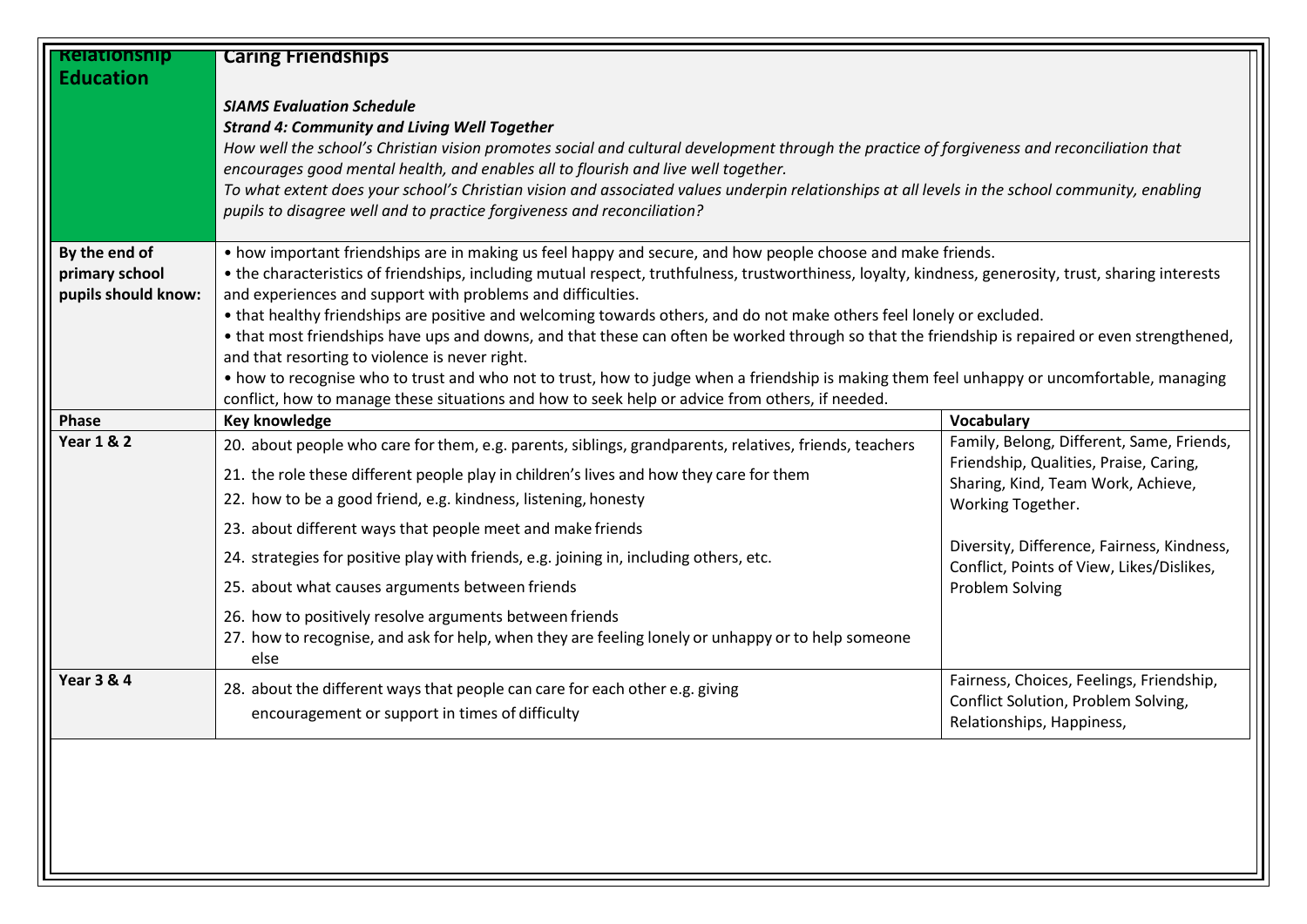|                                          | 29. about the features of positive healthy friendships such as mutual respect, trust and sharing<br>interests<br>30. strategies to build positive friendships<br>31. how to seek support with relationships if they feel lonely or excluded                                                                                                                                                                                                                                                                                                                                                                                                                                                                                                                                                                                                                                                                                                                                                                                                                                                                                                                    | Included, Welcome, Valued, Team,<br>Accept Differences, Conflict, Negotiate,<br>Compromise, Trust, Loyalty, Empathy,<br>Forgiveness.                                                                                                                                                         |
|------------------------------------------|----------------------------------------------------------------------------------------------------------------------------------------------------------------------------------------------------------------------------------------------------------------------------------------------------------------------------------------------------------------------------------------------------------------------------------------------------------------------------------------------------------------------------------------------------------------------------------------------------------------------------------------------------------------------------------------------------------------------------------------------------------------------------------------------------------------------------------------------------------------------------------------------------------------------------------------------------------------------------------------------------------------------------------------------------------------------------------------------------------------------------------------------------------------|----------------------------------------------------------------------------------------------------------------------------------------------------------------------------------------------------------------------------------------------------------------------------------------------|
| <b>Year 5 &amp; 6</b>                    | 32. what makes a healthy friendship and how they make people feel included<br>33. strategies to help someone feel included<br>34. about peer influence and how it can make people feel or behave<br>35. the impact of the need for peer approval in different situations, including online<br>36. strategies to manage peer influence and the need for peer approval e.g. exit strategies,<br>assertive communication<br>37. that it is common for friendships to experience challenges<br>38. strategies to positively resolve disputes and reconcile differences in friendships<br>39. that friendships can change over time and the benefits of having new and different types of friends<br>40. how to recognise if a friendship is making them feel unsafe, worried, or<br>uncomfortable<br>41. when and how to seek support in relation to friendships<br>42. to compare the features of a healthy and unhealthy friendship<br>43. about the shared responsibility if someone is put under pressure to do something dangerous<br>and something goes wrong<br>44. what consent means and how to seek and give/not give permission in different situations | Rights, Responsibility, Consequences,<br>Choices, Cooperation, Collaboration,<br>Debate, Motivation, Respect, Pressure,<br>Risky, Safe, Vulnerable<br>Secure, Participation, Rights<br>Responsibility, Collaboration, Empathy,<br>Behaviour, Choices, Consequences,<br>Democracy, Decisions, |
| <b>Resources including</b><br>literature | Jigsaw - Being Me in My World, Celebrating Differences, Dreams and Goals, Healthy Me, Relationships<br>https://metrocharity.org.uk/<br>https://www.pshe-association.org.uk/curriculum-and-resources/resources/premier-league-primary-stars                                                                                                                                                                                                                                                                                                                                                                                                                                                                                                                                                                                                                                                                                                                                                                                                                                                                                                                     |                                                                                                                                                                                                                                                                                              |

 $\sqrt{\sqrt{2}}$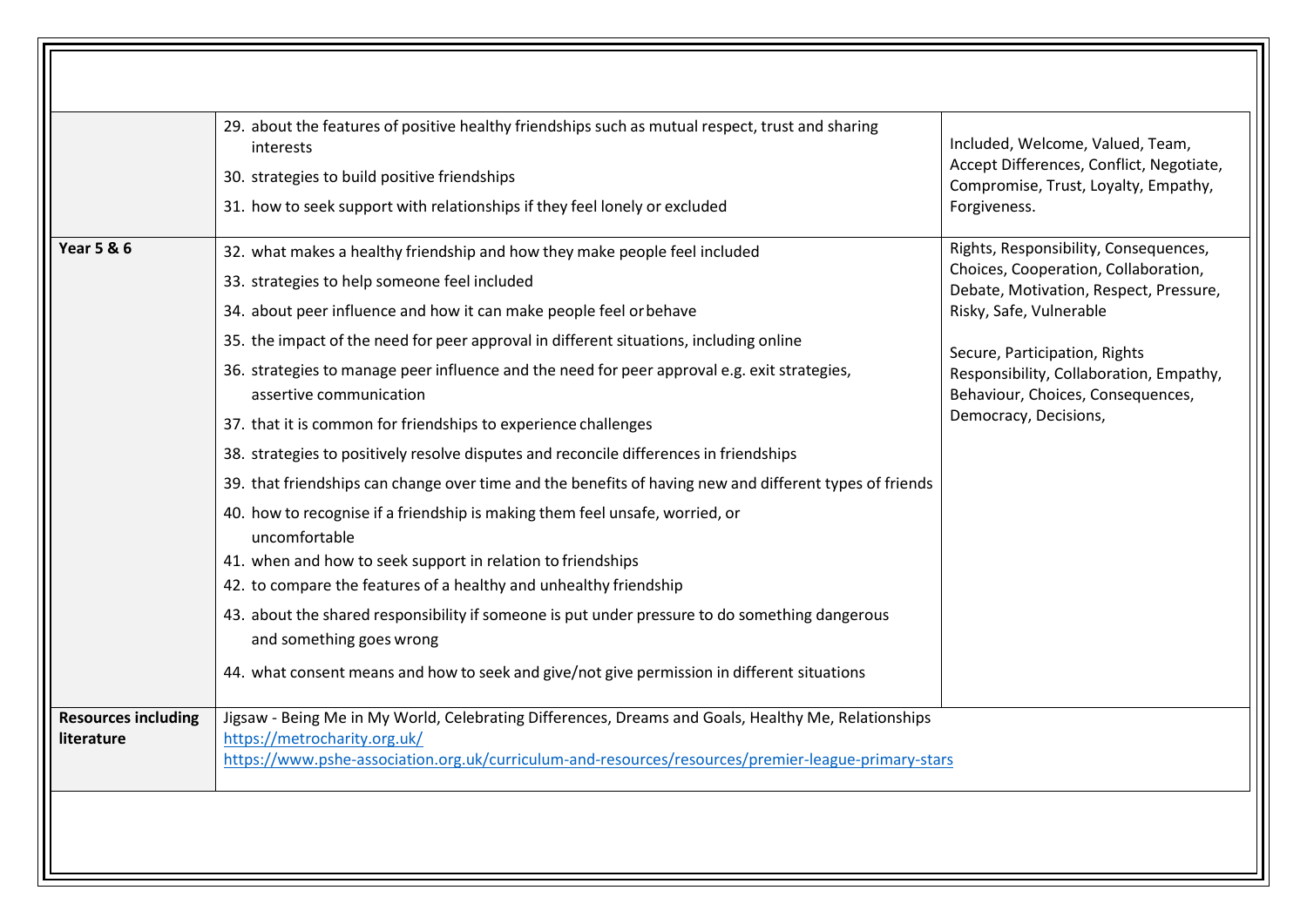| <b>Relationship</b>                                                                                                                     | <b>Respectful Relationships</b>                                                                                                                                                                      |                                         |  |
|-----------------------------------------------------------------------------------------------------------------------------------------|------------------------------------------------------------------------------------------------------------------------------------------------------------------------------------------------------|-----------------------------------------|--|
| <b>Education</b>                                                                                                                        |                                                                                                                                                                                                      |                                         |  |
|                                                                                                                                         | <b>SIAMS Evaluation</b>                                                                                                                                                                              |                                         |  |
|                                                                                                                                         | <b>Strand 5: Dignity and Respect</b>                                                                                                                                                                 |                                         |  |
|                                                                                                                                         | How well the school's Christian vision creates an environment that embraces difference where all pupils, whatever their background or ability, can                                                   |                                         |  |
|                                                                                                                                         | flourish because all are treated with dignity and respect.                                                                                                                                           |                                         |  |
|                                                                                                                                         | In creating a school environment built on dignity and respect, the school must evaluate:                                                                                                             |                                         |  |
|                                                                                                                                         | a) How well does your school's Christian vision and associated values uphold dignity and value all God's Children*, ensuring through its policy and                                                  |                                         |  |
|                                                                                                                                         | practice the protection of all members of the school community?                                                                                                                                      |                                         |  |
|                                                                                                                                         | b) How well does the whole curriculum provides opportunities for all pupils to understand, respect and celebrate difference and diversity?                                                           |                                         |  |
|                                                                                                                                         | c) Does the school have an approach to relationships and sex education (RSE) that ensures children are able to cherish themselves and others as                                                      |                                         |  |
|                                                                                                                                         | unique and wonderfully made, and to form healthy relationships where they respect and offer dignity to others. (From 2020 onward)                                                                    |                                         |  |
|                                                                                                                                         |                                                                                                                                                                                                      |                                         |  |
| By the end of                                                                                                                           | • the importance of respecting others, even when they are very different from them (for example, physically, in character, personality or                                                            |                                         |  |
| primary school                                                                                                                          | backgrounds), or make different choices or have different preferences or beliefs.                                                                                                                    |                                         |  |
| pupils should know:<br>• practical steps they can take in a range of different contexts to improve or support respectful relationships. |                                                                                                                                                                                                      |                                         |  |
|                                                                                                                                         | • the conventions of courtesy and manners.                                                                                                                                                           |                                         |  |
|                                                                                                                                         | • the importance of self-respect and how this links to their own happiness.                                                                                                                          |                                         |  |
|                                                                                                                                         | • that in school and in wider society they can expect to be treated with respect by others, and that in turn they should show due respect to others,                                                 |                                         |  |
|                                                                                                                                         | including those in positions of authority.<br>• about different types of bullying (including cyberbullying), the impact of bullying, responsibilities of bystanders (primarily reporting bullying to |                                         |  |
|                                                                                                                                         | an adult) and how to get help.                                                                                                                                                                       |                                         |  |
|                                                                                                                                         | • what a stereotype is, and how stereotypes can be unfair, negative or destructive.                                                                                                                  |                                         |  |
|                                                                                                                                         | • the importance of permission-seeking and giving in relationships with friends, peers and adults.                                                                                                   |                                         |  |
| Phase                                                                                                                                   | Key knowledge                                                                                                                                                                                        | Vocabulary                              |  |
| <b>Year 1 &amp; 2</b>                                                                                                                   | 45. what kind and unkind behaviour mean in and out school                                                                                                                                            | Same, Different, Change, Proud Respect, |  |
|                                                                                                                                         | 46. how kind and unkind behaviour can make people feel                                                                                                                                               | Support, Stereotypes                    |  |
|                                                                                                                                         | 47. about what respect means                                                                                                                                                                         |                                         |  |
|                                                                                                                                         | 48. about class rules, being polite to others, sharing and taking turns                                                                                                                              | Trust, Honesty, Reliable, Acceptable,   |  |
|                                                                                                                                         | 49. about the things they have in common with their friends, classmates, and other people                                                                                                            | Unacceptable, Comfortable,              |  |
|                                                                                                                                         | 50. how friends can have both similarities and differences                                                                                                                                           | Uncomfortable, Resilience,              |  |
|                                                                                                                                         | 51. how to play and work cooperatively in different groups and situations                                                                                                                            |                                         |  |
|                                                                                                                                         |                                                                                                                                                                                                      |                                         |  |
|                                                                                                                                         |                                                                                                                                                                                                      |                                         |  |
|                                                                                                                                         |                                                                                                                                                                                                      |                                         |  |
|                                                                                                                                         |                                                                                                                                                                                                      |                                         |  |
|                                                                                                                                         |                                                                                                                                                                                                      |                                         |  |
|                                                                                                                                         |                                                                                                                                                                                                      |                                         |  |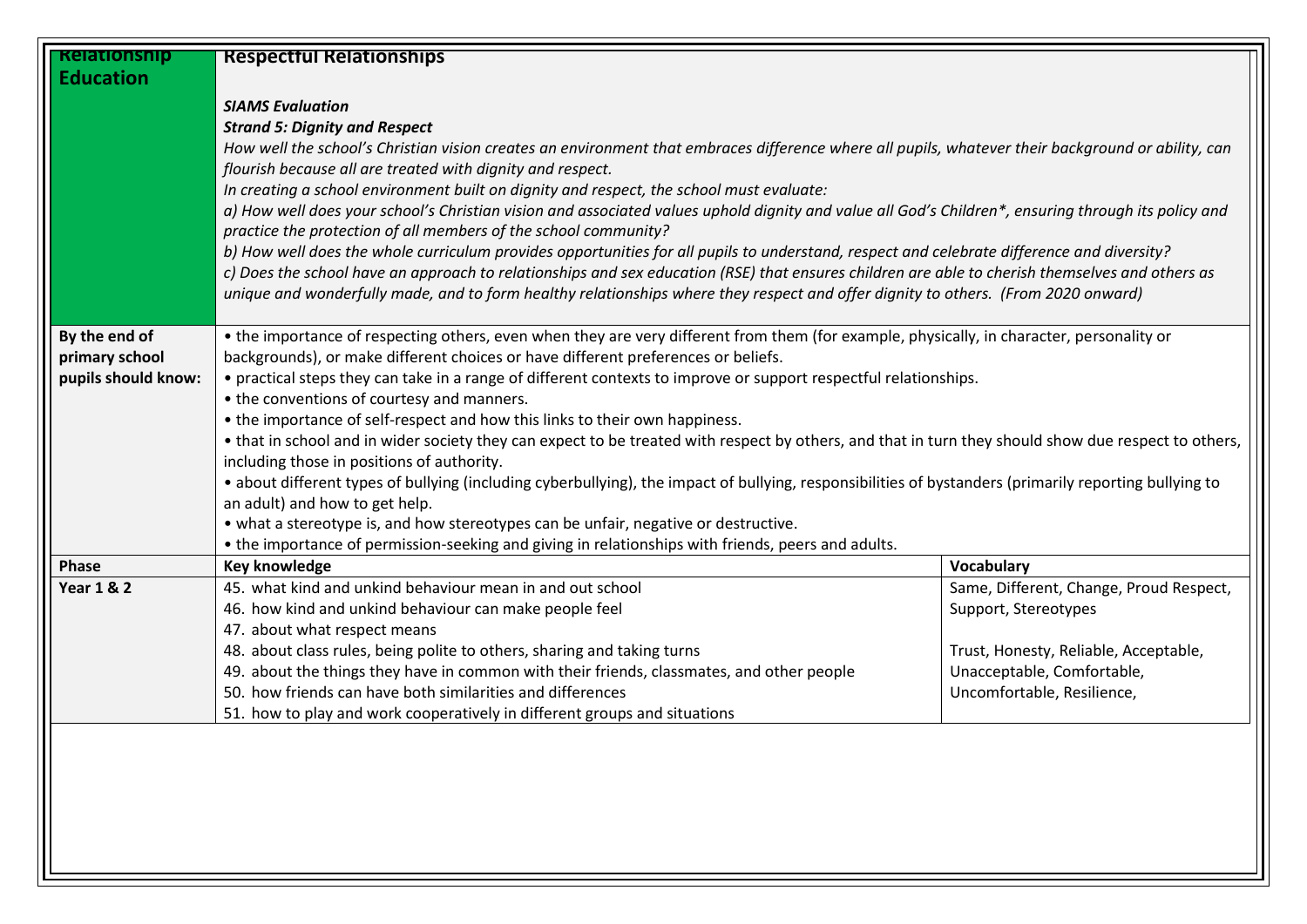|                                          | 52. how to share their ideas and listen to others, take part in discussions, and give reasons for their<br>views                                                                                                                                                                                                                                                                                                                                                                                                                                                                                                                                                                                                                                                                                                                                                                                                                           |                                                                                                                                                                                                                                                          |
|------------------------------------------|--------------------------------------------------------------------------------------------------------------------------------------------------------------------------------------------------------------------------------------------------------------------------------------------------------------------------------------------------------------------------------------------------------------------------------------------------------------------------------------------------------------------------------------------------------------------------------------------------------------------------------------------------------------------------------------------------------------------------------------------------------------------------------------------------------------------------------------------------------------------------------------------------------------------------------------------|----------------------------------------------------------------------------------------------------------------------------------------------------------------------------------------------------------------------------------------------------------|
| <b>Year 3 &amp; 4</b>                    | 53. to recognise respectful behaviours e.g. helping or including others, being responsible<br>54. how to model respectful behaviour in different situations e.g. at home, at school, online<br>55. the importance of self-respect and their right to be treated respectfully by others<br>56. what it means to treat others, and be treated, politely<br>57. the ways in which people show respect and courtesy in different cultures and in wider society<br>58. to recognise differences between people such as gender, race, faith<br>59. to recognise what they have in common with others e.g. shared values, likes and dislikes,<br>aspirations<br>60. about the importance of respecting the differences and similarities between people                                                                                                                                                                                            | Caring, Safe, Difference, Special, Conflict,<br>Solution, Resolve, Bystanding, Bullying,<br>Gay, Unkind Feelings, Tell, Value,<br>Worries, Consequences, Hurtful, Praise<br>Welcomed, Valued, Team, Cooperation,<br>Assertive, Agree, Disagree, Pressure |
| <b>Year 5 &amp; 6</b>                    | 61. a vocabulary to sensitively discuss difference and include everyone<br>62. to recognise that everyone should be treated equally                                                                                                                                                                                                                                                                                                                                                                                                                                                                                                                                                                                                                                                                                                                                                                                                        | Appreciation, Challenge, Rights,                                                                                                                                                                                                                         |
|                                          | 63. why it is important to listen and respond respectfully to a wide range of people, including those<br>whose traditions, beliefs and lifestyle are different to their own<br>64. what discrimination means and different types of discrimination e.g. racism, sexism, homophobia<br>65. to identify online bullying and discrimination of groups or individuals e.g. trolling and harassment<br>66. the impact of discrimination on individuals, groups and wider society<br>67. ways to safely challenge discrimination<br>68. how to report discrimination online<br>69. about the link between values and behaviour and how to be a positive role model<br>70. how to discuss issues respectfully<br>71. how to listen to and respect other points of view<br>72. how to constructively challenge points of view they disagree with<br>73. ways to participate effectively in discussions online and manage conflict or disagreements | Responsibility, Consequences, Similarity,<br>Differences, Culture.<br>Rights, Empathy, Consequences,<br>Collaboration, Cooperation,<br>Responsibilities, Normal, Disability,<br>Empathy, Diversity, Bullying, Power,<br>Control, Pressure, Assertiveness |
| <b>Resources including</b><br>literature | https://learning.nspcc.org.uk/research-resources/schools/pants-teaching#<br>https://plprimarystars.com/resources                                                                                                                                                                                                                                                                                                                                                                                                                                                                                                                                                                                                                                                                                                                                                                                                                           |                                                                                                                                                                                                                                                          |
|                                          | Premier League Primary Stars-KS2 Behaviour/relationships<br>Do the right thing Premier League Primary Stars KS2 PSHE Developing values                                                                                                                                                                                                                                                                                                                                                                                                                                                                                                                                                                                                                                                                                                                                                                                                     |                                                                                                                                                                                                                                                          |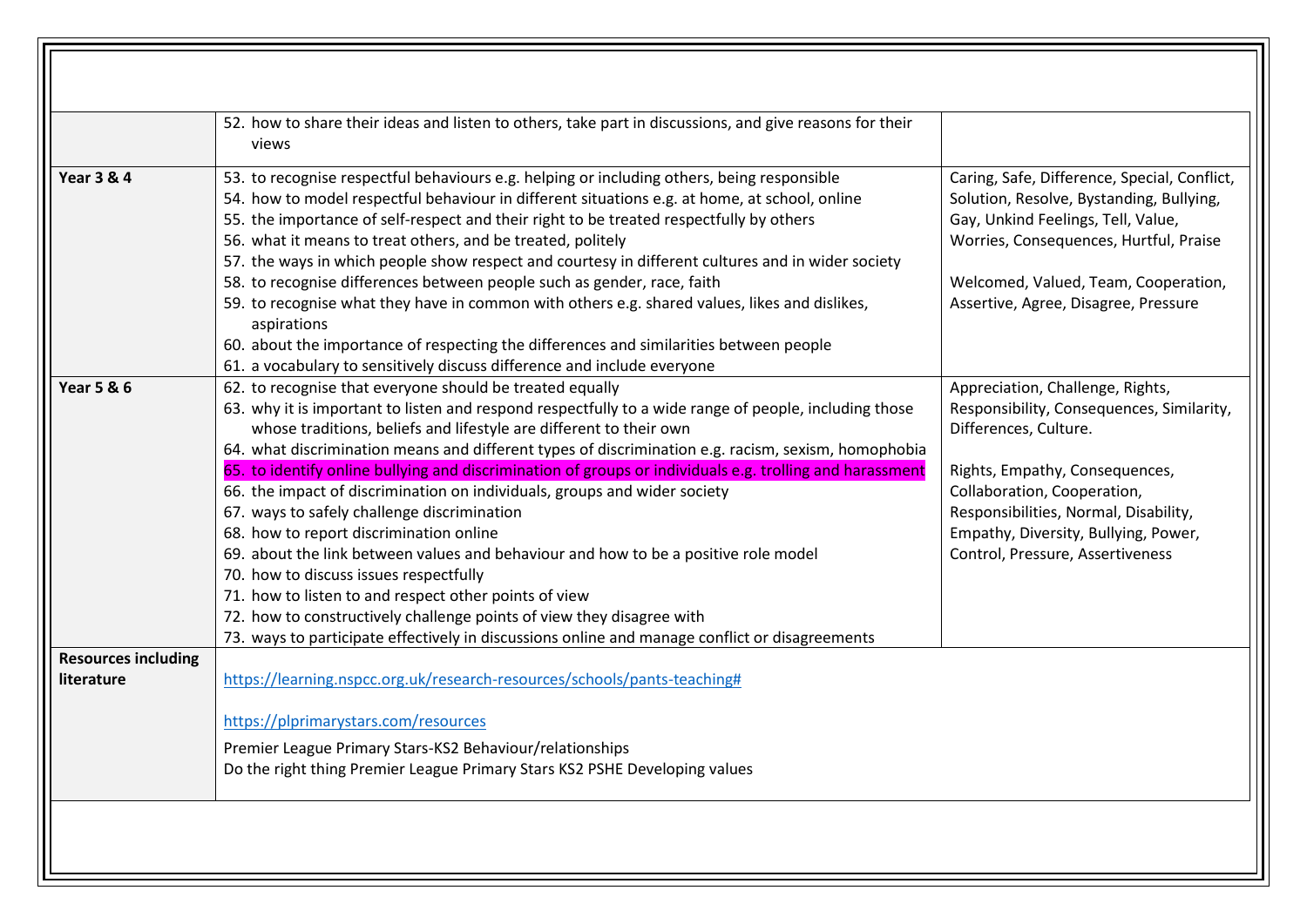| https://www.alzheimers.org.uk/get-involved/dementia-friendly-communities/dementia-teaching-resources |
|------------------------------------------------------------------------------------------------------|
| Jigsaw - Being Me, Celebrating Difference, Dreams and Goals, Relationships and Changing Me           |
|                                                                                                      |
|                                                                                                      |
|                                                                                                      |
|                                                                                                      |
|                                                                                                      |
|                                                                                                      |
|                                                                                                      |
|                                                                                                      |
|                                                                                                      |
|                                                                                                      |
|                                                                                                      |
|                                                                                                      |
|                                                                                                      |
|                                                                                                      |
|                                                                                                      |
|                                                                                                      |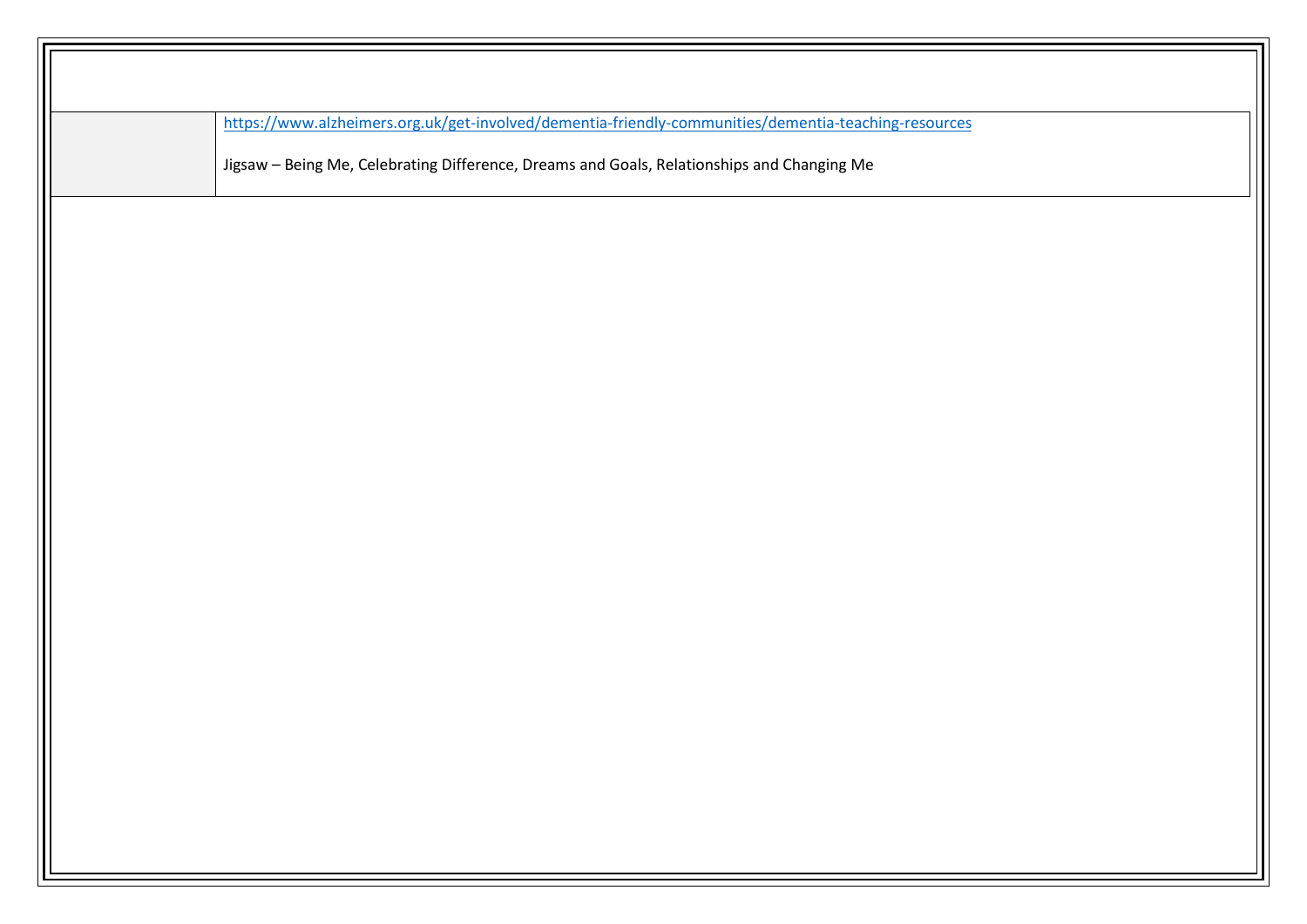| <b>Relationship</b>   | <b>Online Relationships</b>                                                                                                                         |                                         |  |
|-----------------------|-----------------------------------------------------------------------------------------------------------------------------------------------------|-----------------------------------------|--|
| <b>Education</b>      |                                                                                                                                                     |                                         |  |
|                       | <b>SIAMS Evaluation</b>                                                                                                                             |                                         |  |
|                       | <b>Strand 5: Dignity and Respect</b>                                                                                                                |                                         |  |
|                       | How well the school's Christian vision creates an environment that embraces difference where all pupils, whatever their background or ability, can  |                                         |  |
|                       | flourish because all are treated with dignity and respect.                                                                                          |                                         |  |
|                       | In creating a school environment built on dignity and respect, the school must evaluate:                                                            |                                         |  |
|                       | a) How well does your school's Christian vision and associated values uphold dignity and value all God's Children*, ensuring through its policy and |                                         |  |
|                       | practice the protection of all members of the school community?                                                                                     |                                         |  |
|                       | b) How well does the whole curriculum provides opportunities for all pupils to understand, respect and celebrate difference and diversity?          |                                         |  |
|                       | c) Does the school have an approach to relationships and sex education (RSE) that ensures children are able to cherish themselves and others as     |                                         |  |
|                       | unique and wonderfully made, and to form healthy relationships where they respect and offer dignity to others. (From 2020 onward)                   |                                         |  |
|                       |                                                                                                                                                     |                                         |  |
| By the end of         | • that people sometimes behave differently online, including by pretending to be someone they are not.                                              |                                         |  |
| primary school        | • that the same principles apply to online relationships as to face-to-face relationships, including the importance of respect for others online    |                                         |  |
| pupils should know:   | including when we are anonymous.                                                                                                                    |                                         |  |
|                       | • the rules and principles for keeping safe online, how to recognise risks, harmful content and contact, and how to report them.                    |                                         |  |
|                       | • how to critically consider their online friendships and sources of information including awareness of the risks associated with people they have  |                                         |  |
|                       | never met.                                                                                                                                          |                                         |  |
|                       | • how information and data is shared and used online.                                                                                               |                                         |  |
| Phase                 | Key knowledge                                                                                                                                       | <b>Vocabulary</b>                       |  |
| <b>Year 1 &amp; 2</b> | 74. basic rules for keeping safe online                                                                                                             | Safe, respect, responsible, e-safety,   |  |
|                       | 75. whom to tell if they see something online that makes them feel unhappy, worried, or scared                                                      | online, personal, private, information, |  |
|                       |                                                                                                                                                     | acceptable, unacceptable, worry, help,  |  |
|                       |                                                                                                                                                     | content, contact                        |  |
|                       |                                                                                                                                                     |                                         |  |
|                       |                                                                                                                                                     |                                         |  |
| <b>Year 3 &amp; 4</b> |                                                                                                                                                     | Safe, respect, responsible, e-safety,   |  |
|                       | 76. how to recognise risks online such as harmful content or contact                                                                                | online, personal, private, information, |  |
|                       | 77. how people may behave differently online including pretending to be someone they are not                                                        | acceptable, unacceptable, worry, help,  |  |
|                       |                                                                                                                                                     | content, contact, cyberbullying,        |  |
|                       |                                                                                                                                                     |                                         |  |
|                       |                                                                                                                                                     |                                         |  |
|                       |                                                                                                                                                     |                                         |  |
|                       |                                                                                                                                                     |                                         |  |
|                       |                                                                                                                                                     |                                         |  |
|                       |                                                                                                                                                     |                                         |  |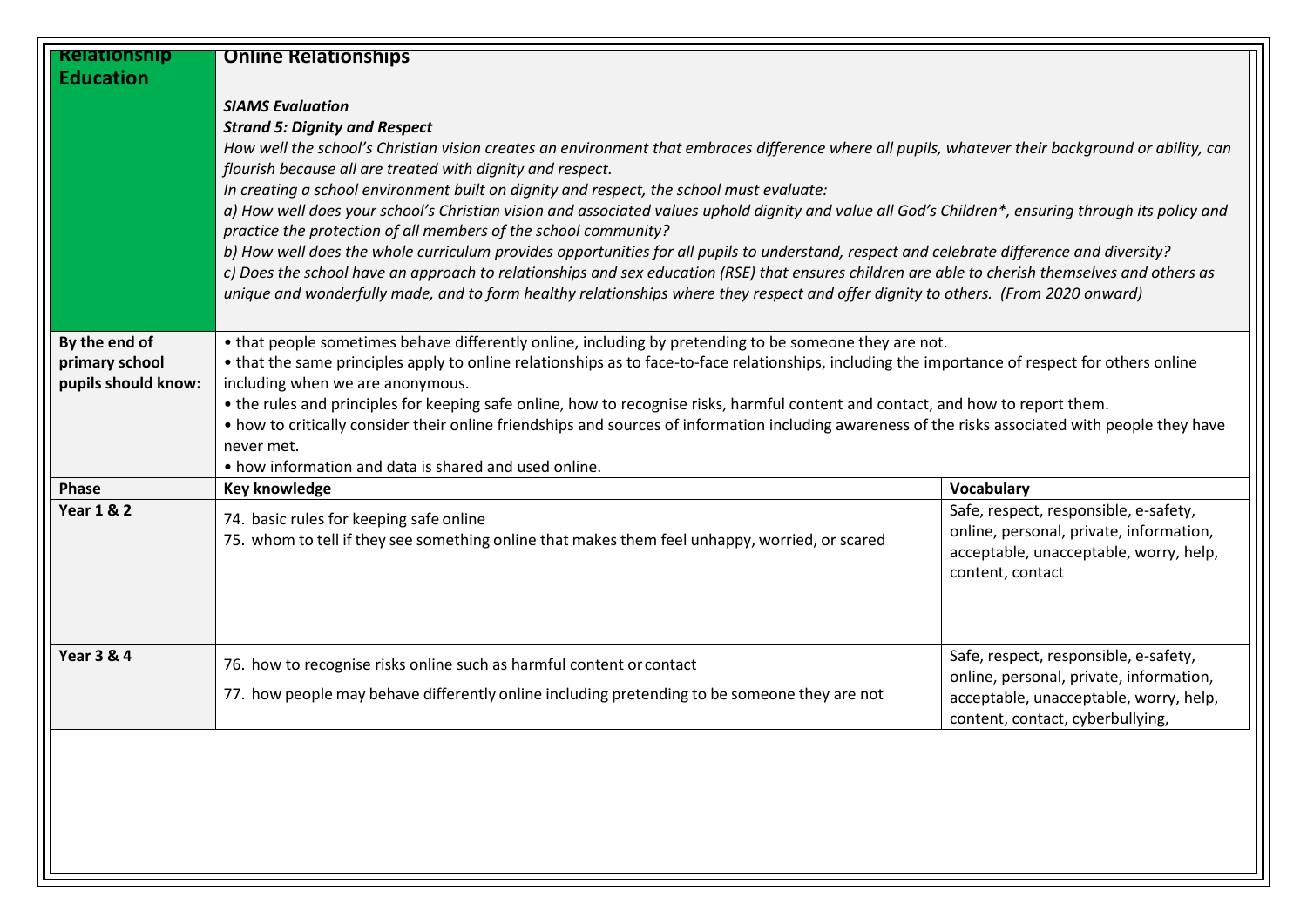|                       | 78. how to report concerns and seek help if worried or uncomfortable about someone's behaviour,<br>including online<br>79. how to communicate respectfully with friends when using digital devices                                                                                                                                                                                                                                                                                                                                                                                                                                                                                                                                                                                                                             | password, protect, concern, SMART,<br>danger, online personas, unwanted,<br>digital, device                                                                                                                                                                                                                                                        |
|-----------------------|--------------------------------------------------------------------------------------------------------------------------------------------------------------------------------------------------------------------------------------------------------------------------------------------------------------------------------------------------------------------------------------------------------------------------------------------------------------------------------------------------------------------------------------------------------------------------------------------------------------------------------------------------------------------------------------------------------------------------------------------------------------------------------------------------------------------------------|----------------------------------------------------------------------------------------------------------------------------------------------------------------------------------------------------------------------------------------------------------------------------------------------------------------------------------------------------|
|                       | 80. how knowing someone online differs from knowing someone face to face and that there are<br>risks in communicating with someone they don't know<br>81. what to do or whom to tell if they are worried about any contact online<br>82. What is appropriate to share with friends, classmates, family and wider social groups including<br>online<br>83. about what privacy and personal boundaries are, including online<br>84. basic strategies to help keep themselves safe online e.g. passwords, using trusted sites and<br>adult supervision<br>85. that bullying and hurtful behaviour is unacceptable in any situation<br>86. about the effects and consequences of bullying for the people involved<br>87. about bullying online, and the similarities and differences to face-to-face bullying                      |                                                                                                                                                                                                                                                                                                                                                    |
| <b>Year 5 &amp; 6</b> | 88. strategies to respond to pressure from friends including online<br>89. how to assess the risk of different online 'challenges' and 'dares'<br>90. how to recognise and respond to pressure from others to do something unsafe or that makes<br>them feel worried or uncomfortable<br>91. how to get advice and report concerns about personal safety, including online<br>92. ways to participate effectively in discussions online and manage conflict or disagreements<br>93. to identify online bullying and discrimination of groups or individuals e.g. trolling and harassment<br>94. how to report discrimination online<br>95. the impact of the need for peer approval in different situations, including online<br>96. how to model respectful behaviour in different situations e.g. at home, at school, online | Safe, respect, responsible, e-safety,<br>online, personal, private, information,<br>acceptable, unacceptable, worry, help,<br>content, contact, cyberbullying,<br>password, protect, concern, SMART,<br>danger, online personas, unwanted,<br>digital, device, screen time, digital<br>footprint, social media, restrictions,<br>sharing, sensibly |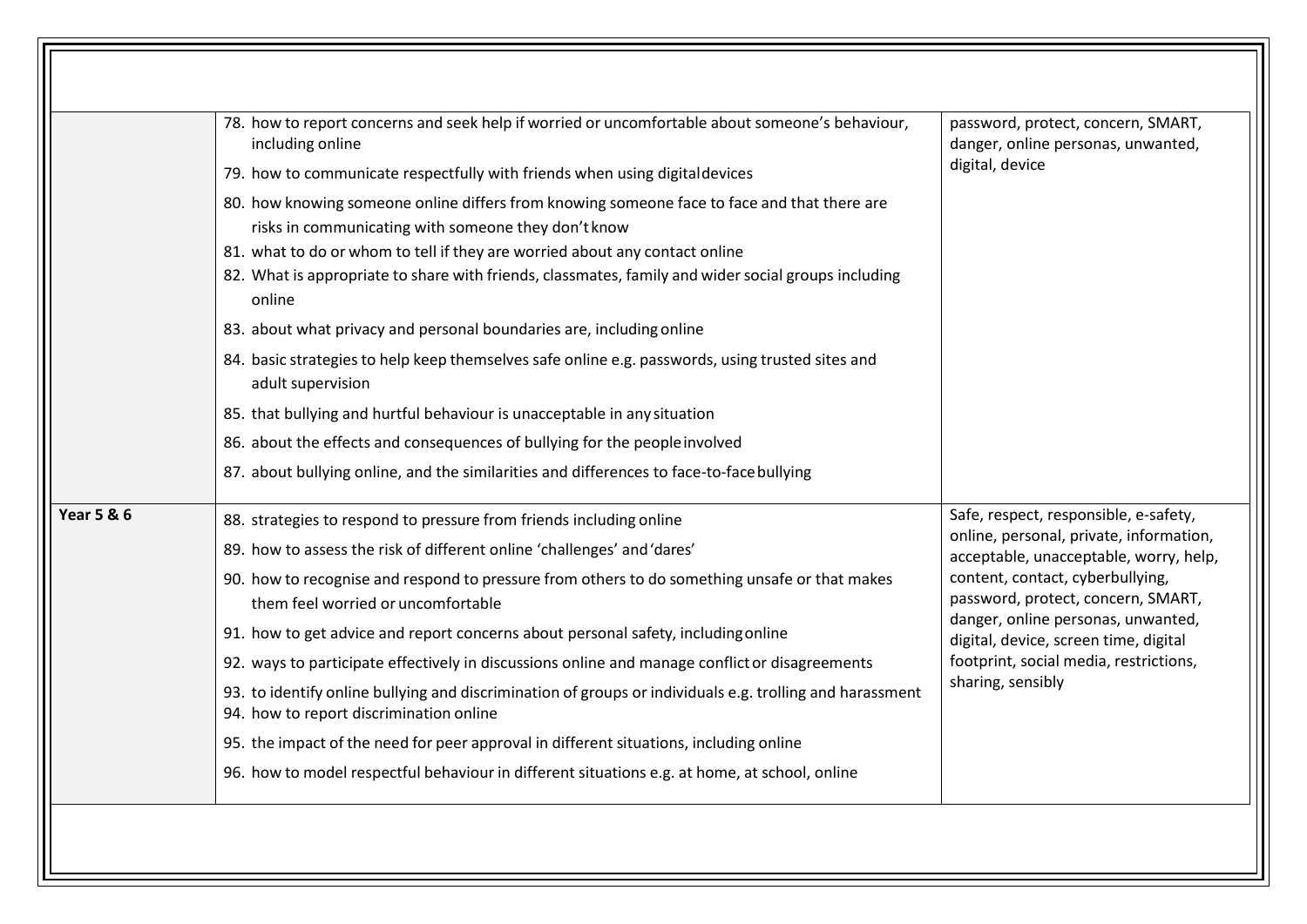| <b>Resources including</b> | ThinkUKnow - Jessie and Friends/Lee and Kim                                                            |
|----------------------------|--------------------------------------------------------------------------------------------------------|
| literature                 | Jigsaw Safety Online Communities- Online safety statement game                                         |
|                            | Online Safety Video - Hectors World                                                                    |
|                            | TES- Online Internet Safety Lesson Plan and Resources- sorting cards safe and not safe on the internet |
|                            | Twinkl - Online safety Powerpoints                                                                     |
|                            | Twinkl- Buddy the dog internet safety                                                                  |
|                            | Lee and Kim - Animal Adventure - ThinkUKnow                                                            |
|                            | SID's song                                                                                             |
|                            | Google: Internet Legends/Safety Tips                                                                   |
|                            | <b>Comic Book Capers</b>                                                                               |
|                            | WebWise - My Selfie in the Wider World                                                                 |
|                            | It's Up To Us                                                                                          |
|                            | Saferinternet.org.uk - SMART resources                                                                 |
|                            | ChildNet - Only a Game, What is reliable?, The Smart Crew                                              |
|                            | Digizen - Digital Values                                                                               |
|                            | CEOP-Cyber Café                                                                                        |
|                            | <b>UK Safer Internet Centre</b>                                                                        |
|                            | BBC - Lonely Princess/It's Personal resources/Do you know how to stay safe?                            |
|                            | DfE - Advice for schools 2014                                                                          |
|                            |                                                                                                        |
|                            |                                                                                                        |
|                            |                                                                                                        |
|                            |                                                                                                        |
|                            |                                                                                                        |
|                            |                                                                                                        |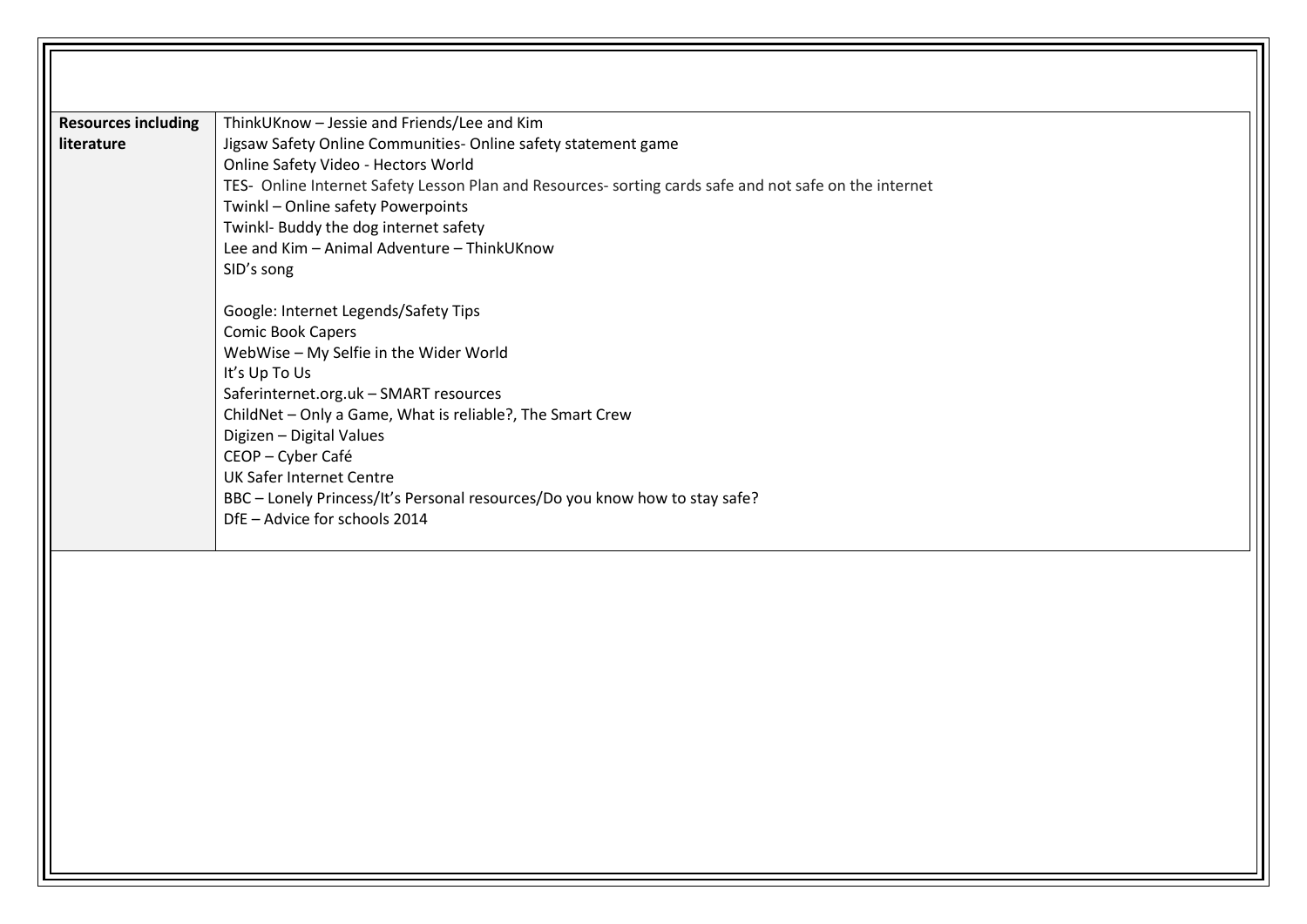| Relationship          | <b>Being safe</b>                                                                                                                                                                                                      |                                                                   |  |
|-----------------------|------------------------------------------------------------------------------------------------------------------------------------------------------------------------------------------------------------------------|-------------------------------------------------------------------|--|
| <b>Education</b>      |                                                                                                                                                                                                                        |                                                                   |  |
|                       | <b>SIAMS Evaluation</b>                                                                                                                                                                                                |                                                                   |  |
|                       | <b>Strand 5: Dignity and Respect</b>                                                                                                                                                                                   |                                                                   |  |
|                       | How well the school's Christian vision creates an environment that embraces difference where all pupils, whatever their background or ability, can                                                                     |                                                                   |  |
|                       | flourish because all are treated with dignity and respect.                                                                                                                                                             |                                                                   |  |
|                       | In creating a school environment built on dignity and respect, the school must evaluate:                                                                                                                               |                                                                   |  |
|                       | a) How well does your school's Christian vision and associated values uphold dignity and value all God's Children*, ensuring through its policy and<br>practice the protection of all members of the school community? |                                                                   |  |
|                       | b) How well does the whole curriculum provides opportunities for all pupils to understand, respect and celebrate difference and diversity?                                                                             |                                                                   |  |
|                       | c) Does the school have an approach to relationships and sex education (RSE) that ensures children are able to cherish themselves and others as                                                                        |                                                                   |  |
|                       | unique and wonderfully made, and to form healthy relationships where they respect and offer dignity to others. (From 2020 onward)                                                                                      |                                                                   |  |
|                       |                                                                                                                                                                                                                        |                                                                   |  |
| By the end of         | • what sorts of boundaries are appropriate in friendships with peers and others (including in a digital context).                                                                                                      |                                                                   |  |
| primary school        | • about the concept of privacy and the implications of it for both children and adults; including that it is not always right to keep secrets if they                                                                  |                                                                   |  |
| pupils should know:   | relate to being safe.                                                                                                                                                                                                  |                                                                   |  |
|                       | • that each person's body belongs to them, and the differences between appropriate and inappropriate or unsafe physical, and other, contact.                                                                           |                                                                   |  |
|                       | • how to respond safely and appropriately to adults they may encounter (in all contexts, including online) whom they do not know.                                                                                      |                                                                   |  |
|                       | • how to recognise and report feelings of being unsafe or feeling bad about any adult.<br>• how to ask for advice or help for themselves or others, and to keep trying until they are heard.                           |                                                                   |  |
|                       | • how to report concerns or abuse, and the vocabulary and confidence needed to do so.                                                                                                                                  |                                                                   |  |
|                       | • where to get advice e.g. family, school and/or other sources.                                                                                                                                                        |                                                                   |  |
| Phase                 | Key knowledge                                                                                                                                                                                                          | Vocabulary                                                        |  |
| <b>Year 1 &amp; 2</b> | 97. how rules keep us safe                                                                                                                                                                                             | Safe, Special, Calm, Like, Dislike,                               |  |
|                       | 98. about situations when someone's body or feelings might be hurt and whom to go to for help                                                                                                                          | Confidentiality, Greeting, Touch, Feel,                           |  |
|                       | 99. about what it means to keep something private, including parts of the body that are private                                                                                                                        | Texture                                                           |  |
|                       |                                                                                                                                                                                                                        | Good secret, Worry secret, Telling, Adult,                        |  |
|                       | to identify different types of touch and how they make people feel (e.g. hugs, tickling,<br>100.<br>kisses and punches)                                                                                                | Trust, Honesty, Reliability, Private, Like,                       |  |
|                       |                                                                                                                                                                                                                        | Dislike, Acceptable, Unacceptable,<br>Comfortable, Uncomfortable. |  |
|                       | how to respond if being touched makes them feel uncomfortable or unsafe<br>101.                                                                                                                                        |                                                                   |  |
|                       | when it is important to ask for permission to touch others<br>102.                                                                                                                                                     |                                                                   |  |
|                       | how to ask for and give/not give permission<br>103.                                                                                                                                                                    |                                                                   |  |
|                       |                                                                                                                                                                                                                        |                                                                   |  |
|                       |                                                                                                                                                                                                                        |                                                                   |  |
|                       |                                                                                                                                                                                                                        |                                                                   |  |
|                       |                                                                                                                                                                                                                        |                                                                   |  |
|                       |                                                                                                                                                                                                                        |                                                                   |  |
|                       |                                                                                                                                                                                                                        |                                                                   |  |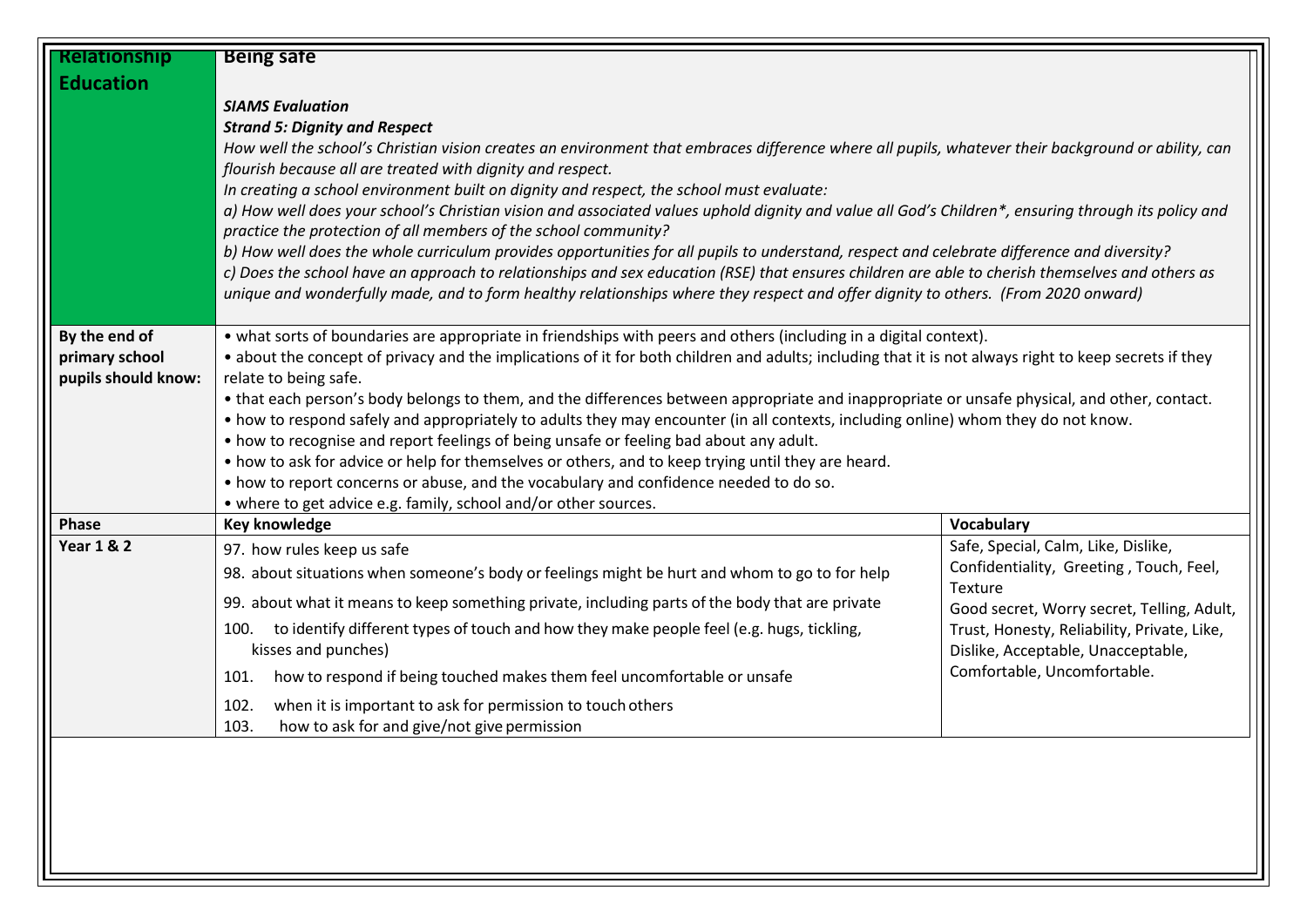|                       | how to recognise hurtful behaviour, including online<br>104.                                                                                                                                |                                                                                                                                                                |
|-----------------------|---------------------------------------------------------------------------------------------------------------------------------------------------------------------------------------------|----------------------------------------------------------------------------------------------------------------------------------------------------------------|
|                       | what to do and whom to tell if they see or experience hurtful behaviour, including online<br>105.                                                                                           |                                                                                                                                                                |
|                       | about what bullying is and different types of bullying<br>106.                                                                                                                              |                                                                                                                                                                |
|                       | how someone may feel if they are being bullied<br>107.                                                                                                                                      |                                                                                                                                                                |
|                       | about the difference between happy surprises and secrets that make them feel uncomfortable<br>108.<br>or worried, and how to get help                                                       |                                                                                                                                                                |
|                       | how to resist pressure to do something that feels uncomfortable or unsafe<br>109.<br>how to ask for help if they feel unsafe or worried and what vocabulary to use<br>110.                  |                                                                                                                                                                |
|                       | how to recognise risk in everyday situations, e.g. road, water and rail safety, medicines<br>111.                                                                                           |                                                                                                                                                                |
|                       | how to help keep themselves safe in familiar and unfamiliar environments, such as in school,<br>112.<br>online and 'out and about'                                                          |                                                                                                                                                                |
|                       | to identify potential unsafe situations, who is responsible for keeping them safe in these<br>113.<br>situations, and steps they can take to avoid or remove themselves from danger         |                                                                                                                                                                |
| <b>Year 3 &amp; 4</b> | What is appropriate to share with friends, classmates, family and wider social groups including<br>114.<br>online                                                                           | Safe Scared, Strategy, Anxious, Advice,<br>Harmful Risk, Feeling, Attraction,<br>Pressure, Peers, Personal, Comfortable,<br>Appreciation, Care, Anxiety, Fear, |
|                       | about what privacy and personal boundaries are, including online<br>115.                                                                                                                    |                                                                                                                                                                |
|                       | basic strategies to help keep themselves safe online e.g. passwords, using trusted sites and<br>116.<br>adult supervision                                                                   | Assertive, Believe, Right, Wrong                                                                                                                               |
|                       | that bullying and hurtful behaviour is unacceptable in any situation<br>117.                                                                                                                |                                                                                                                                                                |
|                       | about the effects and consequences of bullying for the people involved<br>118.                                                                                                              |                                                                                                                                                                |
|                       | about bullying online, and the similarities and differences to face-to-face bullying<br>119.<br>what to do and whom to tell if they see or experience bullying or hurtful behaviour<br>120. |                                                                                                                                                                |
|                       | to differentiate between playful teasing, hurtful behaviour and bullying, including online<br>121.                                                                                          |                                                                                                                                                                |
|                       | how to respond if they witness or experience hurtful behaviour or bullying, including online<br>122.                                                                                        |                                                                                                                                                                |
|                       | recognise the difference between 'playful dares' and dares which put someone under pressure,<br>123.<br>at risk, or make them feel uncomfortable                                            |                                                                                                                                                                |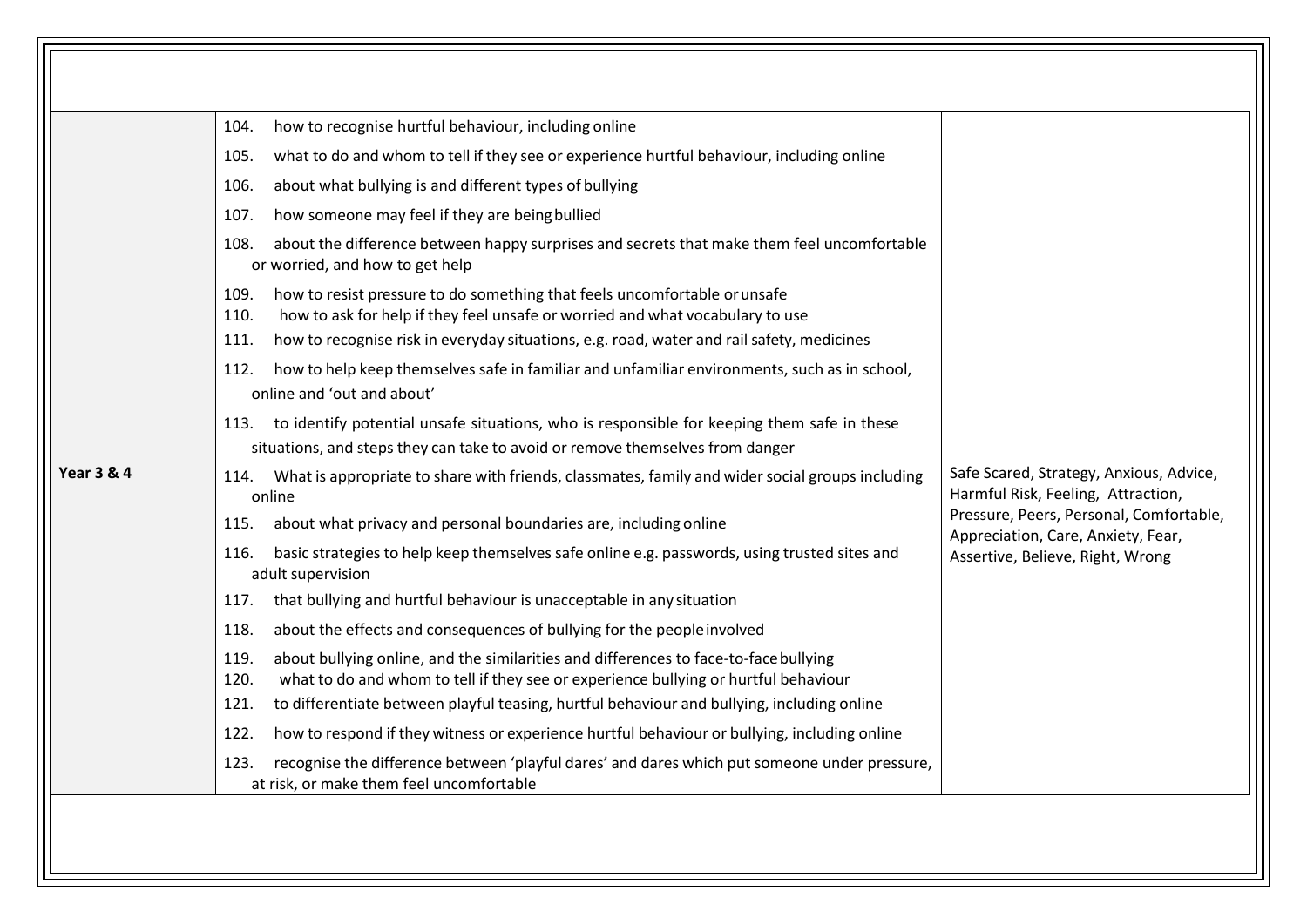|                       | 124.                                                                                                                                                                                                                        |                                                                                                                                                   |
|-----------------------|-----------------------------------------------------------------------------------------------------------------------------------------------------------------------------------------------------------------------------|---------------------------------------------------------------------------------------------------------------------------------------------------|
|                       | how to manage pressures associated with dares                                                                                                                                                                               |                                                                                                                                                   |
|                       | when it is right to keep or break a confidence or share a secret<br>125.                                                                                                                                                    |                                                                                                                                                   |
|                       | how to recognise risks online such as harmful content or contact<br>126.                                                                                                                                                    |                                                                                                                                                   |
|                       | how people may behave differently online including pretending to be someone they are not<br>127.<br>how to report concerns and seek help if worried or uncomfortable about someone's<br>128.<br>behaviour, including online |                                                                                                                                                   |
|                       | how to identify typical hazards at home and in school<br>129.                                                                                                                                                               |                                                                                                                                                   |
|                       | how to predict, assess and manage risk in everyday situations e.g. crossing the road, running in<br>130.<br>the playground, in the kitchen                                                                                  |                                                                                                                                                   |
|                       | about fire safety at home including the need for smoke alarms<br>131.                                                                                                                                                       |                                                                                                                                                   |
|                       | 132.<br>the importance of following safety rules from parents and otheradults                                                                                                                                               |                                                                                                                                                   |
|                       | how to help keep themselves safe in the local environment or unfamiliar places, including road,<br>133.<br>rail, water and firework safety                                                                                  |                                                                                                                                                   |
| <b>Year 5 &amp; 6</b> | to identify what physical touch is acceptable, unacceptable, wanted or unwanted in different<br>134.                                                                                                                        | Direct, Indirect, Cyberbullying, Respect,<br>Body Image, Being Responsibly, Age                                                                   |
|                       | situations                                                                                                                                                                                                                  | Limit, Rights, Choice, Irresponsible                                                                                                              |
|                       | how to ask for, give and not give permission for physical contact<br>135.                                                                                                                                                   | Choice, Risks, Grooming, Trolled,<br>Gambling, Consequences,<br>Power, Struggle, Control, Harassment,<br>Exploited, Criminal, Illegal, Assertive, |
|                       | how it feels in a person's mind and body when they are uncomfortable<br>136.                                                                                                                                                |                                                                                                                                                   |
|                       | that it is never someone's fault if they have experienced unacceptable contact<br>137.                                                                                                                                      |                                                                                                                                                   |
|                       | how to respond to unwanted or unacceptable physical contact<br>138.                                                                                                                                                         | Authority,                                                                                                                                        |
|                       | 139.<br>that no one should ask them to keep a secret that makes them feel uncomfortable or try to                                                                                                                           |                                                                                                                                                   |
|                       | persuade them to keep a secret they are worried about                                                                                                                                                                       |                                                                                                                                                   |
|                       | whom to tell if they are concerned about unwanted physical contact<br>140.                                                                                                                                                  |                                                                                                                                                   |
|                       | to compare the features of a healthy and unhealthy friendship<br>141.                                                                                                                                                       |                                                                                                                                                   |
|                       | about the shared responsibility if someone is put under pressure to do something<br>142.                                                                                                                                    |                                                                                                                                                   |
|                       | dangerous and something goes wrong<br>143.<br>strategies to respond to pressure from friends including online                                                                                                               |                                                                                                                                                   |
|                       |                                                                                                                                                                                                                             |                                                                                                                                                   |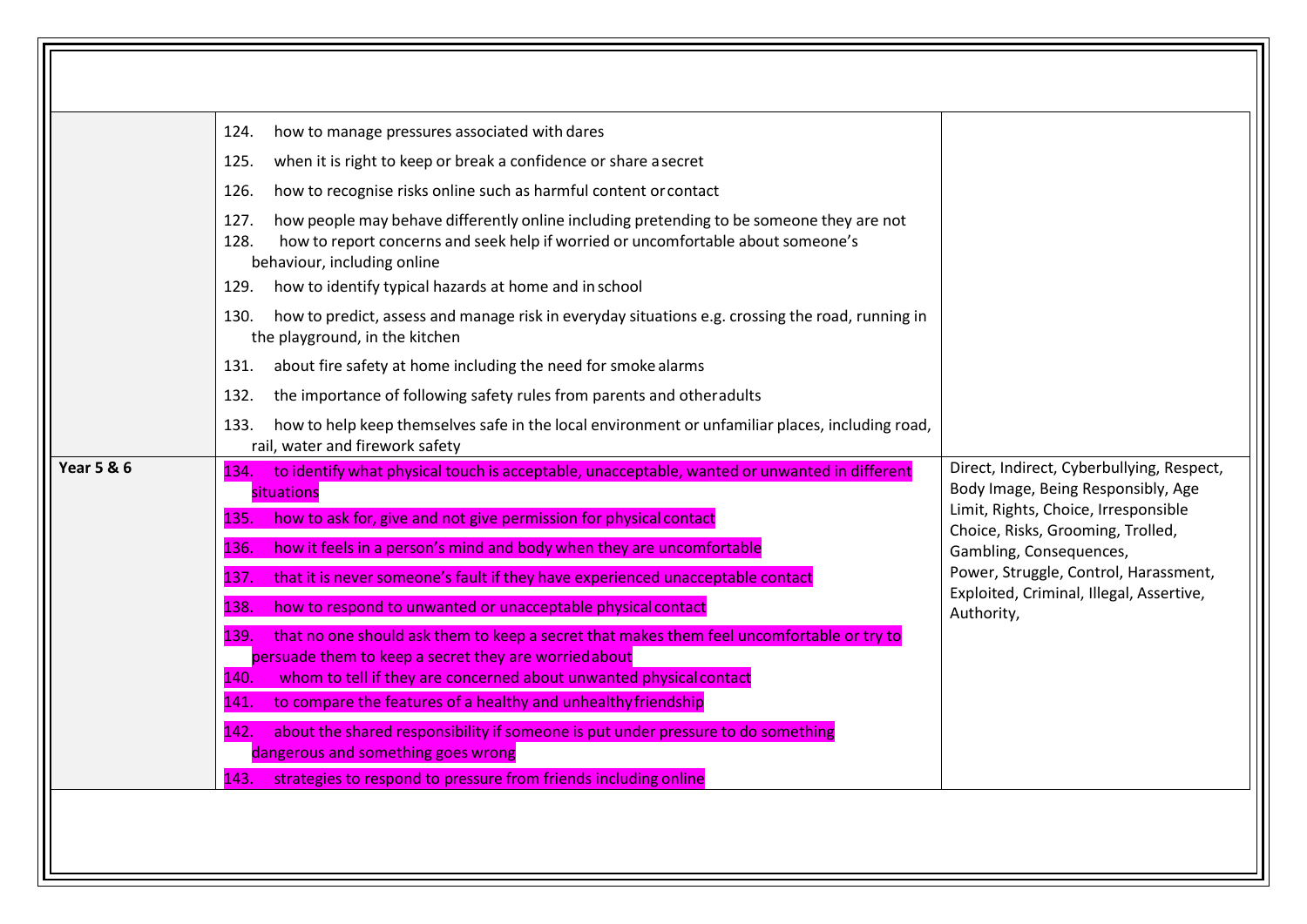|                                          | how to assess the risk of different online 'challenges' and 'dares'<br>144.<br>how to recognise and respond to pressure from others to do something unsafe or that<br>145.<br>makes them feel worried or uncomfortable                                                                                                                                                                                                                                                                                                                                                                                                                                                                                                     |
|------------------------------------------|----------------------------------------------------------------------------------------------------------------------------------------------------------------------------------------------------------------------------------------------------------------------------------------------------------------------------------------------------------------------------------------------------------------------------------------------------------------------------------------------------------------------------------------------------------------------------------------------------------------------------------------------------------------------------------------------------------------------------|
|                                          | how to get advice and report concerns about personal safety, including online<br>146.<br>what consent means and how to seek and give/not give permission in different situations<br>147.<br>to identify when situations are becoming risky, unsafe or anemergency<br>148.                                                                                                                                                                                                                                                                                                                                                                                                                                                  |
|                                          | to identify occasions where they can help take responsibility for their own safety<br>149.<br>to differentiate between positive risk taking (e.g. trying a challenging new sport) and<br>150.                                                                                                                                                                                                                                                                                                                                                                                                                                                                                                                              |
|                                          | dangerous behaviour<br>that female genital mutilation (FGM) is against British law <sup>1</sup><br>151.<br>152.<br>what to do and whom to tell if they think they or someone they know might be at risk of FGM                                                                                                                                                                                                                                                                                                                                                                                                                                                                                                             |
| <b>Resources including</b><br>literature | https://learning.nspcc.org.uk/research-resources/schools/pants-teaching<br>https://www.pshe-association.org.uk/curriculum-and-resources/resources/1decision-primary-pshe-education-programme<br>https://www.pshe-association.org.uk/curriculum-and-resources/resources/jessie-friends<br>https://www.pshe-association.org.uk/curriculum-and-resources/resources/nspcc-share-aware-resources<br>https://www.pshe-association.org.uk/curriculum-and-resources/resources/google-and-parent-zone-ks2-internet-safety<br>https://www.pshe-association.org.uk/curriculum-and-resources/resources/1decision-primary-pshe-education-programme<br>https://www.pshe-association.org.uk/curriculum-and-resources/resources/play-share |
|                                          | Jigsaw- Being Me In My World, Celebrating Differences, Relationships, Changing Me<br><b>Smartie The Penguin</b>                                                                                                                                                                                                                                                                                                                                                                                                                                                                                                                                                                                                            |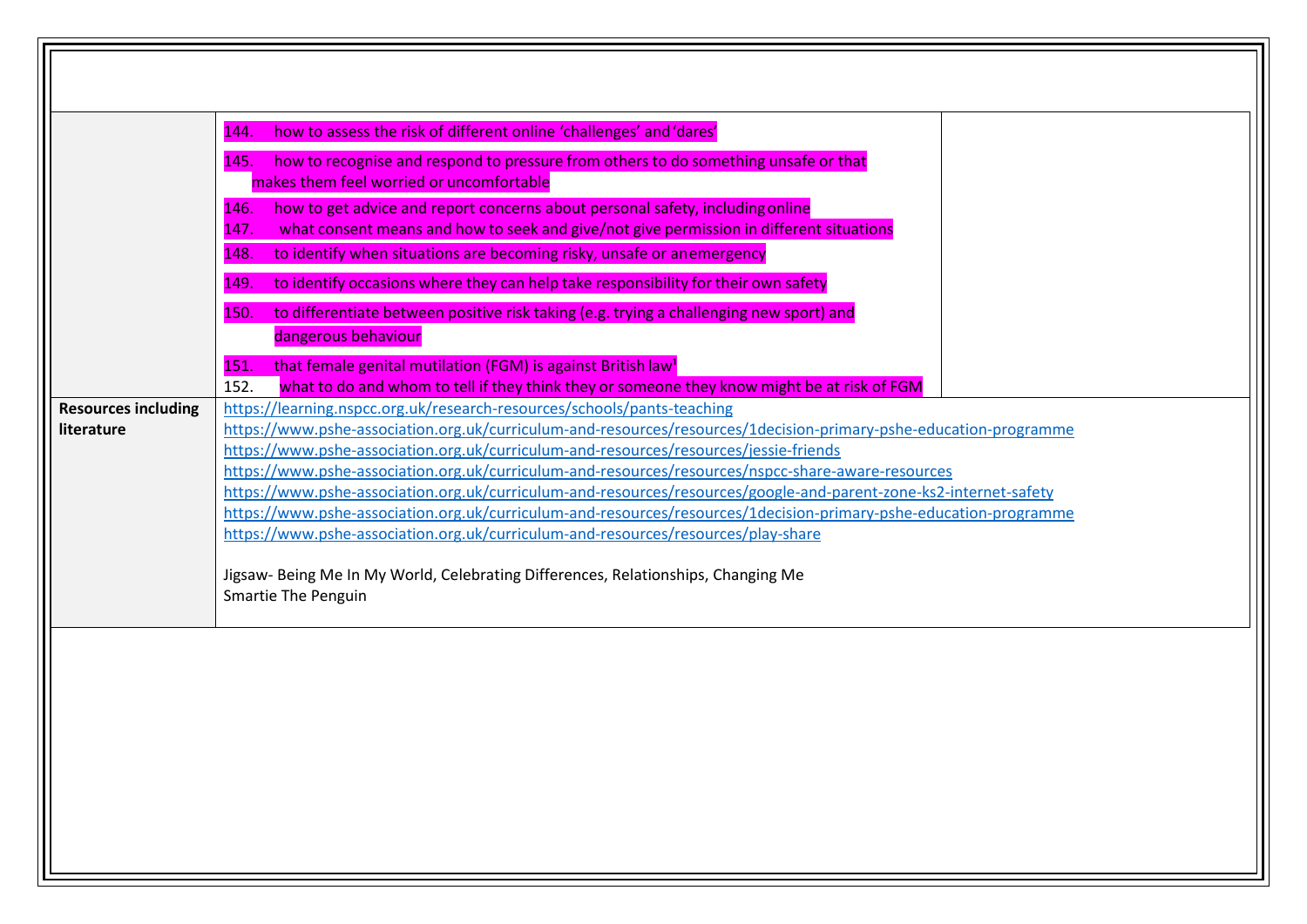| <b>Physical health</b> | <b>Mental Wellbeing</b>                                                                                                                             |                                             |  |
|------------------------|-----------------------------------------------------------------------------------------------------------------------------------------------------|---------------------------------------------|--|
| and mental             |                                                                                                                                                     |                                             |  |
| wellbeing              | <b>SIAMS Evaluation Schedule</b>                                                                                                                    |                                             |  |
|                        | <b>Strand 4: Community and Living Well Together</b>                                                                                                 |                                             |  |
|                        | How well the school's Christian vision promotes social and cultural development through the practice of forgiveness and reconciliation that         |                                             |  |
|                        | encourages good mental health, and enables all to flourish and live well together.                                                                  |                                             |  |
|                        |                                                                                                                                                     |                                             |  |
|                        | How well do leaders ensure there is support for good mental health in children and adults and a sense of belonging that embraces and celebrates     |                                             |  |
|                        | difference?                                                                                                                                         |                                             |  |
|                        |                                                                                                                                                     |                                             |  |
| By the end of          | • that mental wellbeing is a normal part of daily life, in the same way as physical health.                                                         |                                             |  |
| primary school         | • that there is a normal range of emotions (e.g. happiness, sadness, anger, fear, surprise, nervousness) and scale of emotions that all humans      |                                             |  |
| pupils should know:    | experience in relation to different experiences and situations.                                                                                     |                                             |  |
|                        | • how to recognise and talk about their emotions, including having a varied vocabulary of words to use when talking about their own and others'     |                                             |  |
|                        | feelings.                                                                                                                                           |                                             |  |
|                        | • how to judge whether what they are feeling and how they are behaving is appropriate and proportionate.                                            |                                             |  |
|                        | • the benefits of physical exercise, time outdoors, community participation, voluntary and service-based activity on mental wellbeing and           |                                             |  |
|                        | happiness.                                                                                                                                          |                                             |  |
|                        | • simple self-care techniques, including the importance of rest, time spent with friends and family and the benefits of hobbies and interests.      |                                             |  |
|                        | • isolation and loneliness can affect children and that it is very important for children to discuss their feelings with an adult and seek support. |                                             |  |
|                        | • that bullying (including cyberbullying) has a negative and often lasting impact on mental wellbeing.                                              |                                             |  |
|                        | • where and how to seek support (including recognising the triggers for seeking support), including whom in school they should speak to if they     |                                             |  |
|                        | are worried about their own or someone else's mental wellbeing or ability to control their emotions (including issues arising online).              |                                             |  |
|                        | • it is common for people to experience mental ill health. For many people who do, the problems can be resolved if the right support is made        |                                             |  |
|                        | available, especially if accessed early enough.                                                                                                     |                                             |  |
| Phase                  | <b>Key knowledge</b>                                                                                                                                | <b>Vocabulary</b>                           |  |
| <b>Year 1 &amp; 2</b>  | what it means to be healthy and why it is important<br>153.                                                                                         | like, not like, love, happy, sad, angry,    |  |
|                        | 154.<br>about routines and habits for maintaining good mental health                                                                                | upset, scared                               |  |
|                        | how to describe and share a range of feelings<br>155.                                                                                               |                                             |  |
|                        | 156.<br>ways to feel good, calm down or change their mood e.g. playing outside, listening to music,                                                 | friendships, relationships, feelings, love, |  |
|                        | spending time with others                                                                                                                           | frustrated, obstacles, fair/unfair          |  |
|                        | how to manage big feelings including those associated with change, loss and bereavement<br>157.                                                     | belong, calm down, steady, problem          |  |
|                        | when and how to ask for help, and how to help others, with their feelings<br>158.                                                                   | solve, uncomfortable, comfortable           |  |
|                        |                                                                                                                                                     |                                             |  |
|                        |                                                                                                                                                     |                                             |  |
|                        |                                                                                                                                                     |                                             |  |
|                        |                                                                                                                                                     |                                             |  |
|                        |                                                                                                                                                     |                                             |  |
|                        |                                                                                                                                                     |                                             |  |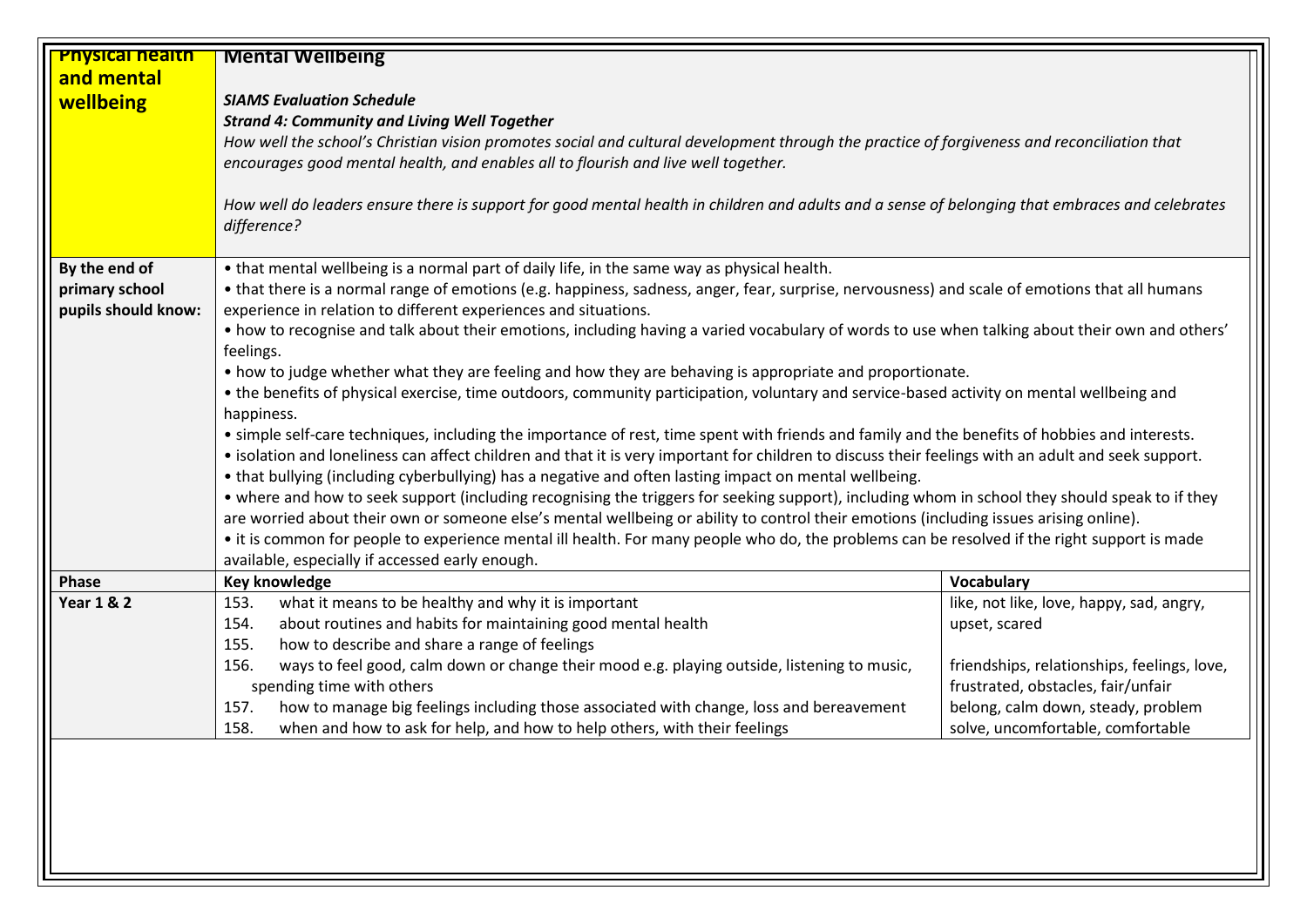|                       | to recognise what makes them special and unique including their likes, dislikes and what they<br>159.<br>are good at<br>how to manage and whom to tell when finding things difficult, or when things go wrong<br>160.<br>how they are the same and different to others<br>161.<br>162.<br>about different kinds of feelings<br>how to recognise feelings in themselves and others<br>163.<br>164.<br>how feelings can affect how people behave                                                                                                                                                                                                                                                                                                                                                                                                                                                                                                                                                                                                                             | worried, nervous, mental health and<br>wellbeing                                                                                                                                                                           |
|-----------------------|----------------------------------------------------------------------------------------------------------------------------------------------------------------------------------------------------------------------------------------------------------------------------------------------------------------------------------------------------------------------------------------------------------------------------------------------------------------------------------------------------------------------------------------------------------------------------------------------------------------------------------------------------------------------------------------------------------------------------------------------------------------------------------------------------------------------------------------------------------------------------------------------------------------------------------------------------------------------------------------------------------------------------------------------------------------------------|----------------------------------------------------------------------------------------------------------------------------------------------------------------------------------------------------------------------------|
| <b>Year 3 &amp; 4</b> | that regular exercise such as walking or cycling has positive benefits for their mental health<br>165.<br>about the things that affect feelings both positively and negatively<br>166.<br>strategies to identify and talk about their feelings<br>167.<br>about some of the different ways people express feelings e.g. words, actions, body language<br>168.<br>to recognise how feelings can change overtime and become more or less powerful<br>169.<br>170.<br>that everyone is an individual and has unique and valuable contributions to make<br>to recognise howstrengths and interests form part of a person's identity<br>171.<br>how to identify their own personal strengths and interests and what they're proud<br>172.<br>of (in school, out of school)<br>to recognise common challenges to self-worth e.g. finding school work difficult,<br>173.<br>friendship issues<br>basic strategies to manage and reframe setbacks e.g. asking for help, focusing on what they<br>174.<br>can learn from a setback, remembering what they are good at, trying again | Boredom, anticipation, resentment,<br>excitement, frightened, anxious<br>Nervous, belonging, excepted, rejected,<br>left out, hopeful, thoughts, scared                                                                    |
| <b>Year 5 &amp; 6</b> | that mental health is just as important as physical health and that both need looking after<br>175.<br>to recognise that anyone can be affected by mental ill-health and that difficulties can be<br>176.<br>resolved with help and support<br>how to recognise, respect and express their individuality and personal qualities<br>177.<br>about personal identity and what contributes to it, including race, sex, gender, family, faith,<br>178.<br>culture, hobbies, likes/dislikes<br>ways to boost their mood and improve emotional wellbeing<br>179.<br>about the link between participating in interests, hobbies and community groups<br>180.<br>and mental wellbeing<br>181.<br>how negative experiences such as being bullied or feeling lonely can affect mental wellbeing<br>182.                                                                                                                                                                                                                                                                              | trust, fears, repercussions, apologising,<br>honesty, forgiveness, seeking advice,<br>expressing feelings<br>insecure/secure<br>sore spot<br>over reaction<br>humiliation<br>gossip<br>rumour<br>mixed feelings<br>empathy |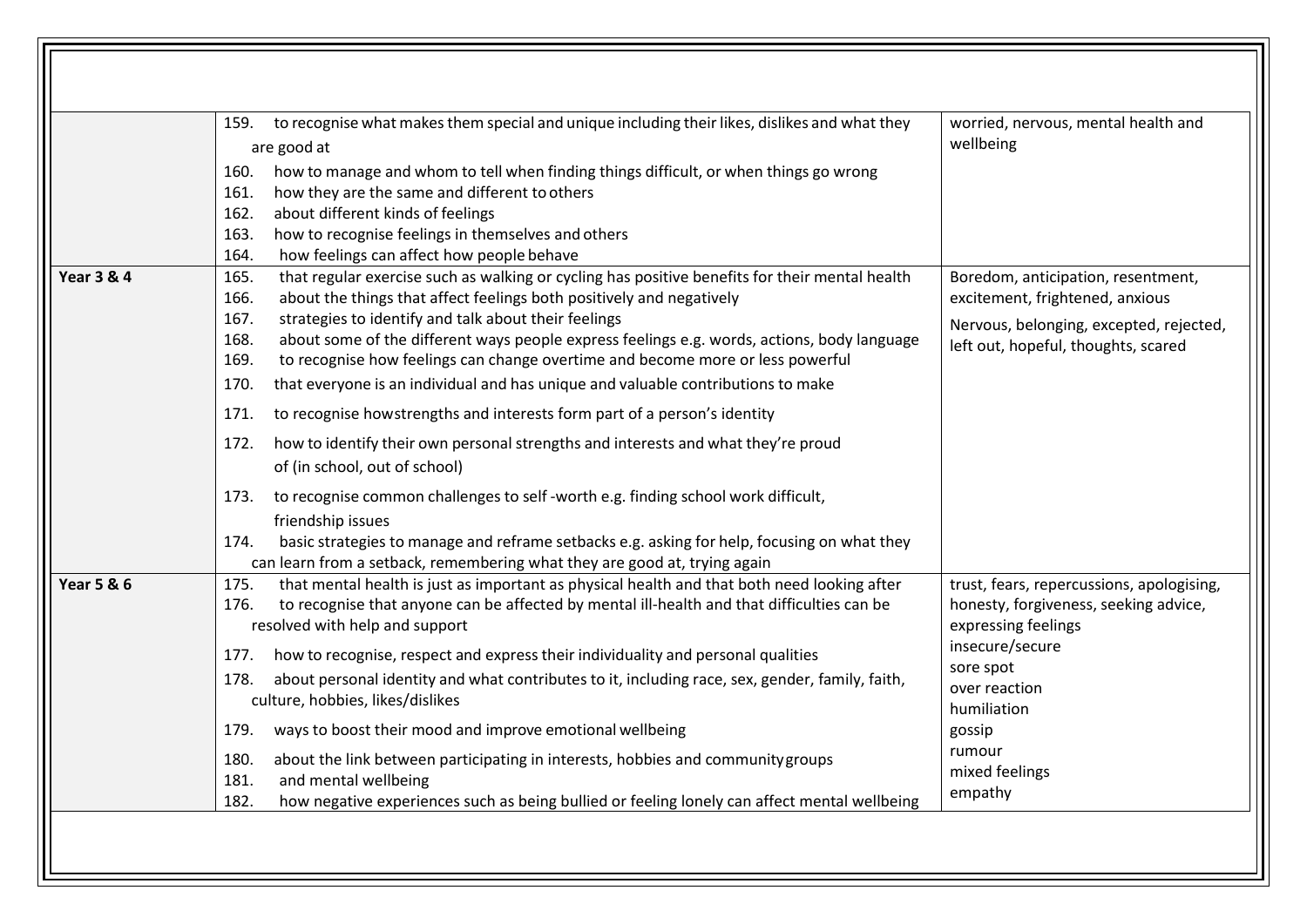|                            | positive strategies for managing feelings<br>183.                                                                                                                                                                                                                                                                                                                                                                                                                                                                                                        | empathise                    |
|----------------------------|----------------------------------------------------------------------------------------------------------------------------------------------------------------------------------------------------------------------------------------------------------------------------------------------------------------------------------------------------------------------------------------------------------------------------------------------------------------------------------------------------------------------------------------------------------|------------------------------|
|                            | that there are situations when someone may experience mixed or conflicting feelings<br>184.                                                                                                                                                                                                                                                                                                                                                                                                                                                              | nervousness                  |
|                            | how feelings can often be helpful, whilst recognising that they sometimes need to be<br>185.                                                                                                                                                                                                                                                                                                                                                                                                                                                             | Worried                      |
|                            | overcome                                                                                                                                                                                                                                                                                                                                                                                                                                                                                                                                                 | secure/insecure              |
|                            | to recognise that if someone experiences feelings that are not so good (most or all of the<br>186.<br>time) - help and support is available                                                                                                                                                                                                                                                                                                                                                                                                              | anxiety/anxious<br>Petrified |
|                            | identify where they and others can ask for help and support with mental wellbeing in and<br>187.<br>outside school                                                                                                                                                                                                                                                                                                                                                                                                                                       | terrified                    |
|                            | the importance of asking for support from a trusted adult<br>188.                                                                                                                                                                                                                                                                                                                                                                                                                                                                                        |                              |
|                            | about the changes that may occur in life including death, and how these can cause conflicting<br>189.<br>feelings                                                                                                                                                                                                                                                                                                                                                                                                                                        |                              |
|                            | that changes can mean people experience feelings of loss or grief<br>190.                                                                                                                                                                                                                                                                                                                                                                                                                                                                                |                              |
|                            | about the process of grieving and how grief can be expressed<br>191.                                                                                                                                                                                                                                                                                                                                                                                                                                                                                     |                              |
|                            | about strategies that can help someone cope with the feelings associated with change or loss<br>192.                                                                                                                                                                                                                                                                                                                                                                                                                                                     |                              |
| <b>Resources including</b> | to identify how to ask for help and support with loss, grief or other aspects of change<br>193.<br>https://www.thriveapproach.com/                                                                                                                                                                                                                                                                                                                                                                                                                       |                              |
| literature                 |                                                                                                                                                                                                                                                                                                                                                                                                                                                                                                                                                          |                              |
|                            | https://www.pshe-association.org.uk/content/guidance-and-lessons-teaching-about-mental-health Mental health and wellbeing lessons (KS1)<br>https://www.minded.org.uk MindEd educational resources on children and young people's mental health<br>https://www.1decision.co.uk/ (5-8) -Keeping/staying healthy / (5-8) -Feelings & emotions<br>https://learning.nspcc.org.uk/research-resources/schools/making-sense-relationships<br>https://www.pshe-association.org.uk/curriculum-and-resources/resources/newswise-news-literacy-project-and-resources |                              |
|                            | https://www.pshe-association.org.uk/curriculum-and-resources/resources/rise-above-schools-teaching-resources<br>Child Bereavement UK https://www.childbereavementuk.org                                                                                                                                                                                                                                                                                                                                                                                  |                              |

 $\sqrt{\sqrt{2}}$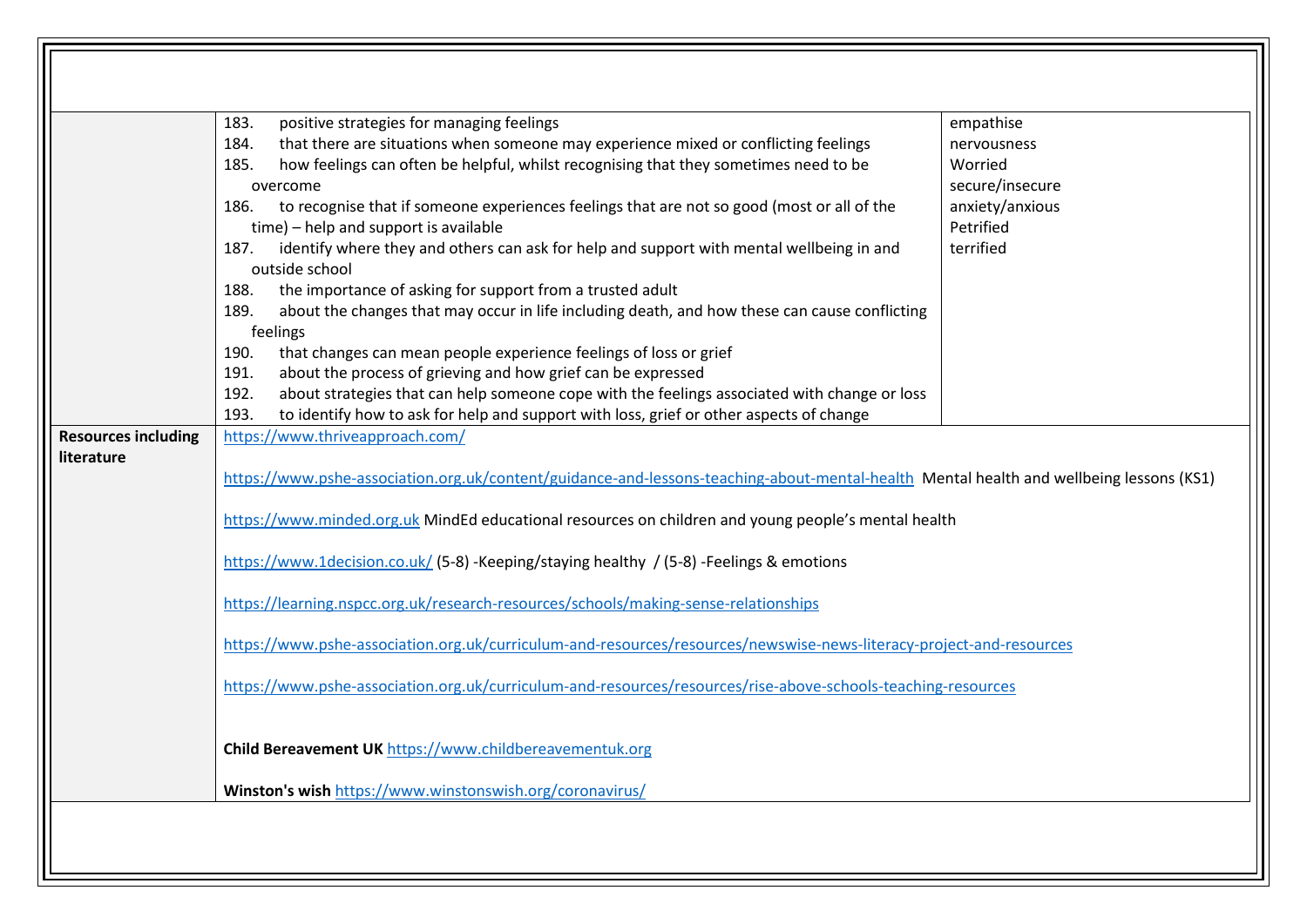| children, young people, their families, and the professionals who support them.                                                                           |
|-----------------------------------------------------------------------------------------------------------------------------------------------------------|
|                                                                                                                                                           |
| At a Loss https://www.ataloss.org                                                                                                                         |
| A Christian based organisation. Does not focus specifically on children.                                                                                  |
| Has a helpful short film to support others who are bereaved https://www.ataloss.org/Pages/FAQs/Category/coronavirus-pandemic                              |
| Cruse Bereavement Care https://www.cruse.org.uk/                                                                                                          |
| Informative website with a lot of resources.                                                                                                              |
| It has specific section for schools and resources, for young people, for parents, for those supporting the bereaved and for understanding<br>bereavement. |
| It has a helpful 'page' on what to say                                                                                                                    |
| https://www.cruse.org.uk/get-help/coronavirus/coronavirus-what-say-when-someone-grieving                                                                  |
| Hope Again https://www.hopeagain.org.uk/                                                                                                                  |
| Hope Again is the youth website of Cruse Bereavement Care. It is a safe place where you can learn from other young people, how to cope with               |
| grief, and feel less alone.                                                                                                                               |
| Here you will find information about their services, a listening ear from other young people and advice for any young person dealing with the             |
| loss of a loved one.                                                                                                                                      |
| It has personal stories/films and comments in a 'youth helpful' way                                                                                       |
|                                                                                                                                                           |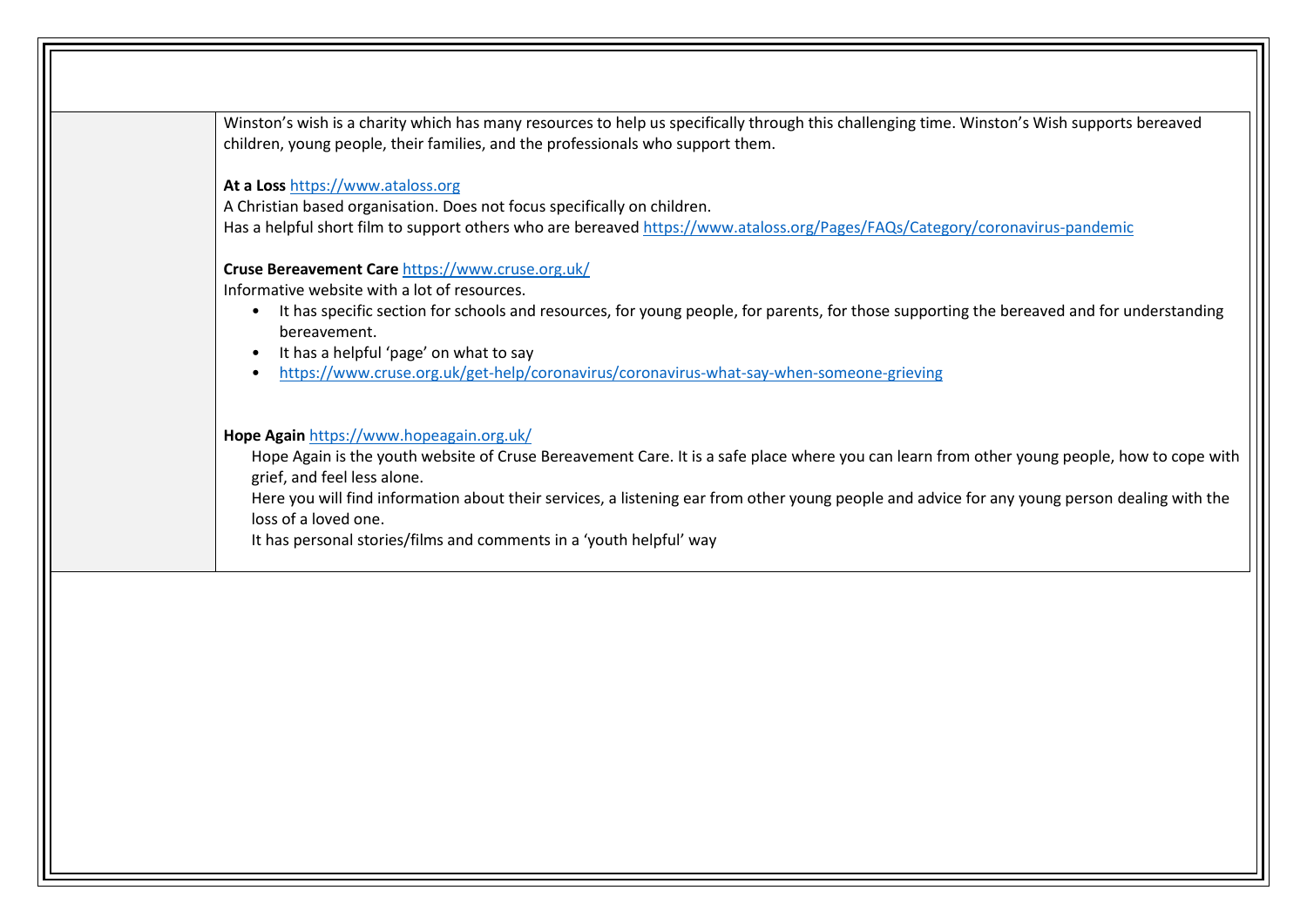| <b>Physical health</b> | <b>Internet safety and harms</b>                                                                                                                                                                                                       |                   |
|------------------------|----------------------------------------------------------------------------------------------------------------------------------------------------------------------------------------------------------------------------------------|-------------------|
| and mental             |                                                                                                                                                                                                                                        |                   |
| wellbeing              | <b>SIAMS Evaluation Schedule</b><br><b>Strand 4: Community and Living Well Together</b><br>How well the school's Christian vision promotes social and cultural development through the practice of forgiveness and reconciliation that |                   |
|                        | encourages good mental health, and enables all to flourish and live well together.                                                                                                                                                     |                   |
|                        | How well do leaders ensure there is support for good mental health in children and adults and a sense of belonging that embraces and celebrates<br>difference?                                                                         |                   |
| By the end of          | • that for most people the internet is an integral part of life and has many benefits.                                                                                                                                                 |                   |
| primary school         | • about the benefits of rationing time spent online, the risks of excessive time spent on electronic devices and the impact of positive and negative                                                                                   |                   |
| pupils should know:    | content online on their own and others' mental and physical wellbeing.                                                                                                                                                                 |                   |
|                        | • how to consider the effect of their online actions on others and know how to recognise and display respectful behaviour online and the<br>importance of keeping personal information private.                                        |                   |
|                        | • why social media, some computer games and online gaming, for example, are age restricted.                                                                                                                                            |                   |
|                        | • that the internet can also be a negative place where online abuse, trolling, bullying and harassment can take place, which can have a negative                                                                                       |                   |
|                        | impact on mental health.                                                                                                                                                                                                               |                   |
|                        | • how to be a discerning consumer of information online including understanding that information, including that from search engines, is ranked,                                                                                       |                   |
|                        | selected and targeted.                                                                                                                                                                                                                 |                   |
|                        | • where and how to report concerns and get support with issues online.                                                                                                                                                                 |                   |
| Phase                  | <b>Key knowledge</b>                                                                                                                                                                                                                   | <b>Vocabulary</b> |
| <b>Year 1 &amp; 2</b>  | how and why people use the internet<br>194.                                                                                                                                                                                            |                   |
|                        | the benefits of using the internet and digital devices<br>195.                                                                                                                                                                         |                   |
|                        | 196.<br>how people find things out and communicate safely with others online                                                                                                                                                           |                   |
|                        | 197.<br>why some things have age restrictions, e.g. TV and film, games, toys or play areas                                                                                                                                             |                   |
|                        | basic rules for keeping safe online<br>198.                                                                                                                                                                                            |                   |
|                        | whom to tell if they see something online that makes them feel unhappy, worried, or scared<br>199.                                                                                                                                     |                   |
|                        | 200.<br>the ways in which people can access the internet e.g. phones, tablets, computers                                                                                                                                               |                   |
|                        | 201.<br>to recognise the purpose and value of the internet in everyday life                                                                                                                                                            |                   |
|                        |                                                                                                                                                                                                                                        |                   |
|                        |                                                                                                                                                                                                                                        |                   |
|                        |                                                                                                                                                                                                                                        |                   |
|                        |                                                                                                                                                                                                                                        |                   |
|                        |                                                                                                                                                                                                                                        |                   |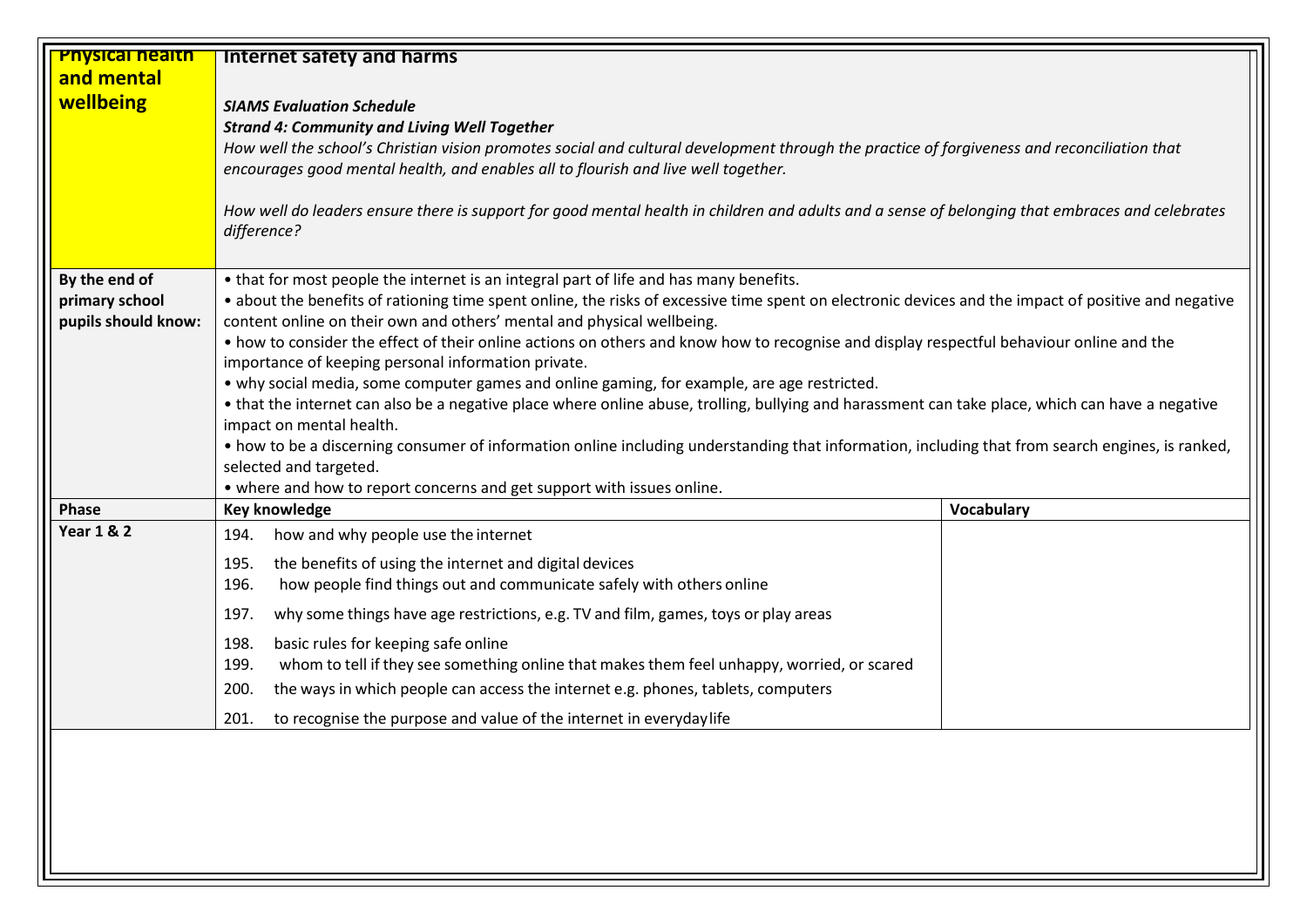|                       | entertainment e.g. news, games, videos<br>that information online might not always be true<br>203.                                                                                            |
|-----------------------|-----------------------------------------------------------------------------------------------------------------------------------------------------------------------------------------------|
| <b>Year 3 &amp; 4</b> | how the internet can be used positively for leisure, for school and for work<br>204.<br>to recognise that images and information online can be altered or adapted and the reasons for<br>205. |
|                       | why this happens                                                                                                                                                                              |
|                       | strategies to recognise whether something they see online is true or accurate<br>206.                                                                                                         |
|                       | 207. to evaluate whether a game is suitable to play or a website is appropriate for their age-<br>group                                                                                       |
|                       | to make safe, reliable choices from search results<br>208.                                                                                                                                    |
|                       | how to report something seen or experienced online that concerns them e.g. images<br>209.<br>or content that worry them, unkind or inappropriate communication                                |
|                       | that everything shared online has a digital footprint<br>210.<br>that organisations can use personal information to encourage people to buy things<br>211.                                    |
|                       | to recognise what online adverts look like<br>212.                                                                                                                                            |
|                       | to compare content shared for factual purposes and for advertising<br>213.                                                                                                                    |
|                       | why people might choose to buy or not buy something online e.g. from seeing an advert<br>214.                                                                                                 |
|                       | that search results are ordered based on the popularity of the website and that this<br>215.<br>can affect what information people access                                                     |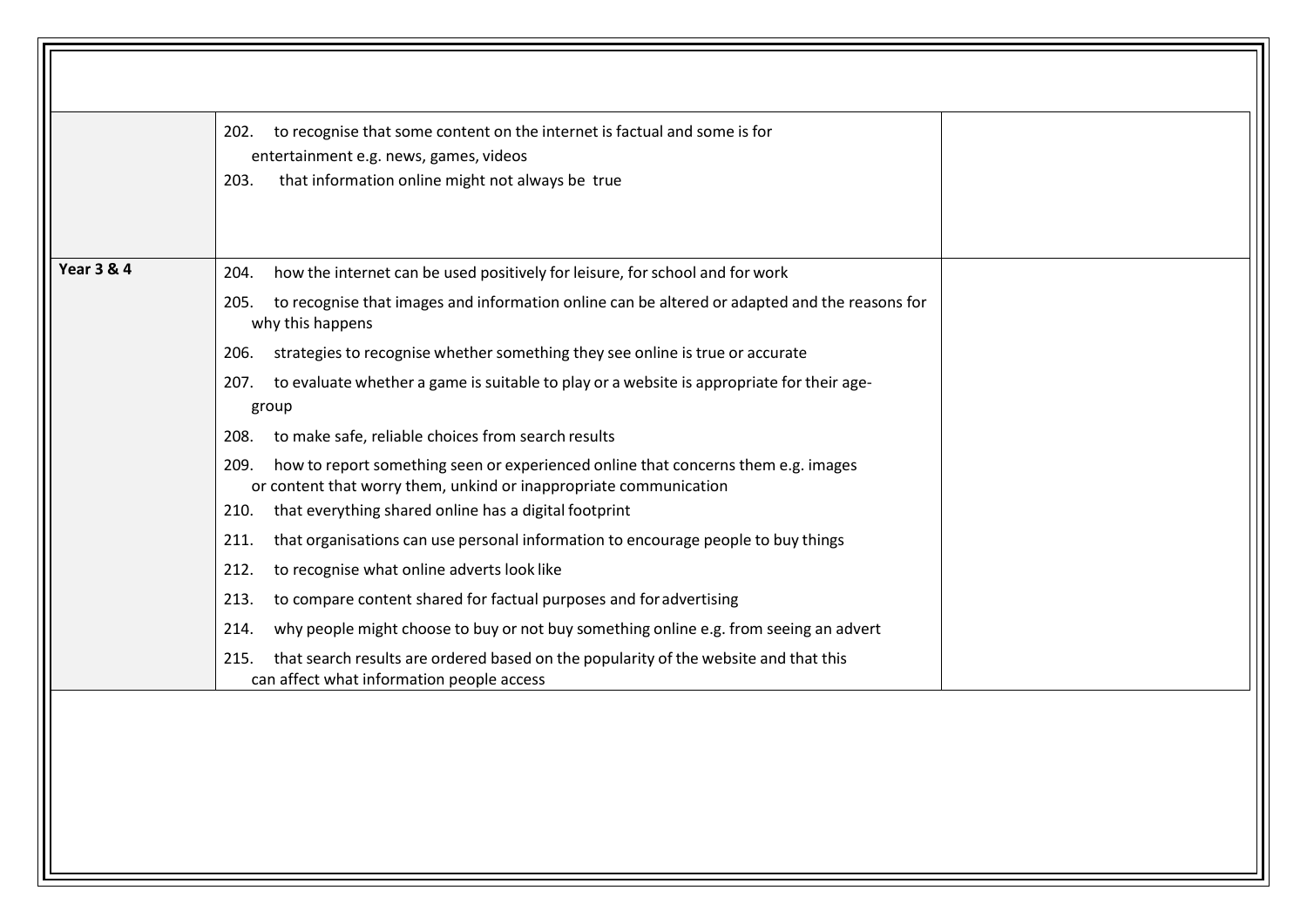| <b>Year 5 &amp; 6</b> | to identify different types of media and their different purposes e.g. to entertain, inform,<br>216.<br>persuade or advertise              |
|-----------------------|--------------------------------------------------------------------------------------------------------------------------------------------|
|                       | basic strategies to assess whether content online (e.g. research, news, reviews, blogs) is<br>217.<br>based on fact, opinion, or is biased |
|                       | that some media and online content promote stereotypes<br>218.                                                                             |
|                       | how to assess which search results are more reliable than others<br>219.                                                                   |
|                       | to recognise unsafe or suspicious content online<br>220.                                                                                   |
|                       | how devices store and share information<br>221.                                                                                            |
|                       | how to protect personal information online<br>222.                                                                                         |
|                       | about the benefits of safe internet use e.g. learning, connecting and communicating<br>223.                                                |
|                       | how and why images online might be manipulated, altered, orfaked<br>224.                                                                   |
|                       | how to recognise when images might have been altered<br>225.                                                                               |
|                       | why people choose to communicate through social media and some of the risks and<br>226.<br>challenges of doing so                          |
|                       | that social media sites have age restrictions and regulations for use<br>227.                                                              |
|                       | the reasons why some media and online content is not appropriate for children<br>228.                                                      |
|                       | how online content can be designed to manipulate people's emotions and encourage them to<br>229.<br>read or share things                   |
|                       | about sharing things online, including rules and laws relating to this<br>230.                                                             |
|                       | 231.<br>how to recognise what is appropriate to share online                                                                               |
|                       | how to report inappropriate online content or contact<br>232.                                                                              |
|                       | 233.<br>how to protect personal information online                                                                                         |
|                       | to identify potential risks of personal information being misused<br>234.                                                                  |
|                       | strategies for dealing with requests for personal information or images of themselves<br>235.                                              |
|                       | to identify types of images that are appropriate to share with others and those which might not<br>236.                                    |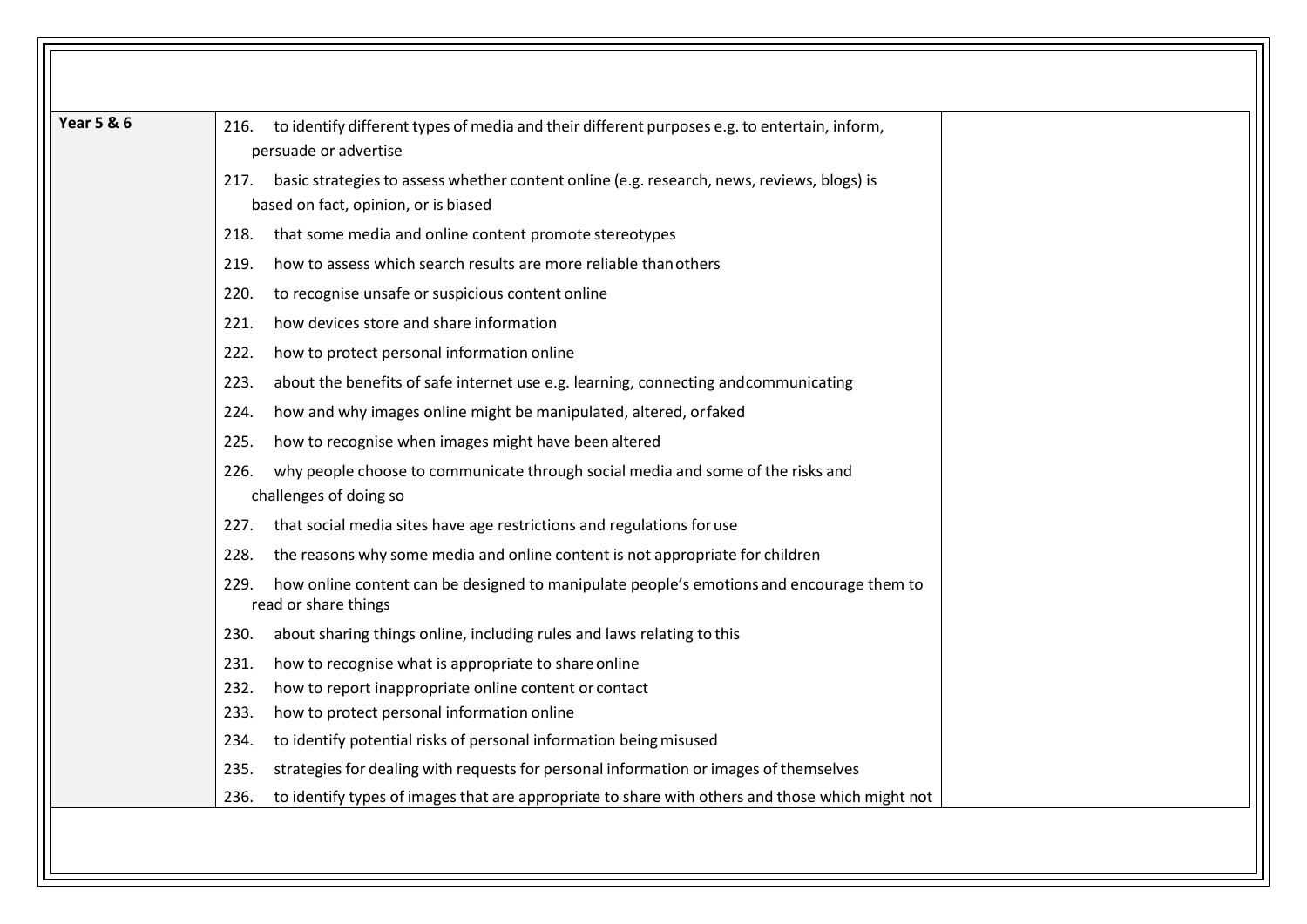|                            | strategies to manage time spent online and foster positive habits e.g. switching phone<br>243.<br>off at night                                                                                                                    |
|----------------------------|-----------------------------------------------------------------------------------------------------------------------------------------------------------------------------------------------------------------------------------|
| <b>Resources including</b> | 244. what to do and whom to tell if they are frightened or worried about something they have seen<br>online<br>how to protect personal information online<br>245.                                                                 |
|                            |                                                                                                                                                                                                                                   |
|                            | how balancing time online with other activities helps to maintain their health and wellbeing<br>242.                                                                                                                              |
|                            | why age restrictions are important and how they help people make safe decisions about what<br>241.<br>to watch, use or play                                                                                                       |
|                            | about the different age rating systems for social media, T.V, films, games and online gaming<br>240.                                                                                                                              |
|                            | embarrass them or others<br>how to report the misuse of personal information or sharing of upsetting content/images<br>239.<br>online                                                                                             |
|                            | 237. that images or text can be quickly shared with others, even when only sent to one person,<br>and what the impact of this might be<br>what to do if they take, share or come across an image which may upset, hurt or<br>238. |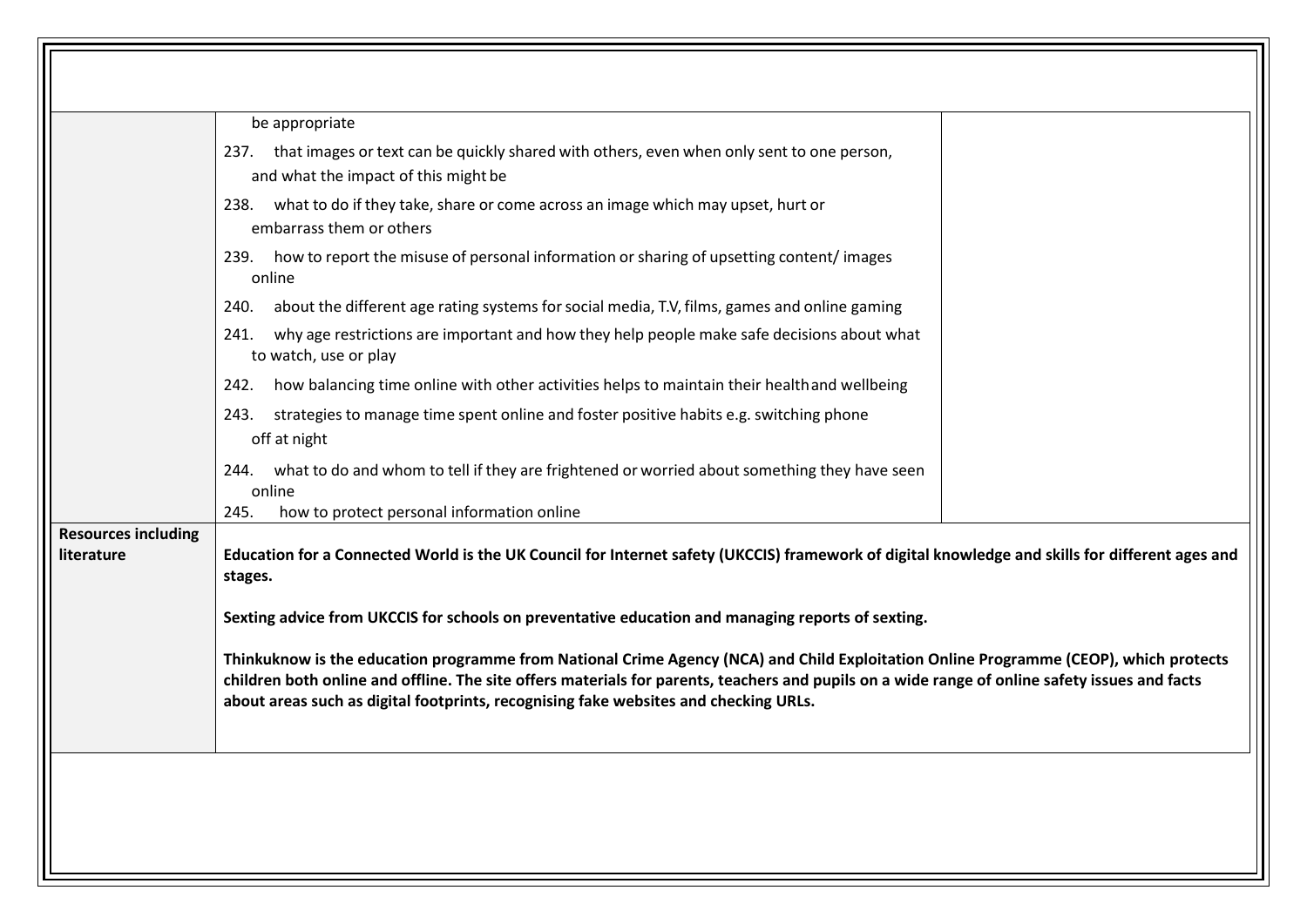| <b>Physical nealth</b><br>and mental<br>wellbeing      | <b>Physical health and fitness</b><br><b>SIAMS Evaluation Schedule</b><br><b>Strand 4: Community and Living Well Together</b><br>How well the school's Christian vision promotes social and cultural development through the practice of forgiveness and reconciliation that<br>encourages good mental health, and enables all to flourish and live well together.<br>How well do leaders ensure there is support for good mental health in children and adults and a sense of belonging that embraces and celebrates<br>difference? |                   |
|--------------------------------------------------------|--------------------------------------------------------------------------------------------------------------------------------------------------------------------------------------------------------------------------------------------------------------------------------------------------------------------------------------------------------------------------------------------------------------------------------------------------------------------------------------------------------------------------------------|-------------------|
| By the end of<br>primary school<br>pupils should know: | • the characteristics and mental and physical benefits of an active lifestyle.<br>• the importance of building regular exercise into daily and weekly routines and how to achieve this; for example walking or cycling to school, a<br>daily active mile or other forms of regular, vigorous exercise.<br>• the risks associated with an inactive lifestyle (including obesity).<br>• how and when to seek support including which adults to speak to in school if they are worried about their health.                              |                   |
| Phase                                                  | Key knowledge                                                                                                                                                                                                                                                                                                                                                                                                                                                                                                                        | <b>Vocabulary</b> |
| <b>Year 1 &amp; 2</b>                                  | what it means to be healthy and why it is important<br>1.<br>about physical activity and how it keeps people healthy<br>2.<br>about different types of play, including balancing indoor, outdoor and screen-based<br>3.<br>play                                                                                                                                                                                                                                                                                                      |                   |
| <b>Year 3 &amp; 4</b>                                  | the positive and negative effects of habits, such as regular exercise on a healthy lifestyle<br>4.<br>that regular exercise such as walking or cycling has positive benefits for their mental<br>5.<br>and physical health<br>to identify a wide range of factors that maintain a balanced, healthy lifestyle,<br>6.<br>physically and mentally<br>what good physical health means and how to recognise early signs of physical illness<br>7.                                                                                        |                   |
|                                                        |                                                                                                                                                                                                                                                                                                                                                                                                                                                                                                                                      |                   |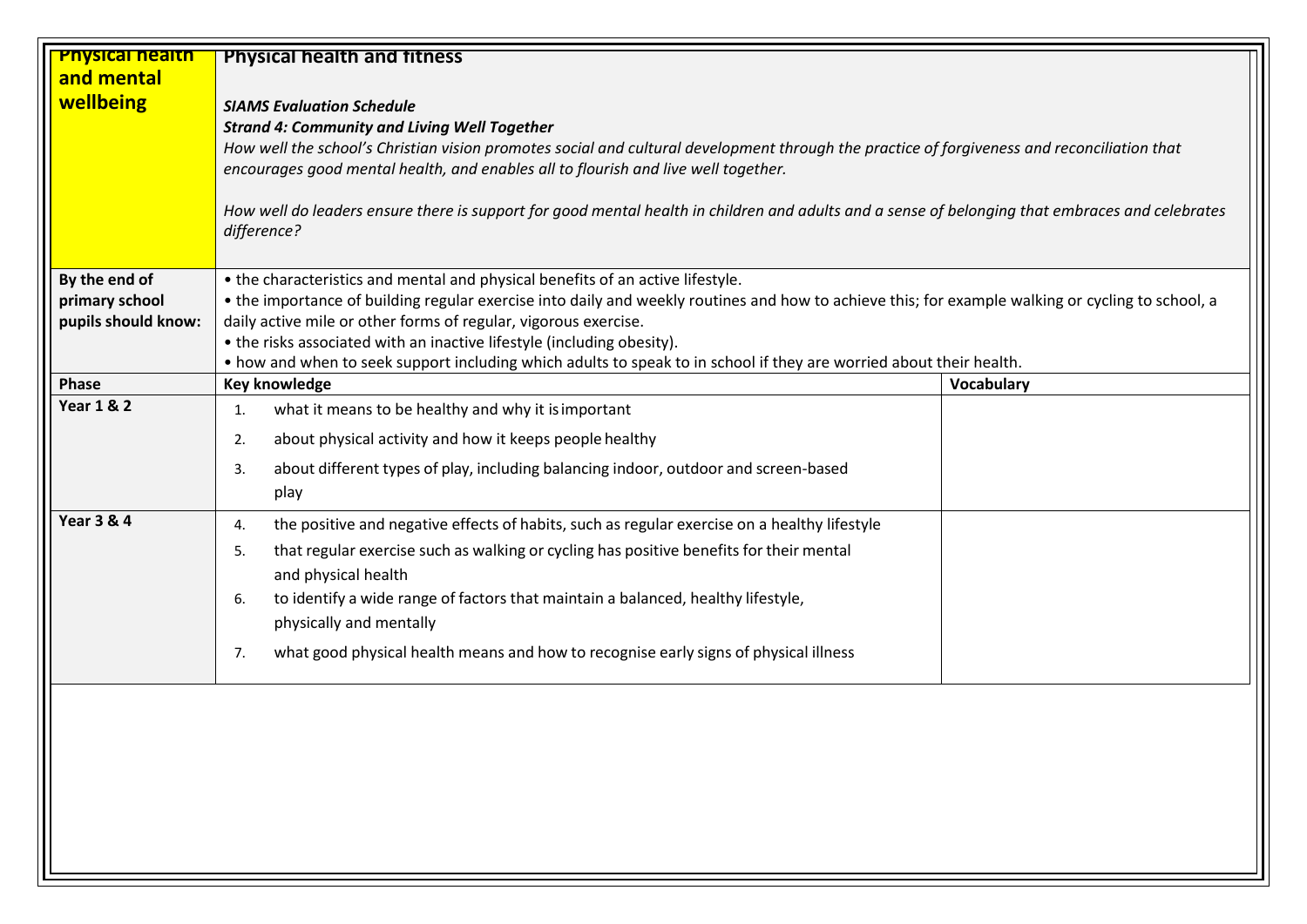| <b>Year 5 &amp; 6</b>                    | about the benefits of being outdoors and in the sun for physical and mental health<br>8.                                    |
|------------------------------------------|-----------------------------------------------------------------------------------------------------------------------------|
|                                          | identify where they and others can ask for help and support with physical health and fitness in<br>9.<br>and outside school |
|                                          | the importance of asking for support from a trusted adult<br>10.                                                            |
| <b>Resources including</b><br>literature | 1decision-primary-pshe-education-programme                                                                                  |
|                                          | https://www.outdoor-learning.org/                                                                                           |
|                                          |                                                                                                                             |
|                                          |                                                                                                                             |
|                                          |                                                                                                                             |
|                                          |                                                                                                                             |
|                                          |                                                                                                                             |
|                                          |                                                                                                                             |
|                                          |                                                                                                                             |
|                                          |                                                                                                                             |
|                                          |                                                                                                                             |
|                                          |                                                                                                                             |
|                                          |                                                                                                                             |
|                                          |                                                                                                                             |
|                                          |                                                                                                                             |
|                                          |                                                                                                                             |
|                                          |                                                                                                                             |
|                                          |                                                                                                                             |
|                                          |                                                                                                                             |
|                                          |                                                                                                                             |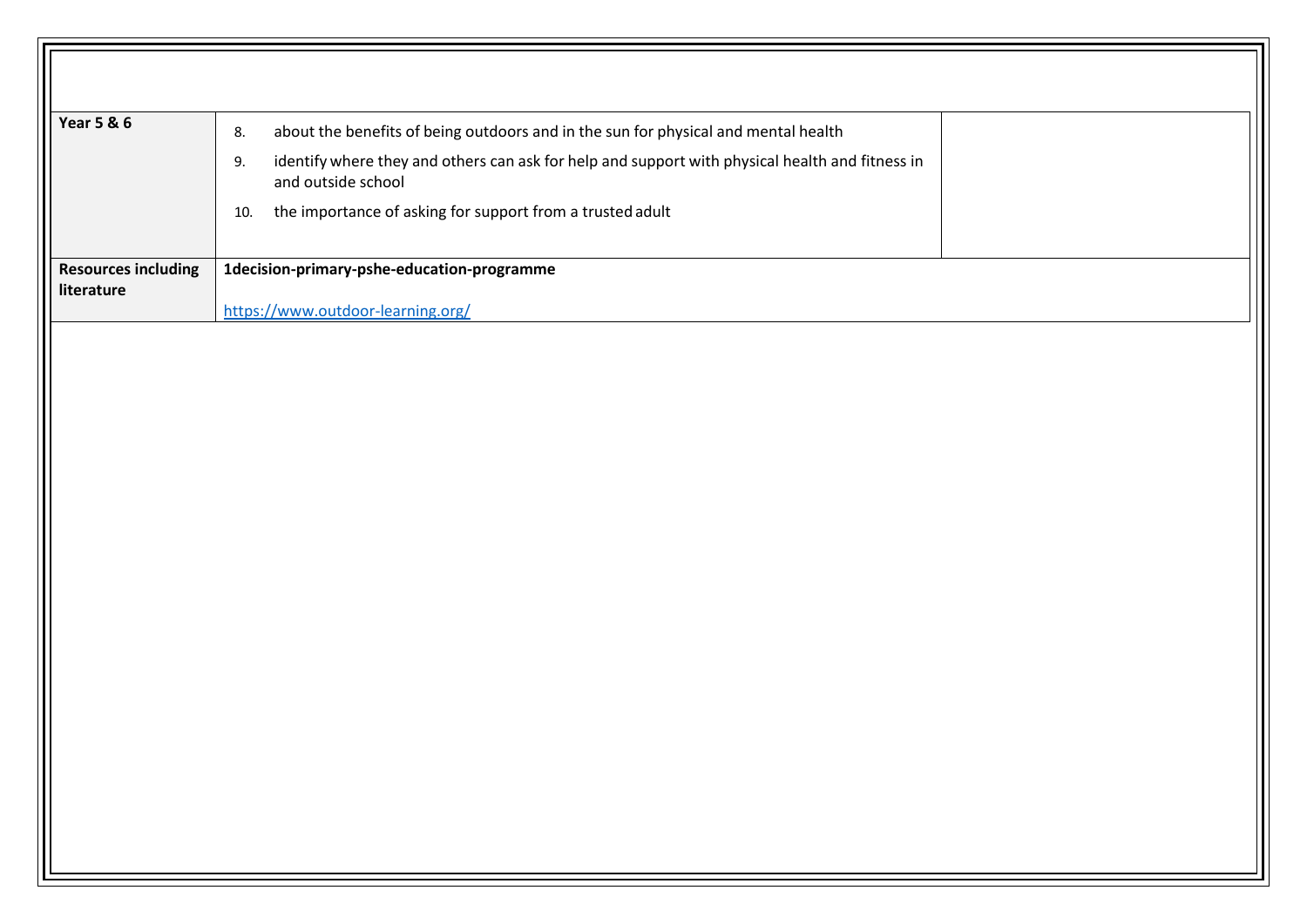| <b>Physical</b><br>health and         | <b>Healthy eating</b>                                                                                                                                  |                                                 |
|---------------------------------------|--------------------------------------------------------------------------------------------------------------------------------------------------------|-------------------------------------------------|
| mental                                | <b>SIAMS Evaluation Schedule</b>                                                                                                                       |                                                 |
| wellbeing                             | <b>Strand 4: Community and Living Well Together</b>                                                                                                    |                                                 |
|                                       | How well the school's Christian vision promotes social and cultural development through the practice of forgiveness and reconciliation that            |                                                 |
|                                       | encourages good mental health, and enables all to flourish and live well together.                                                                     |                                                 |
|                                       | How well do leaders ensure there is support for good mental health in children and adults and a sense of belonging that embraces and celebrates        |                                                 |
|                                       | difference?                                                                                                                                            |                                                 |
|                                       |                                                                                                                                                        |                                                 |
| By the end of                         | • what constitutes a healthy diet (including understanding calories and other nutritional content).                                                    |                                                 |
| primary school                        | • the principles of planning and preparing a range of healthy meals.                                                                                   |                                                 |
| pupils should                         | • the characteristics of a poor diet and risks associated with unhealthy eating (including, for example, obesity and tooth decay) and other behaviours |                                                 |
| know:                                 | (e.g. the impact of alcohol on diet or health).<br><b>Key knowledge</b>                                                                                | <b>Vocabulary</b>                               |
| <b>Phase</b><br><b>Year 1 &amp; 2</b> | what it means to be healthy and why it is important<br>246.                                                                                            | Food groups, protein, fat, carbohydrates,       |
|                                       |                                                                                                                                                        | vegetables, fruit, calcium, minerals, vitamins, |
|                                       | about healthy and unhealthy foods, including sugar intake<br>247.                                                                                      | sugar, nutrition                                |
|                                       |                                                                                                                                                        | Energy, muscles, bones, teeth                   |
|                                       |                                                                                                                                                        |                                                 |
| <b>Year 3 &amp; 4</b>                 | about the choices that people make in daily life that could affect their health<br>248.                                                                |                                                 |
|                                       | to identify healthy and unhealthy choices (e.g. in relation to food)<br>249.                                                                           |                                                 |
|                                       | what can help people to make healthy choices and what might negatively influence them<br>250.                                                          |                                                 |
|                                       | about habits and that sometimes they can be maintained, changed or stopped<br>251.                                                                     |                                                 |
|                                       | the positive and negative effects of habits, such as regular exercise or eating too much sugar,<br>252.<br>on a healthy lifestyle                      |                                                 |
|                                       | what is meant by a healthy, balanced diet including what foods should be eaten<br>253.                                                                 |                                                 |
|                                       | regularly or just occasionally                                                                                                                         |                                                 |
|                                       | to identify a wide range of factors that maintain a balanced, healthy lifestyle, physically and<br>254.                                                |                                                 |
|                                       |                                                                                                                                                        |                                                 |
|                                       |                                                                                                                                                        |                                                 |
|                                       |                                                                                                                                                        |                                                 |
|                                       |                                                                                                                                                        |                                                 |
|                                       |                                                                                                                                                        |                                                 |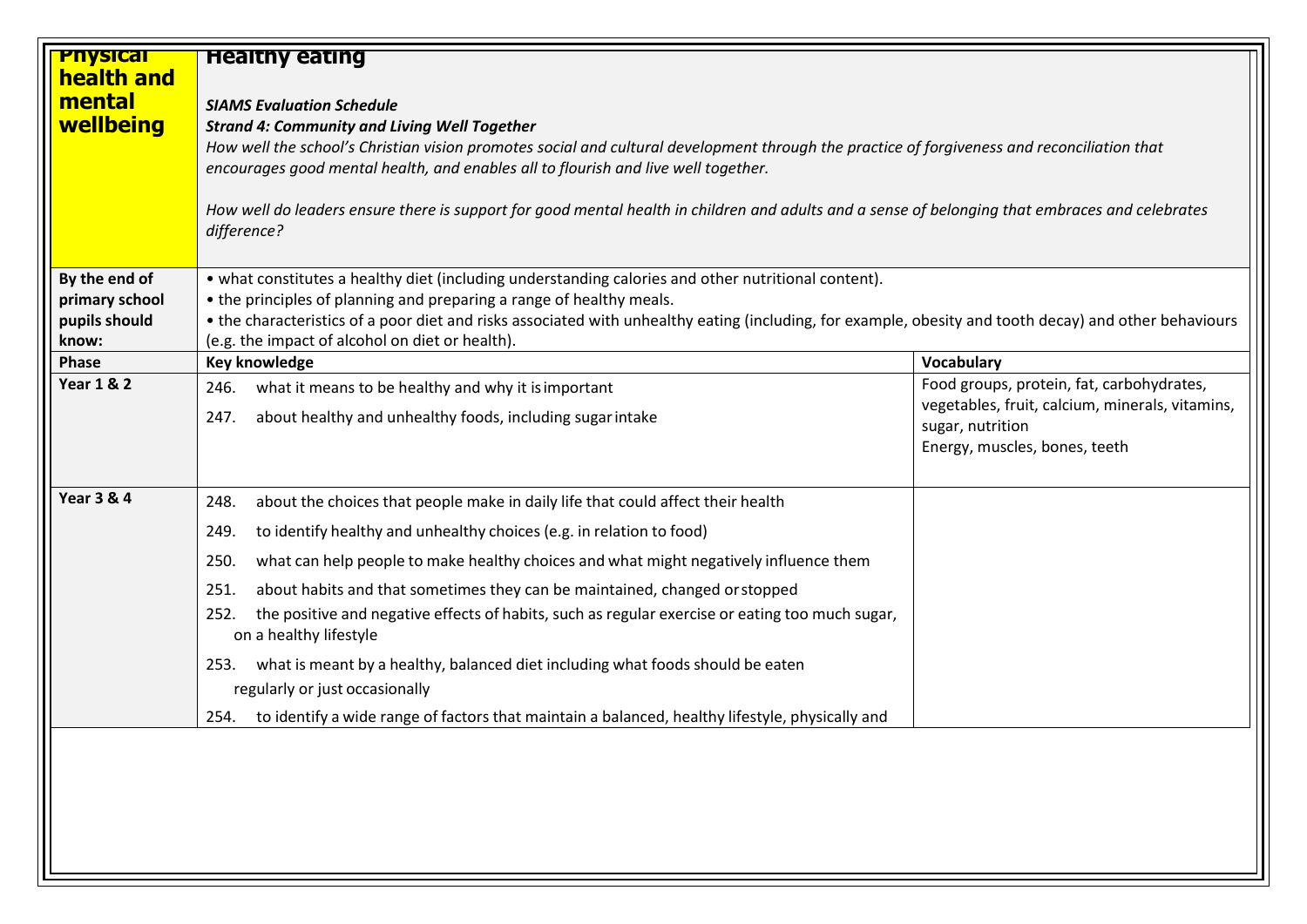|                                             | mentally                                                                                                                                                                                                                                                                                                                                                                                                                                                       |
|---------------------------------------------|----------------------------------------------------------------------------------------------------------------------------------------------------------------------------------------------------------------------------------------------------------------------------------------------------------------------------------------------------------------------------------------------------------------------------------------------------------------|
| <b>Year 5 &amp; 6</b>                       | 255. about how the media portrays young people, body image and health issues and that identity<br>is affected by a range of factors, including the media and a positive sense of self<br>256. about eating disorders, including recognising when they or others need help, sources of help<br>and strategies for accessing it                                                                                                                                  |
| <b>Resources</b><br>including<br>literature | https://www.pshe-association.org.uk/curriculum-and-resources/resources/1decision-primary-pshe-education-programme<br>https://www.mentallyhealthyschools.org.uk/mental-health-needs/eating-problems/#<br>https://www.pshe-<br>association.org.uk/system/files/PSHE%20%E2%80%93%20Key%20standards%20in%20teaching%20about%20body%20image%2022nd%20April.pdf<br>https://www.dove.com/uk/dove-self-esteem-project/school-workshops-on-body-image-confident-me.html |
|                                             | https://www.nationaleatingdisorders.org/learn/general-information/ten-steps<br>Science national curriculum                                                                                                                                                                                                                                                                                                                                                     |
|                                             |                                                                                                                                                                                                                                                                                                                                                                                                                                                                |
|                                             |                                                                                                                                                                                                                                                                                                                                                                                                                                                                |
|                                             |                                                                                                                                                                                                                                                                                                                                                                                                                                                                |
|                                             |                                                                                                                                                                                                                                                                                                                                                                                                                                                                |
|                                             |                                                                                                                                                                                                                                                                                                                                                                                                                                                                |
|                                             |                                                                                                                                                                                                                                                                                                                                                                                                                                                                |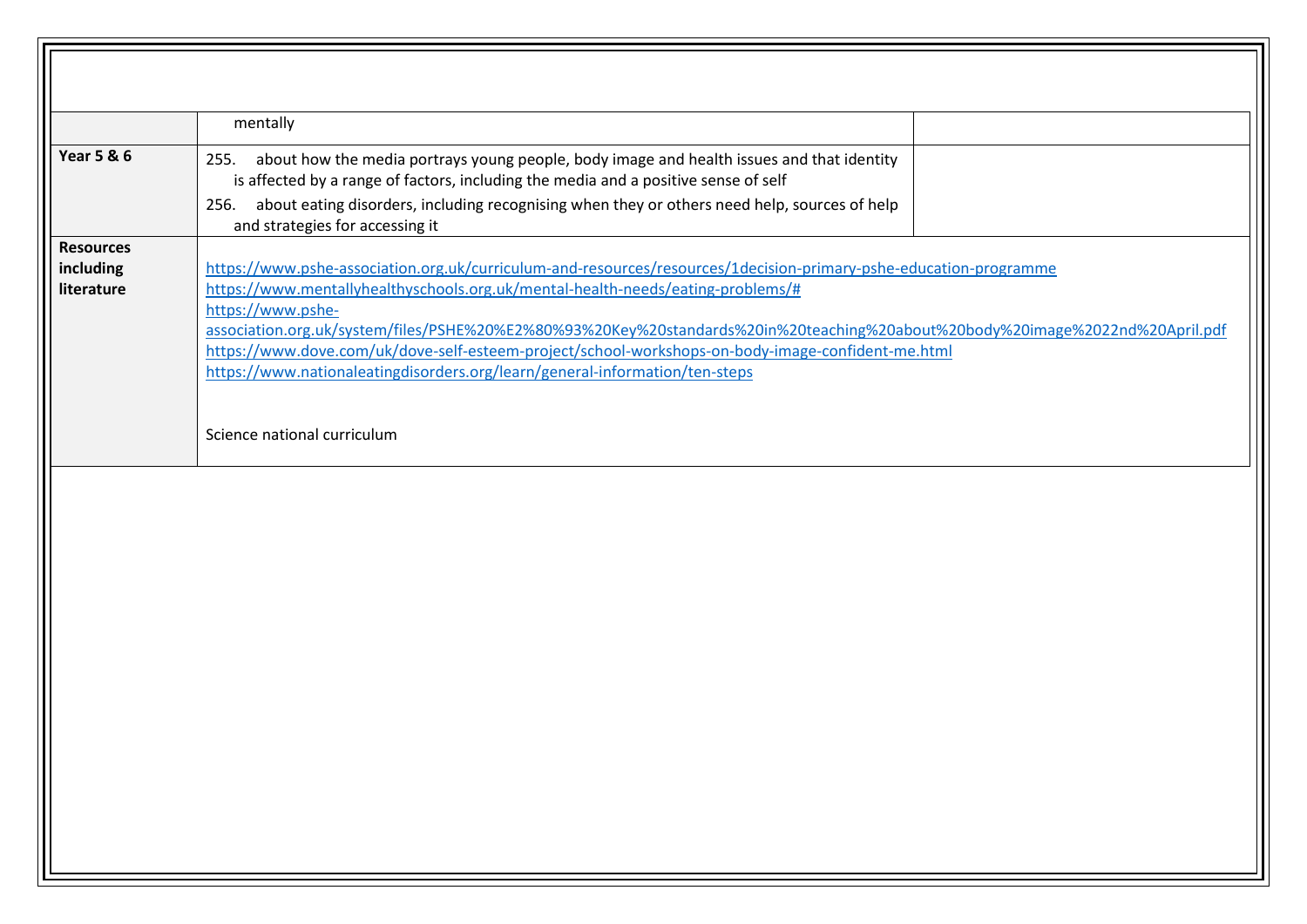| <b>Physical nealth</b><br>and mental<br>wellbeing      | Drugs, alcohol and tobacco<br><b>SIAMS Evaluation Schedule</b><br><b>Strand 4: Community and Living Well Together</b><br>How well the school's Christian vision promotes social and cultural development through the practice of forgiveness and reconciliation that<br>encourages good mental health, and enables all to flourish and live well together.<br>How well do leaders ensure there is support for good mental health in children and adults and a sense of belonging that embraces and celebrates<br>difference?<br>• the facts about legal and illegal harmful substances and associated risks, including smoking, alcohol use and drug-taking. |                                                |  |
|--------------------------------------------------------|--------------------------------------------------------------------------------------------------------------------------------------------------------------------------------------------------------------------------------------------------------------------------------------------------------------------------------------------------------------------------------------------------------------------------------------------------------------------------------------------------------------------------------------------------------------------------------------------------------------------------------------------------------------|------------------------------------------------|--|
|                                                        |                                                                                                                                                                                                                                                                                                                                                                                                                                                                                                                                                                                                                                                              |                                                |  |
| By the end of<br>primary school<br>pupils should know: |                                                                                                                                                                                                                                                                                                                                                                                                                                                                                                                                                                                                                                                              |                                                |  |
| Phase                                                  | <b>Key knowledge</b>                                                                                                                                                                                                                                                                                                                                                                                                                                                                                                                                                                                                                                         | <b>Vocabulary</b>                              |  |
| <b>Year 1 &amp; 2</b>                                  | what it means to be healthy and why it is important<br>257.                                                                                                                                                                                                                                                                                                                                                                                                                                                                                                                                                                                                  |                                                |  |
|                                                        | how to help keep themselves safe at home in relation to medicines/household products<br>258.                                                                                                                                                                                                                                                                                                                                                                                                                                                                                                                                                                 |                                                |  |
|                                                        | about things that people can put into their body or onto their skin (e.g. medicines and creams)<br>259.<br>and how these can affect how people feel                                                                                                                                                                                                                                                                                                                                                                                                                                                                                                          |                                                |  |
| <b>Year 3 &amp; 4</b>                                  | the importance of taking medicines correctly and using household products safely<br>260.                                                                                                                                                                                                                                                                                                                                                                                                                                                                                                                                                                     | Drugs, smoking, alcohol, e-cigarette           |  |
|                                                        | to recognise what is meant by a 'drug'<br>261.                                                                                                                                                                                                                                                                                                                                                                                                                                                                                                                                                                                                               | Over the counter and prescription<br>medicines |  |
|                                                        | that drugs common to everyday life (e.g. cigarettes, e-cigarettes/vaping, alcohol and<br>262.<br>medicines) can affect health and wellbeing                                                                                                                                                                                                                                                                                                                                                                                                                                                                                                                  |                                                |  |
|                                                        | 263. to identify some of the effects related to different drugs and that all drugs, including<br>medicines, may have side effects                                                                                                                                                                                                                                                                                                                                                                                                                                                                                                                            |                                                |  |
|                                                        | to identify some of the risks associated with drugs common to everyday life<br>264.                                                                                                                                                                                                                                                                                                                                                                                                                                                                                                                                                                          |                                                |  |
|                                                        | that for some people using drugs can become a habit which is difficult to break<br>265.<br>266.<br>how to ask for help or advice                                                                                                                                                                                                                                                                                                                                                                                                                                                                                                                             |                                                |  |
|                                                        |                                                                                                                                                                                                                                                                                                                                                                                                                                                                                                                                                                                                                                                              |                                                |  |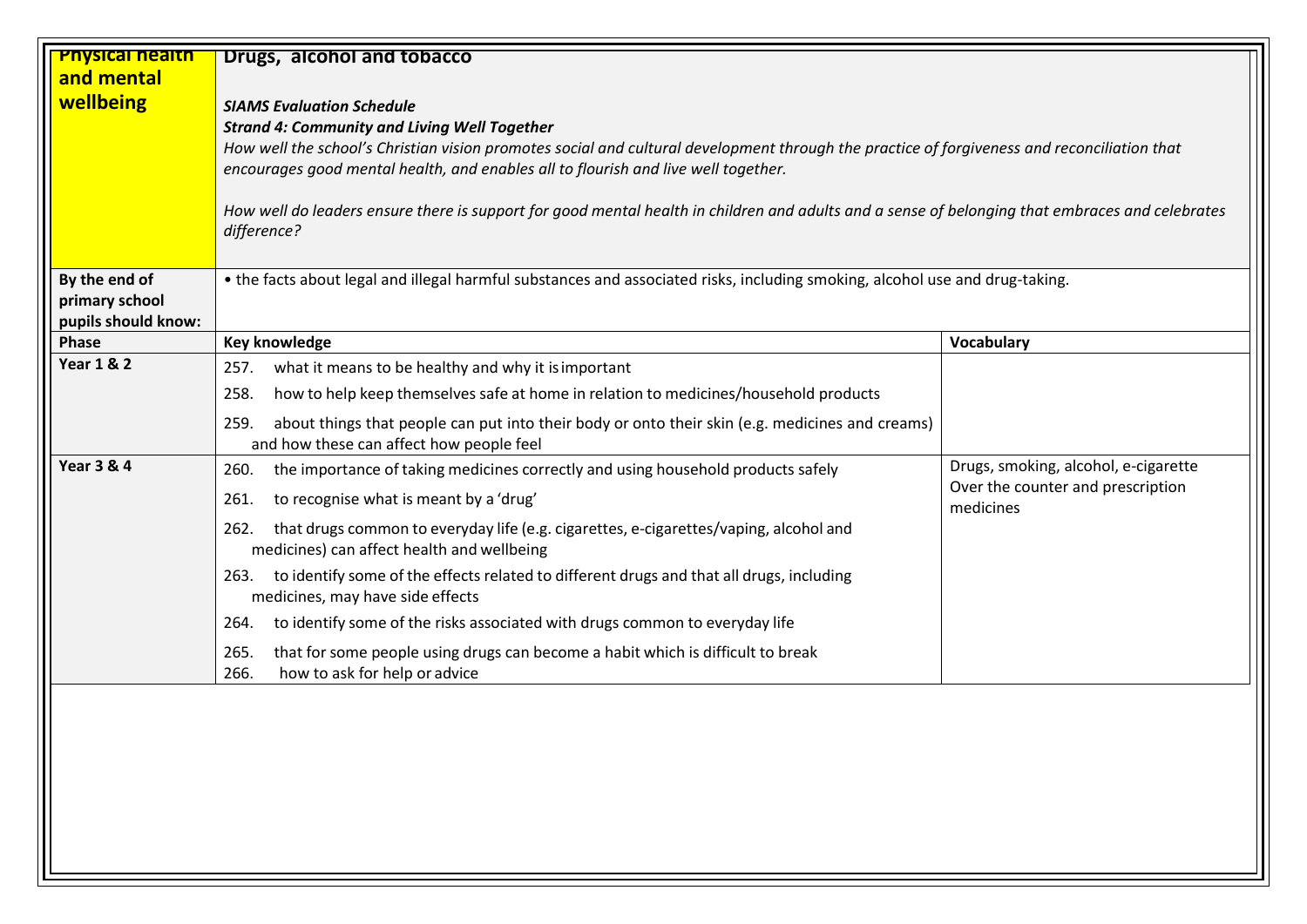| <b>Year 5 &amp; 6</b>                    | about the risks and effects of different drugs<br>267.<br>268.<br>about the laws relating to drugs common to everyday life and illegaldrugs<br>to recognise why people choose to use or not use drugs, including nicotine, alcohol and<br>269.<br>medicines as well as illegal drugs                                                                                                                                                  | Legal drugs, illegal drugs, pharmacy,<br>prescription, pharmacist, nicotine |
|------------------------------------------|---------------------------------------------------------------------------------------------------------------------------------------------------------------------------------------------------------------------------------------------------------------------------------------------------------------------------------------------------------------------------------------------------------------------------------------|-----------------------------------------------------------------------------|
|                                          | about the organisations where people can get help and support concerning drug use<br>270.<br>how to ask for help if they have concerns about druguse<br>271.<br>about mixed messages in the media relating to drug use and how they might influence<br>272.<br>opinions and decisions                                                                                                                                                 |                                                                             |
| <b>Resources including</b><br>literature | https://www.pshe-association.org.uk/curriculum-and-resources/resources/drug-wise-primary-school-resource-islington<br>https://www.pshe-association.org.uk/curriculum-and-resources/resources/teaching-drug-and-alcohol-education-confidence<br>https://campaignresources.phe.gov.uk/schools/topics/rise-<br>above/overview?WT.mc id=RiseAboveforSchools PSHEA EdComs Resource listing Sep17<br>National curriculum for Science Year 6 |                                                                             |
|                                          |                                                                                                                                                                                                                                                                                                                                                                                                                                       |                                                                             |
|                                          |                                                                                                                                                                                                                                                                                                                                                                                                                                       |                                                                             |
|                                          |                                                                                                                                                                                                                                                                                                                                                                                                                                       |                                                                             |

 $\overline{\phantom{a}}$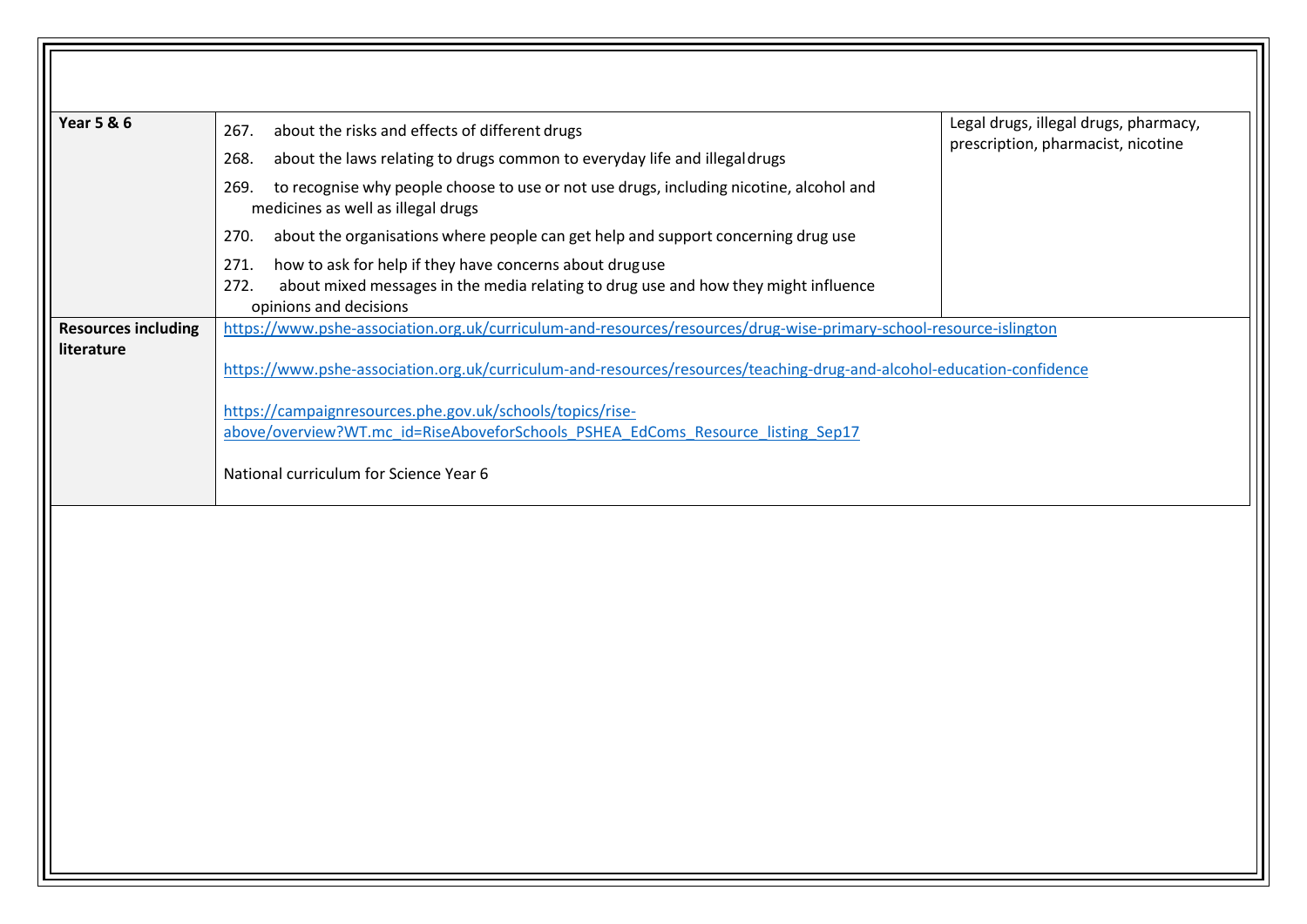| <b>Physical health</b> | <b>Health and prevention</b>                                                                                                                                                                                                                                        |                                 |  |
|------------------------|---------------------------------------------------------------------------------------------------------------------------------------------------------------------------------------------------------------------------------------------------------------------|---------------------------------|--|
| and mental             |                                                                                                                                                                                                                                                                     |                                 |  |
| wellbeing              | <b>SIAMS Evaluation Schedule</b>                                                                                                                                                                                                                                    |                                 |  |
|                        | <b>Strand 4: Community and Living Well Together</b>                                                                                                                                                                                                                 |                                 |  |
|                        | How well the school's Christian vision promotes social and cultural development through the practice of forgiveness and reconciliation that                                                                                                                         |                                 |  |
|                        | encourages good mental health, and enables all to flourish and live well together.                                                                                                                                                                                  |                                 |  |
|                        | How well do leaders ensure there is support for good mental health in children and adults and a sense of belonging that embraces and celebrates                                                                                                                     |                                 |  |
|                        | difference?                                                                                                                                                                                                                                                         |                                 |  |
|                        |                                                                                                                                                                                                                                                                     |                                 |  |
| By the end of          | • how to recognise early signs of physical illness, such as weight loss, or unexplained changes to the body.                                                                                                                                                        |                                 |  |
| primary school         | • about safe and unsafe exposure to the sun, and how to reduce the risk of sun damage, including skin cancer.                                                                                                                                                       |                                 |  |
| pupils should know:    | • the importance of sufficient good quality sleep for good health and that a lack of sleep can affect weight, mood and ability to learn.                                                                                                                            |                                 |  |
|                        | • about dental health and the benefits of good oral hygiene and dental flossing, including regular check-ups at the dentist.<br>• about personal hygiene and germs including bacteria, viruses, how they are spread and treated, and the importance of handwashing. |                                 |  |
|                        | • the facts and science relating to allergies, immunisation and vaccination.                                                                                                                                                                                        |                                 |  |
| <b>Phase</b>           | <b>Key knowledge</b>                                                                                                                                                                                                                                                | Vocabulary                      |  |
| <b>Year 1 &amp; 2</b>  | what it means to be healthy and why it is important<br>273.                                                                                                                                                                                                         | Dentist, toothbrush, toothpaste |  |
|                        | ways to take care of themselves on a dailybasis<br>274.                                                                                                                                                                                                             | Sun cream, factor, sun hat      |  |
|                        | about basic hygiene routines, e.g. hand washing<br>275.                                                                                                                                                                                                             |                                 |  |
|                        | about people who can help them to stay healthy, such as parents, doctors, nurses, dentists,<br>276.<br>lunch supervisors                                                                                                                                            | Hand washing, bacteria          |  |
|                        | how to keep safe in the sun<br>277.                                                                                                                                                                                                                                 |                                 |  |
|                        | the importance of, and routines for, brushing teeth and visiting the dentist<br>278.<br>about food and drink that affect dental health<br>279.                                                                                                                      |                                 |  |
|                        | 280.<br>about routines and habits for maintaining good physical and mental health                                                                                                                                                                                   |                                 |  |
|                        | why sleep and rest are important for growing and keeping healthy<br>281.                                                                                                                                                                                            |                                 |  |
|                        | that medicines, including vaccinations and immunisations, can help people stay healthy and<br>282.<br>manage allergies                                                                                                                                              |                                 |  |
|                        |                                                                                                                                                                                                                                                                     |                                 |  |
|                        |                                                                                                                                                                                                                                                                     |                                 |  |
|                        |                                                                                                                                                                                                                                                                     |                                 |  |
|                        |                                                                                                                                                                                                                                                                     |                                 |  |
|                        |                                                                                                                                                                                                                                                                     |                                 |  |
|                        |                                                                                                                                                                                                                                                                     |                                 |  |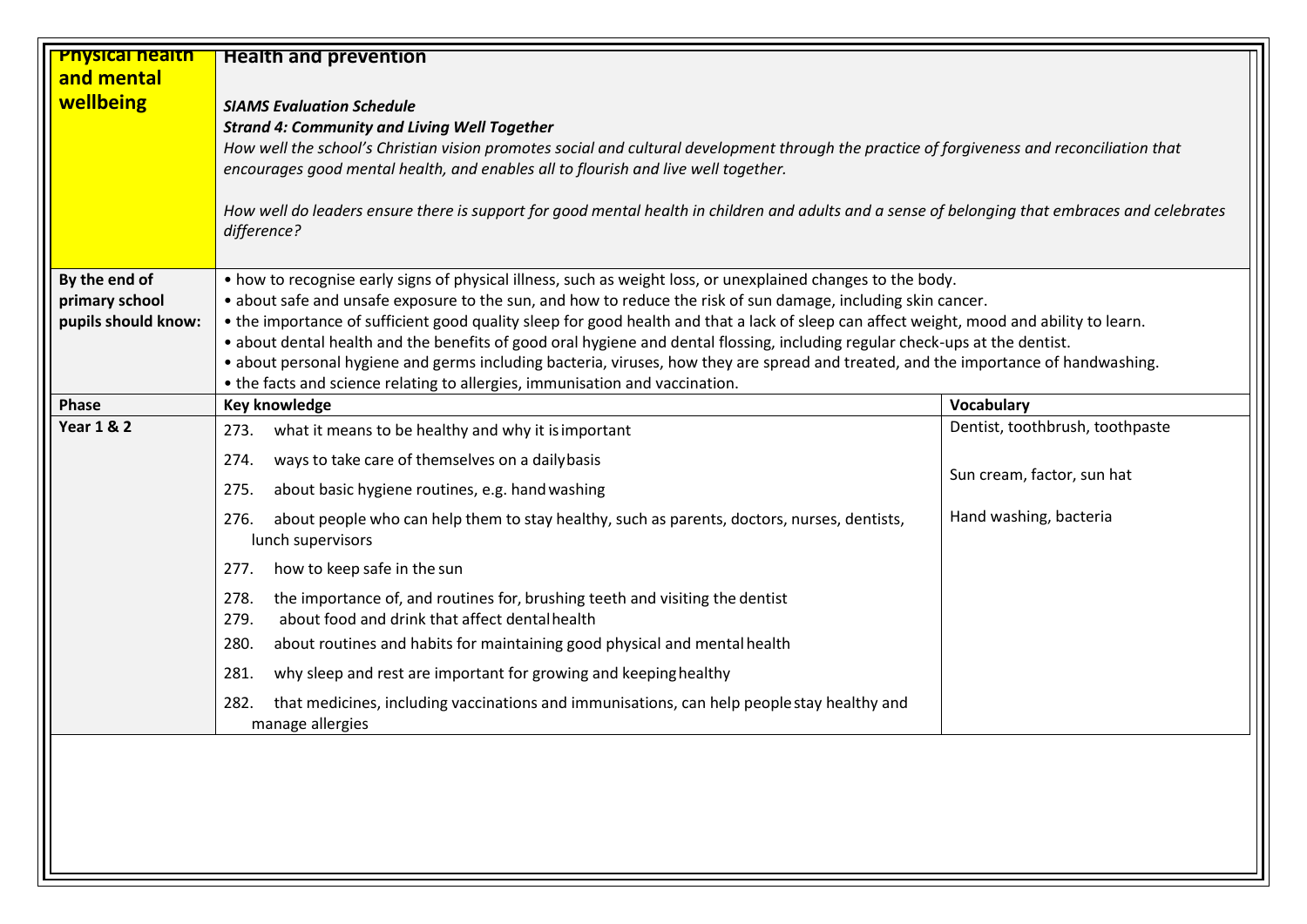|                                          | the importance of, and routines for, brushing teeth and visiting the dentist<br>283.<br>about food and drink that affect dental health<br>284.                                           |                                                  |
|------------------------------------------|------------------------------------------------------------------------------------------------------------------------------------------------------------------------------------------|--------------------------------------------------|
| <b>Year 3 &amp; 4</b>                    | about the choices that people make in daily life that could affect their health<br>285.<br>to identify healthy and unhealthy choices (e.g. in relation to food, exercise, sleep)<br>286. | Dentist, toothbrush, toothpaste, decay,<br>floss |
|                                          | what can help people to make healthy choices and what might negatively influence them<br>287.<br>about habits and that sometimes they can be maintained, changed or stopped<br>288.      |                                                  |
|                                          | that common illnesses can be quickly and easily treated with the right care e.g. visiting the<br>289.<br>doctor when necessary                                                           |                                                  |
|                                          | how to maintain oral hygiene and dental health, including how to brush and floss correctly<br>290.                                                                                       |                                                  |
|                                          | the importance of regular visits to the dentist and the effects of different foods, drinks and<br>291.<br>substances on dental health                                                    |                                                  |
| <b>Year 5 &amp; 6</b>                    | 292.<br>how sleep contributes to a healthy lifestyle                                                                                                                                     |                                                  |
|                                          | healthy sleep strategies and how to maintain them<br>293.                                                                                                                                |                                                  |
|                                          | about the benefits of being outdoors and in the sun for physical and mental health<br>294.                                                                                               |                                                  |
|                                          | how to manage risk in relation to sun exposure, including skin damage and heat stroke<br>295.<br>how medicines can contribute to health and how allergies can be managed<br>296.         |                                                  |
|                                          | that some diseases can be prevented by vaccinations and immunisations<br>297.                                                                                                            |                                                  |
|                                          | that bacteria and viruses can affect health<br>298.                                                                                                                                      |                                                  |
|                                          | 299.<br>how they can prevent the spread of bacteria and viruses with everyday hygiene routines<br>300.<br>to recognise the shared responsibility of keeping a cleanenvironment           |                                                  |
|                                          | https://www.pshe-association.org.uk/curriculum-and-resources/resources/sleep-factor-lesson-plans-powerpoints                                                                             |                                                  |
| <b>Resources including</b><br>literature | https://www.pshe-association.org.uk/curriculum-and-resources/resources/1decision-primary-pshe-education-programme                                                                        |                                                  |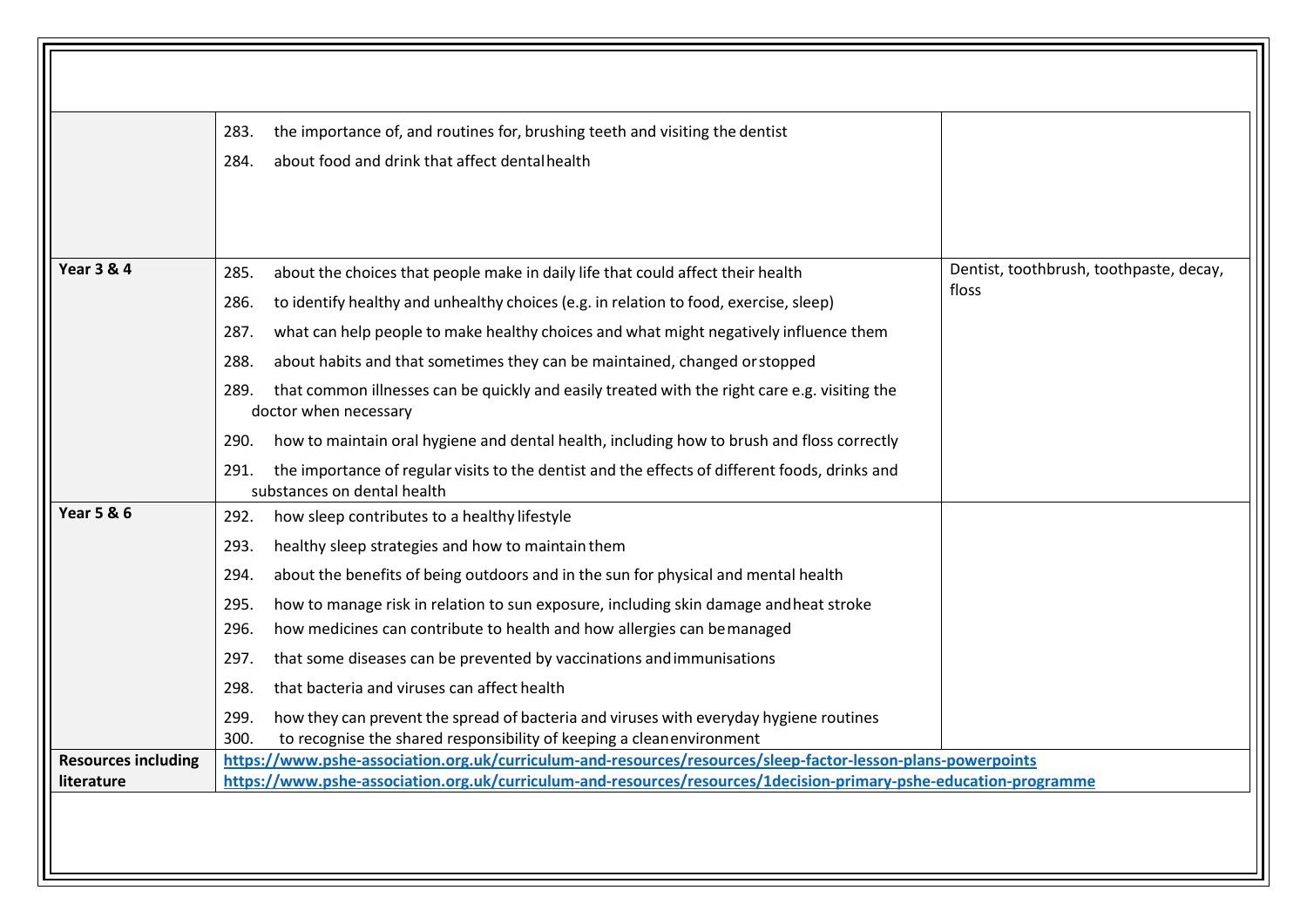| <b>Physical nealth</b> | <b>Basic first-aid</b>                                                                                                                                                                                                                                                                                                                                                                                                                                                                              |                                                                                                                                                                                                                                             |
|------------------------|-----------------------------------------------------------------------------------------------------------------------------------------------------------------------------------------------------------------------------------------------------------------------------------------------------------------------------------------------------------------------------------------------------------------------------------------------------------------------------------------------------|---------------------------------------------------------------------------------------------------------------------------------------------------------------------------------------------------------------------------------------------|
| and mental             |                                                                                                                                                                                                                                                                                                                                                                                                                                                                                                     |                                                                                                                                                                                                                                             |
| wellbeing              | <b>SIAMS Evaluation Schedule</b><br><b>Strand 4: Community and Living Well Together</b><br>How well the school's Christian vision promotes social and cultural development through the practice of forgiveness and reconciliation that<br>encourages good mental health, and enables all to flourish and live well together.<br>How well do leaders ensure there is support for good mental health in children and adults and a sense of belonging that embraces and celebrates<br>difference?      |                                                                                                                                                                                                                                             |
| By the end of          | • how to make a clear and efficient call to emergency services if necessary.                                                                                                                                                                                                                                                                                                                                                                                                                        |                                                                                                                                                                                                                                             |
| primary school         | • concepts of basic first-aid, for example dealing with common injuries, including head injuries.                                                                                                                                                                                                                                                                                                                                                                                                   |                                                                                                                                                                                                                                             |
| pupils should know:    |                                                                                                                                                                                                                                                                                                                                                                                                                                                                                                     |                                                                                                                                                                                                                                             |
| Phase                  | <b>Key knowledge</b>                                                                                                                                                                                                                                                                                                                                                                                                                                                                                | Vocabulary                                                                                                                                                                                                                                  |
| <b>Year 1 &amp; 2</b>  | how to respond if there is an accident and someone is hurt<br>301.<br>302.<br>about whose job it is to keep us safe and how to get help in an emergency, including how to<br>dial 999 or 111 and what to say                                                                                                                                                                                                                                                                                        | Emergency, first aid, treatment, accident,<br>danger                                                                                                                                                                                        |
| <b>Year 3 &amp;4</b>   | know to find a responsible adult in an emergency or to dial 999 and what to say to get help.<br>303.<br>will be able to explain steps on how to get help in an emergency and to give accurate<br>304.<br>information.<br>to recognise how people, react in an emergency and the importance of following basic<br>305.<br>emergency procedures<br>will be able to demonstrate know to keep themselves and the injured person safe in an<br>306.<br>emergency and how to call the emergency services. | Safe, injury, responsive, unresponsive,<br>crisis, safe-area                                                                                                                                                                                |
| <b>Year 5 &amp; 6</b>  | how to deal with common injuries using basic first aid techniques<br>307.<br>how to respond in an emergency, including when and how to contact different emergency<br>308.<br>services                                                                                                                                                                                                                                                                                                              | first aider, casualty, life-threatening<br>conditions, danger, response, airway,<br>breathing, circulation, responsive,<br>unresponsive, choking<br>cardiopulmonary resuscitation, strain,<br>sprain, dislocation, veins, arteries, bruise, |
|                        |                                                                                                                                                                                                                                                                                                                                                                                                                                                                                                     |                                                                                                                                                                                                                                             |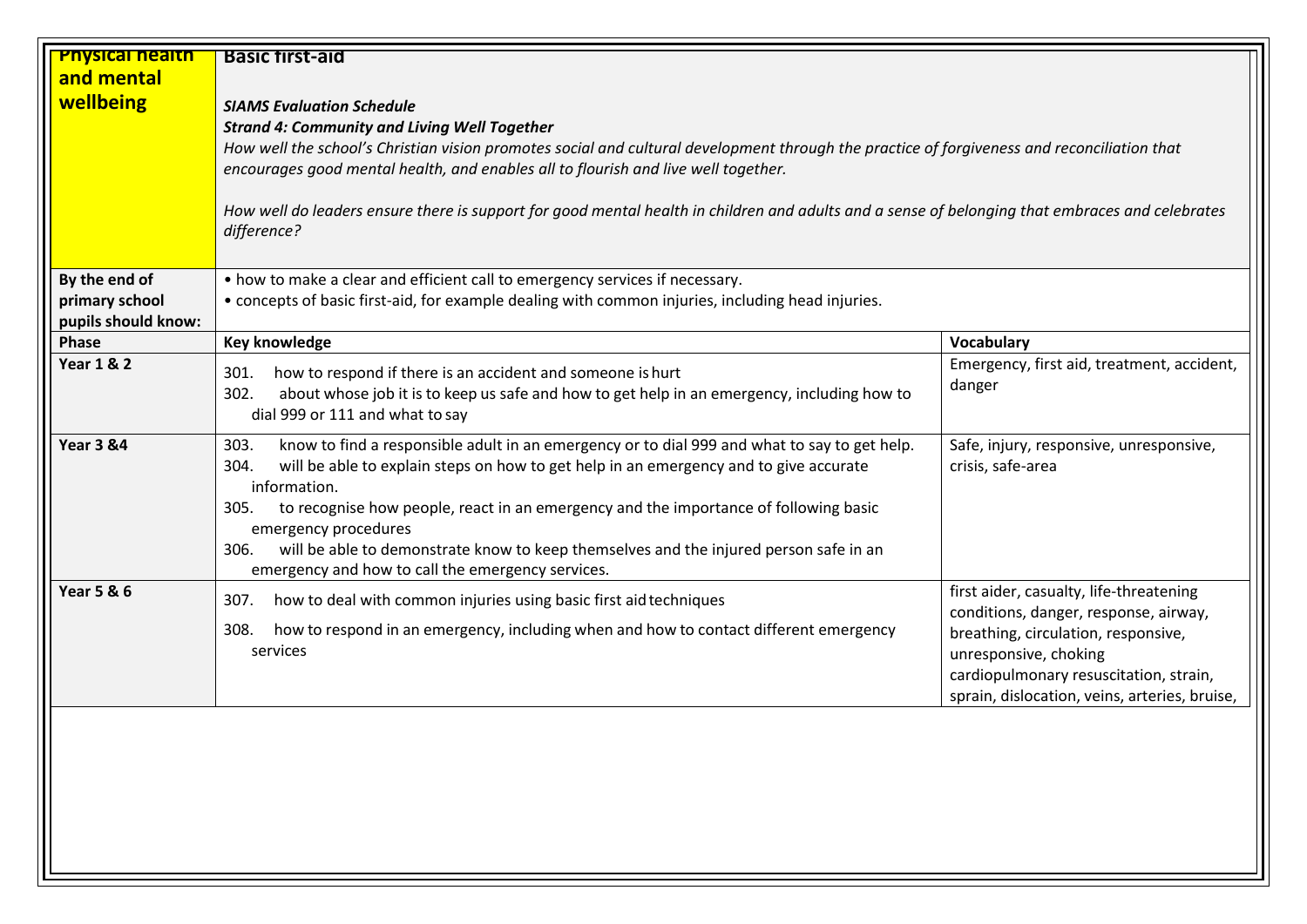|                            |                                                                                                                        | abrasion, laceration, incision, puncture,<br>fracture |
|----------------------------|------------------------------------------------------------------------------------------------------------------------|-------------------------------------------------------|
| <b>Resources including</b> |                                                                                                                        |                                                       |
| literature                 | https://www.pshe-association.org.uk/curriculum-and-resources/resources/life-live-it-primary-school-resources-red-cross |                                                       |
|                            | https://www.sja.org.uk/course-information/training-for-pupils/pupil-first-aid-courses/                                 |                                                       |
|                            | https://www.minimedics.co.uk/                                                                                          |                                                       |
|                            | Durham Constabulary may offer First Aid training from community police officers / community safety responders          |                                                       |
|                            |                                                                                                                        |                                                       |
|                            |                                                                                                                        |                                                       |
|                            |                                                                                                                        |                                                       |
|                            |                                                                                                                        |                                                       |
|                            |                                                                                                                        |                                                       |
|                            |                                                                                                                        |                                                       |
|                            |                                                                                                                        |                                                       |
|                            |                                                                                                                        |                                                       |
|                            |                                                                                                                        |                                                       |
|                            |                                                                                                                        |                                                       |
|                            |                                                                                                                        |                                                       |
|                            |                                                                                                                        |                                                       |
|                            |                                                                                                                        |                                                       |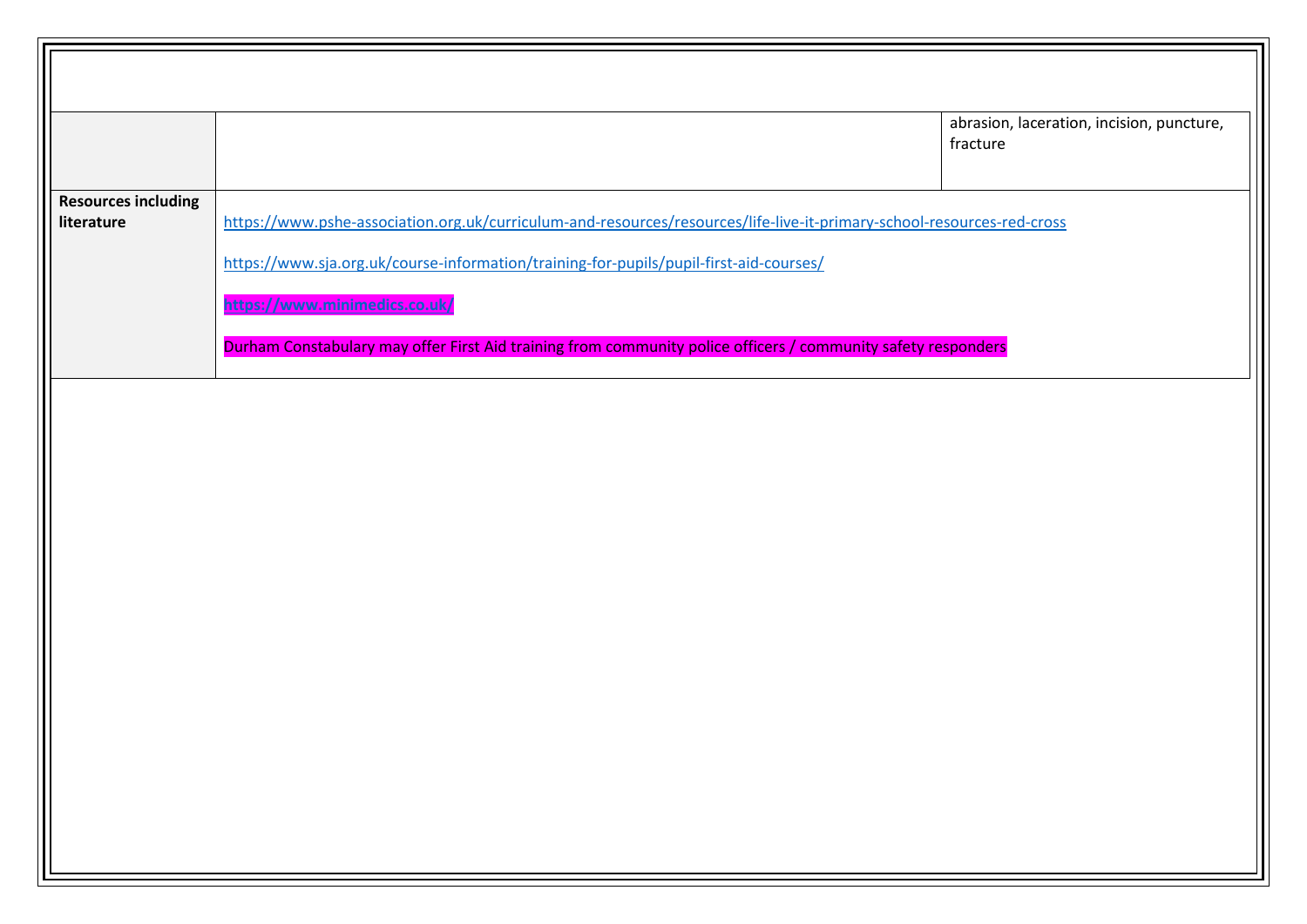| <b>Physical nealth</b> | <b>Changing adolescent body</b>                                                                                                                                                                                                                                                                                                                                                                                                                                                                                                                                                                                                                                                                                                                                                                                                                                                                                                                                                                                                                 |                                                                                                                                                                                                                                                                                                                                              |
|------------------------|-------------------------------------------------------------------------------------------------------------------------------------------------------------------------------------------------------------------------------------------------------------------------------------------------------------------------------------------------------------------------------------------------------------------------------------------------------------------------------------------------------------------------------------------------------------------------------------------------------------------------------------------------------------------------------------------------------------------------------------------------------------------------------------------------------------------------------------------------------------------------------------------------------------------------------------------------------------------------------------------------------------------------------------------------|----------------------------------------------------------------------------------------------------------------------------------------------------------------------------------------------------------------------------------------------------------------------------------------------------------------------------------------------|
| and mental             |                                                                                                                                                                                                                                                                                                                                                                                                                                                                                                                                                                                                                                                                                                                                                                                                                                                                                                                                                                                                                                                 |                                                                                                                                                                                                                                                                                                                                              |
| wellbeing              | <b>SIAMS Evaluation</b><br><b>Strand 5: Dignity and Respect</b><br>How well the school's Christian vision creates an environment that embraces difference where all pupils, whatever their background or ability, can<br>flourish because all are treated with dignity and respect.<br>In creating a school environment built on dignity and respect, the school must evaluate:<br>a) How well does your school's Christian vision and associated values uphold dignity and value all God's Children*, ensuring through its policy and<br>practice the protection of all members of the school community?<br>b) How well does the whole curriculum provides opportunities for all pupils to understand, respect and celebrate difference and diversity?<br>c) Does the school have an approach to relationships and sex education (RSE) that ensures children are able to cherish themselves and others as<br>unique and wonderfully made, and to form healthy relationships where they respect and offer dignity to others. (From 2020 onward) |                                                                                                                                                                                                                                                                                                                                              |
| By the end of          | • key facts about puberty and the changing adolescent body, particularly from age 9 through to age 11, including physical and emotional changes.                                                                                                                                                                                                                                                                                                                                                                                                                                                                                                                                                                                                                                                                                                                                                                                                                                                                                                |                                                                                                                                                                                                                                                                                                                                              |
| primary school         | • about menstrual wellbeing including the key facts about the menstrual cycle.                                                                                                                                                                                                                                                                                                                                                                                                                                                                                                                                                                                                                                                                                                                                                                                                                                                                                                                                                                  |                                                                                                                                                                                                                                                                                                                                              |
| pupils should know:    |                                                                                                                                                                                                                                                                                                                                                                                                                                                                                                                                                                                                                                                                                                                                                                                                                                                                                                                                                                                                                                                 |                                                                                                                                                                                                                                                                                                                                              |
| Phase                  | <b>Key knowledge</b>                                                                                                                                                                                                                                                                                                                                                                                                                                                                                                                                                                                                                                                                                                                                                                                                                                                                                                                                                                                                                            | <b>Vocabulary</b>                                                                                                                                                                                                                                                                                                                            |
| <b>Year 1 &amp; 2</b>  | about the human life cycle and how people grow from young to old<br>309.<br>310.<br>how our needs and bodies change as we grow up<br>311.<br>to identify and name the main parts of the body including external genitalia (e.g. vulva,<br>vagina, penis, testicles)<br>about change as people grow up, including new opportunities and responsibilities<br>312.                                                                                                                                                                                                                                                                                                                                                                                                                                                                                                                                                                                                                                                                                 | body part, same, different, boy, girl, neck,<br>shoulders, chest, spine, bottom, vagina,<br>vulva, ankles, nostrils, penis, testicles,<br>shins, chin, knees, toes, lips, elbow,<br>fingers, eyebrows, thighs                                                                                                                                |
| <b>Year 5 &amp; 6</b>  | how to identify external genitalia and reproductive organs<br>313.                                                                                                                                                                                                                                                                                                                                                                                                                                                                                                                                                                                                                                                                                                                                                                                                                                                                                                                                                                              | puberty, males, female, moods,                                                                                                                                                                                                                                                                                                               |
|                        | 314.<br>about the physical and emotional changes during puberty<br>key facts about the menstrual cycle and menstrual wellbeing, erections and wet dreams<br>315.<br>316.<br>strategies to manage the changes during puberty including menstruation<br>the importance of personal hygiene routines during puberty including washing regularly and<br>317.<br>using deodorant<br>how to discuss the challenges of puberty with a trusted adult<br>318.                                                                                                                                                                                                                                                                                                                                                                                                                                                                                                                                                                                            | emotional changes, menstruation,<br>periods, ovary, vagina, cervix, uterus,<br>fallopian tube, egg, lining of womb,<br>sanitary towel, wet dreams, penis,<br>testicles, scrotum, urethra, prostate<br>gland, seminal vesicle, bladder, semen,<br>sweat, breasts, spots, pubic hair, facial<br>hair, underarm hair, personal hygiene,<br>peer |
|                        |                                                                                                                                                                                                                                                                                                                                                                                                                                                                                                                                                                                                                                                                                                                                                                                                                                                                                                                                                                                                                                                 |                                                                                                                                                                                                                                                                                                                                              |